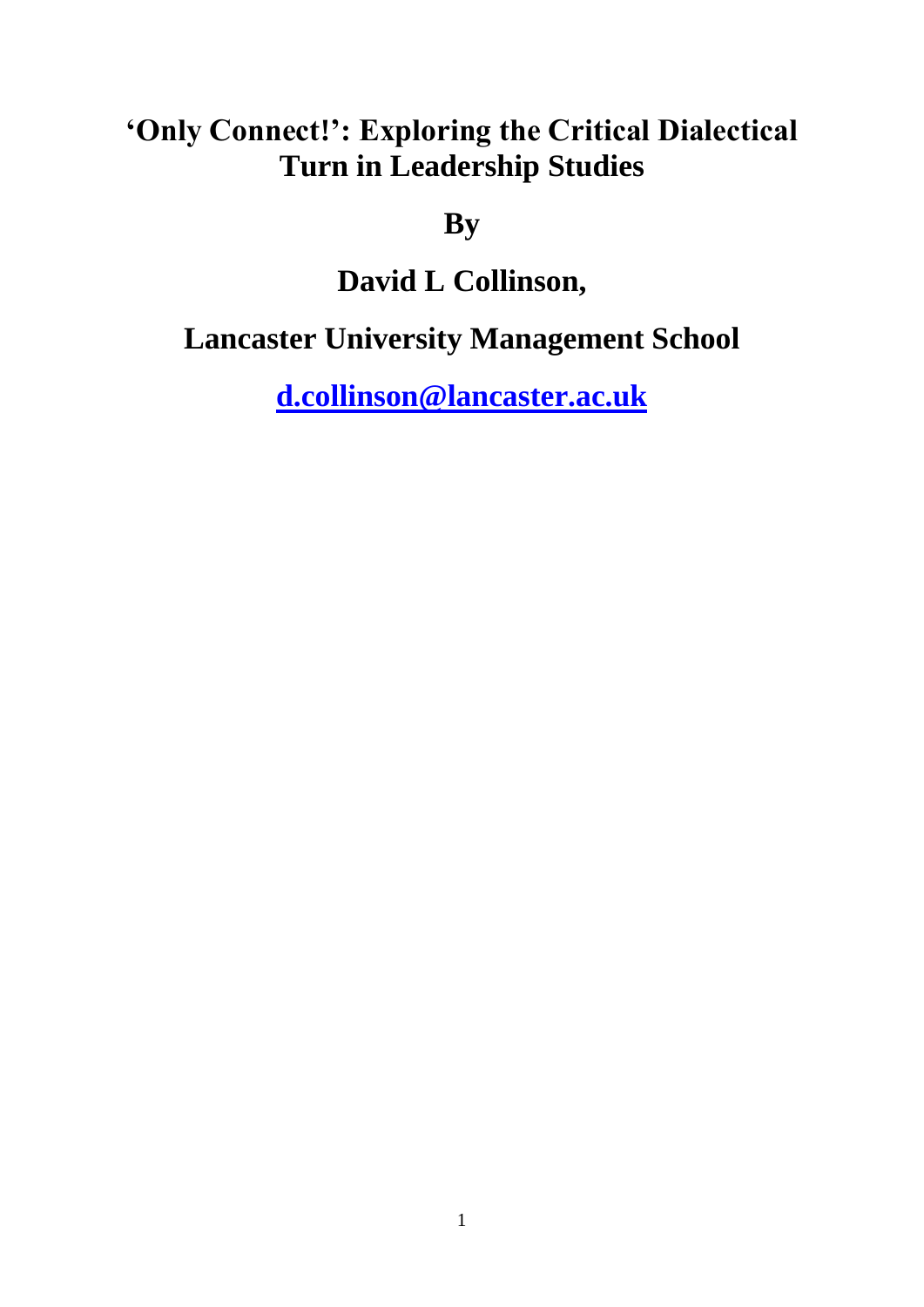## **'Only Connect!': Exploring the Critical Dialectical Turn in Leadership Studies**

### **Abstract**

This article considers the value of critical dialectical perspectives for leadership research. Surfacing under-explored issues about power, paradox and contradiction, critical dialectical approaches challenge the tendency to dichotomize that frequently characterizes leadership studies. They argue that leadership power dynamics typically take multiple, simultaneous forms, interconnecting in ways that are often mutually reinforcing but sometimes in tension. Revealing the importance, for example, of gender, embodiment and other intersecting diversities and inequalities, these perspectives also highlight how power can be productive as well as oppressive, covert as well as overt. Careful to avoid treating leaders' control and influence as all-determining and monolithic, they also recognise that different forms of power and control may produce unintended and unanticipated effects such as follower resistance. Critical approaches hold that followers' practices are frequently more proactive, knowledgeable and oppositional than is often appreciated. By addressing the dialectics of power, conformity and resistance as a set of dynamic, shifting and inter-connected processes, the article concludes that critical dialectical perspectives have the potential to open-up new ways of understanding and researching leadership and followership.

**Key words:** Connections, critical leadership studies, dichotomies, dialectics, power, identity, conformity, resistance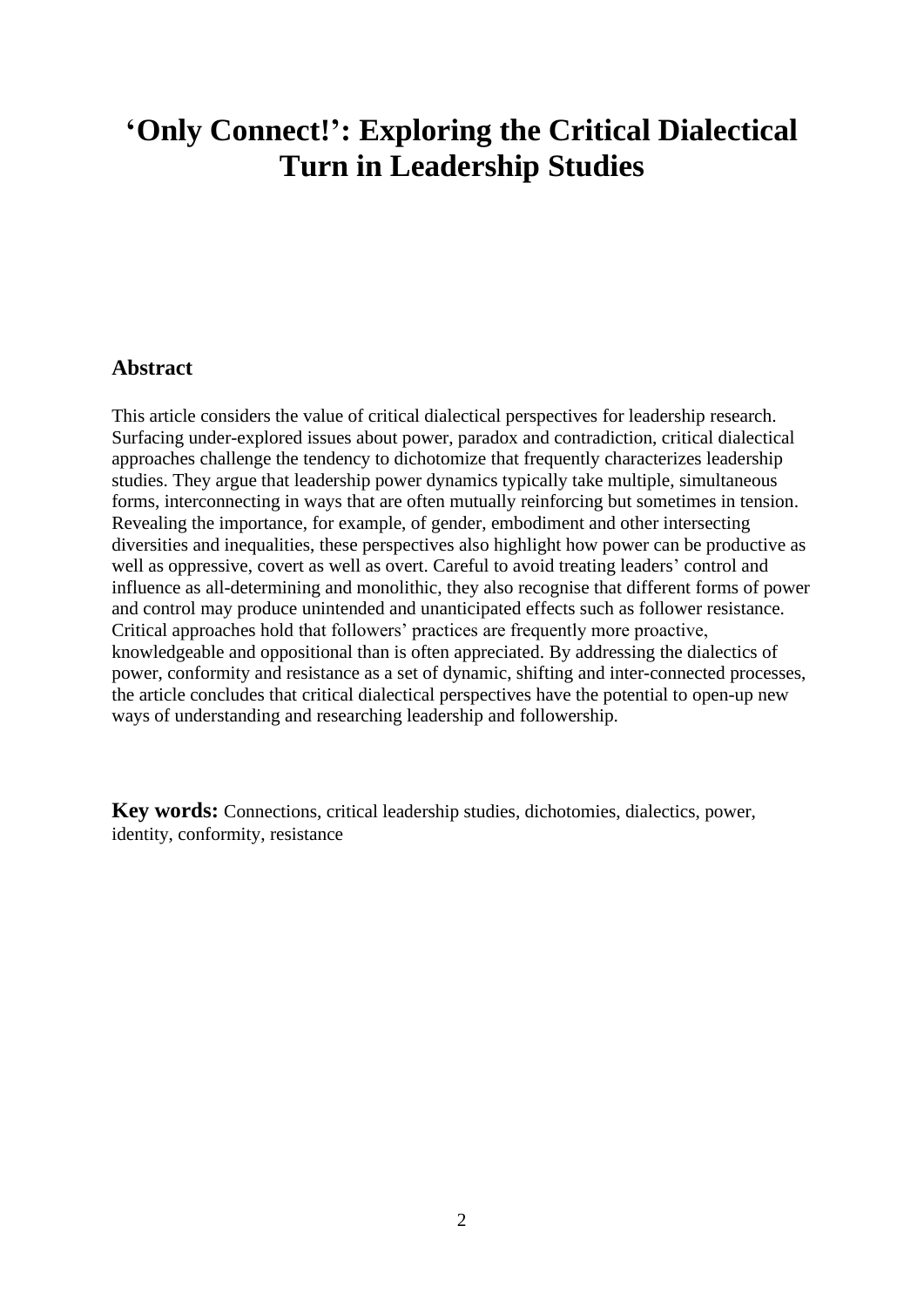### **'Only Connect!': Exploring the Critical Dialectical Turn in Leadership Studies<sup>I</sup>**

#### **Introduction**

In his classic Edwardian novel 'Howards End', E. M. Forster (1910, 2012) examines the lives of three English families at the turn of the 20th century. The story describes the inter-connections between an extremely rich, a middle class, and an impoverished family who otherwise inhabit quite separate social spheres. Howards End demonstrates how economic inequalities and social prejudices can undermine communication and community. It also emphasizes the positive potential of connected relationships in helping to transcend economic and cultural divisions. In his Epigraph to Howard's End, Forster advises the reader to: 'Only Connect!'

Lipman-Blumen (2000) argues that in the twenty first century making connections will increasingly become a primary quality of effective leadership. Facilitated by advanced digital technologies placing a premium on the connections between concepts, people and environments, this new 'connective era', she argues, is characterized by two contradictory social forces. On the one hand, global interdependencies are accelerating at a furious pace, while on the other, local assertions of diversity and of distinctive identities are increasingly evident. This rapidly changing context requires new kinds of 'connective leadership', Lipman-Blumen suggests, that can reconcile a world increasingly connected by technologies but fragmented by diversities.

<sup>&</sup>lt;sup>I</sup> This article is dedicated to the memory of my wife Margaret.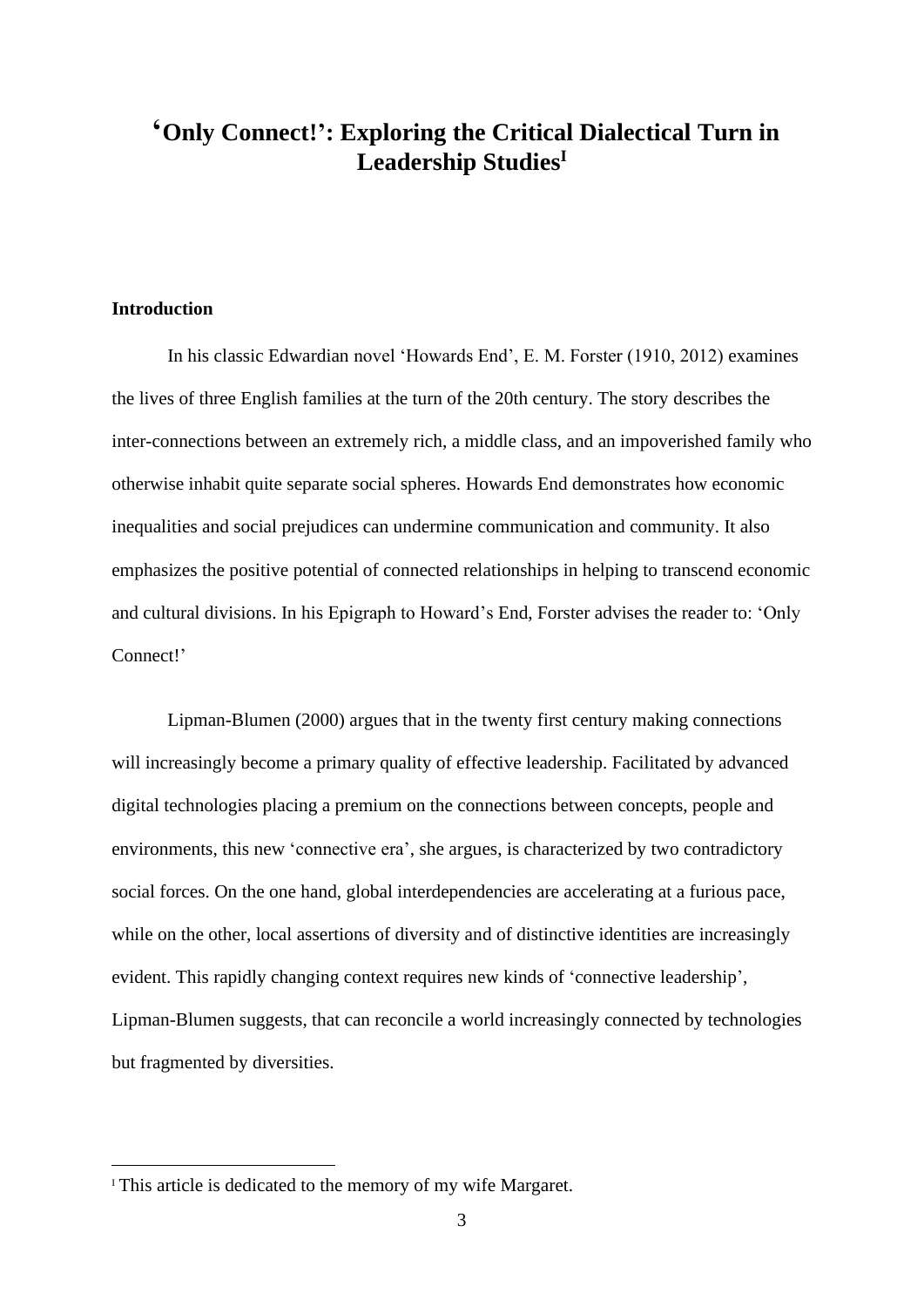Both Forster and Lipman-Blumen highlight the value of enhanced connectivity. This article explores the potential benefits of greater connections in leadership theorizing. It begins by arguing that leadership research is generally successful in identifying conceptual distinctions, but is often less effective in exploring connections, relationships and tensions. An over-reliance on dichotomization tends to privilege one side of an apparent polarity, whilst overstating the (perceived) negative features of the downplayed binary (Collinson, 2014). In place of this dichotomizing impulse in leadership studies, the article considers the value of critical, dialectical forms of analysis that can more effectively attend to the interconnected, relational and dynamic nature of leader-follower dynamics. While under-explored in leadership studies, dialectical thinking has a long history in philosophy and early social science. It addresses not only the mutually reinforcing character of social relations, but also the deep-seated tensions and contradictions in relations based on opposing but interdependent forces that typically produce conflict and change. In addition, dialectical approaches also address questions of power, asymmetry and control.

The article elaborates this argument by considering recent work in critical leadership studies (CLS). Informed by a diverse, and sometimes competing set of theories and perspectives (from labour process theory, critical management studies and feminism to poststructuralism, radical psychology and psychoanalysis), these studies share a concern to highlight the interrelated significance of situated power relations, identity constructions, and their (sometimes paradoxical) conditions, processes and outcomes (e.g. Collinson, 2011: Tourish, 2013; Spector, 2014, Wilson, 2016). Critical perspectives suggest that it is through these interwoven and asymmetrical processes that leadership dynamics are typically enacted, frequently rationalized, sometimes resisted, and occasionally transformed. They view questions of situated power, asymmetry and paradox as fundamental to the construct of leadership even when these are distributed or more democratically established.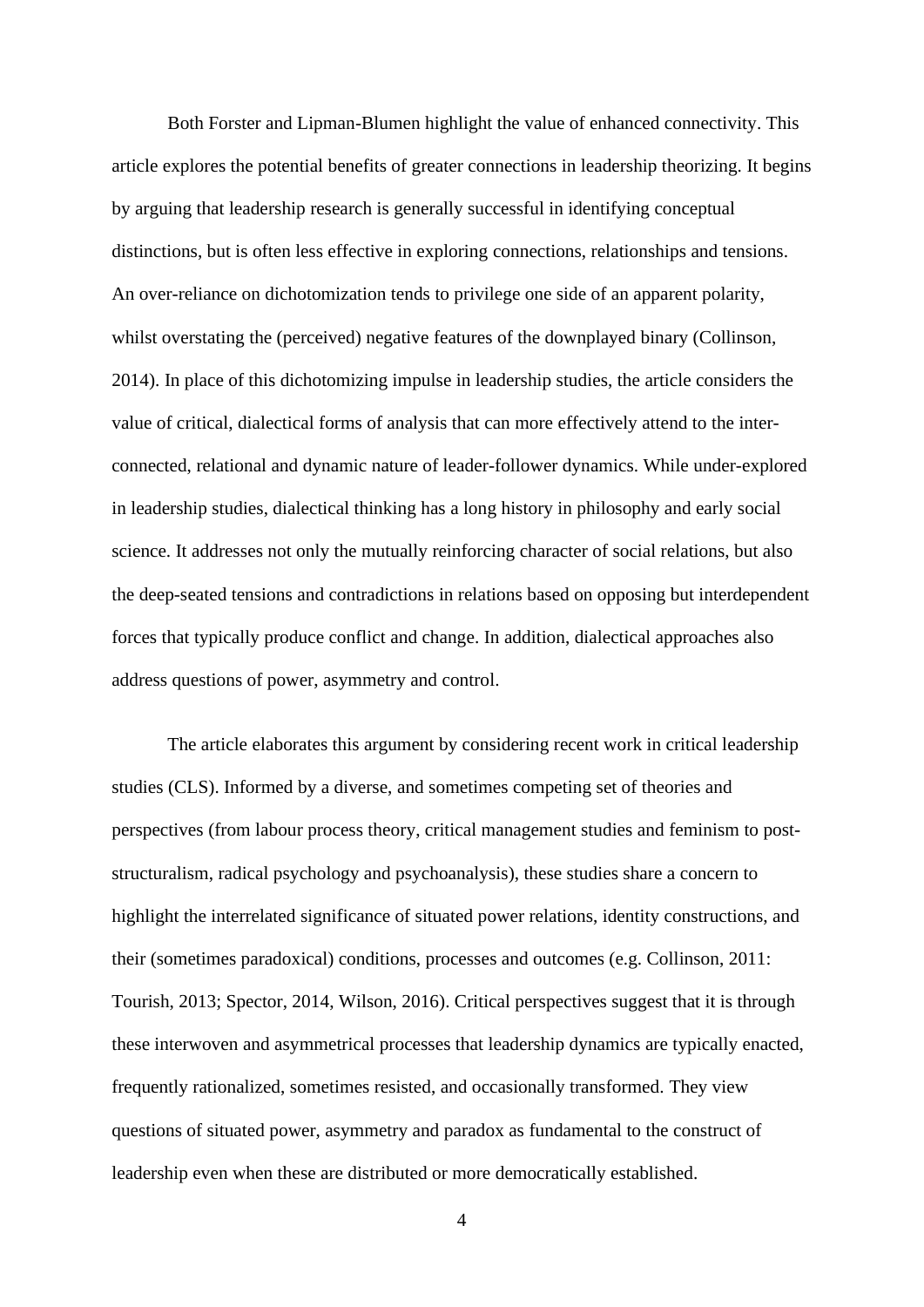#### *The Field of Leadership Studies: The Persistence of Dichotomies*

It is possible to view the leadership field as comprising at least three main paradigms: mainstream/heroic, post-heroic, and critical studies. Representing the overwhelming majority of studies, mainstream/heroic approaches focus primarily on leaders' qualities and practices (Carlyle, 1841; Allison, Goethals and Kramer, 2017), incorporating a broad range of theories from trait, style, contingency, path–goal, charisma, transformational, to emotional intelligence, social identity, and authentic leadership (e.g. Northhouse, 2018; Yukl, 2019). Mainstream perspectives concentrate primarily on individual leaders, paying less attention to the socially and discursively constructed contexts and relations of leadership dynamics, or to their structural and cultural conditions and consequences. The majority of mainstream leadership studies are also North American in origin and much of this research articulates the positivist and functionalist values that predominate in the US (Hartog and Dickson, 2004).

The mainstream literature is replete with distinctions often treated as 'either/or', mutually exclusive dichotomies, such as: transformational/transactional; leadership/management; born/made leaders; task/people; theory X/theory Y; individual/collective; one best way/contingent; organic/mechanistic, autocratic/participative, rational/emotional, and saviours/scapegoats (Collinson, 2014). As Harter (2006: 90) observes, in the study of leadership 'dualisms pop up everywhere'.<sup>1</sup> This 'bi-polar shopping list approach' (Grint, 1997: 3) is particularly prevalent in mainstream studies where leaders' personas and practices tend to be privileged and psychological perspectives predominate (Jackson and Parry, 2018). Dichotomies can also surface as '2x2' quadrants or as multi-level analyses (e.g. society, organization, group and individual) (e.g. Yammarino and Dionne,  $2019$ <sup>2</sup>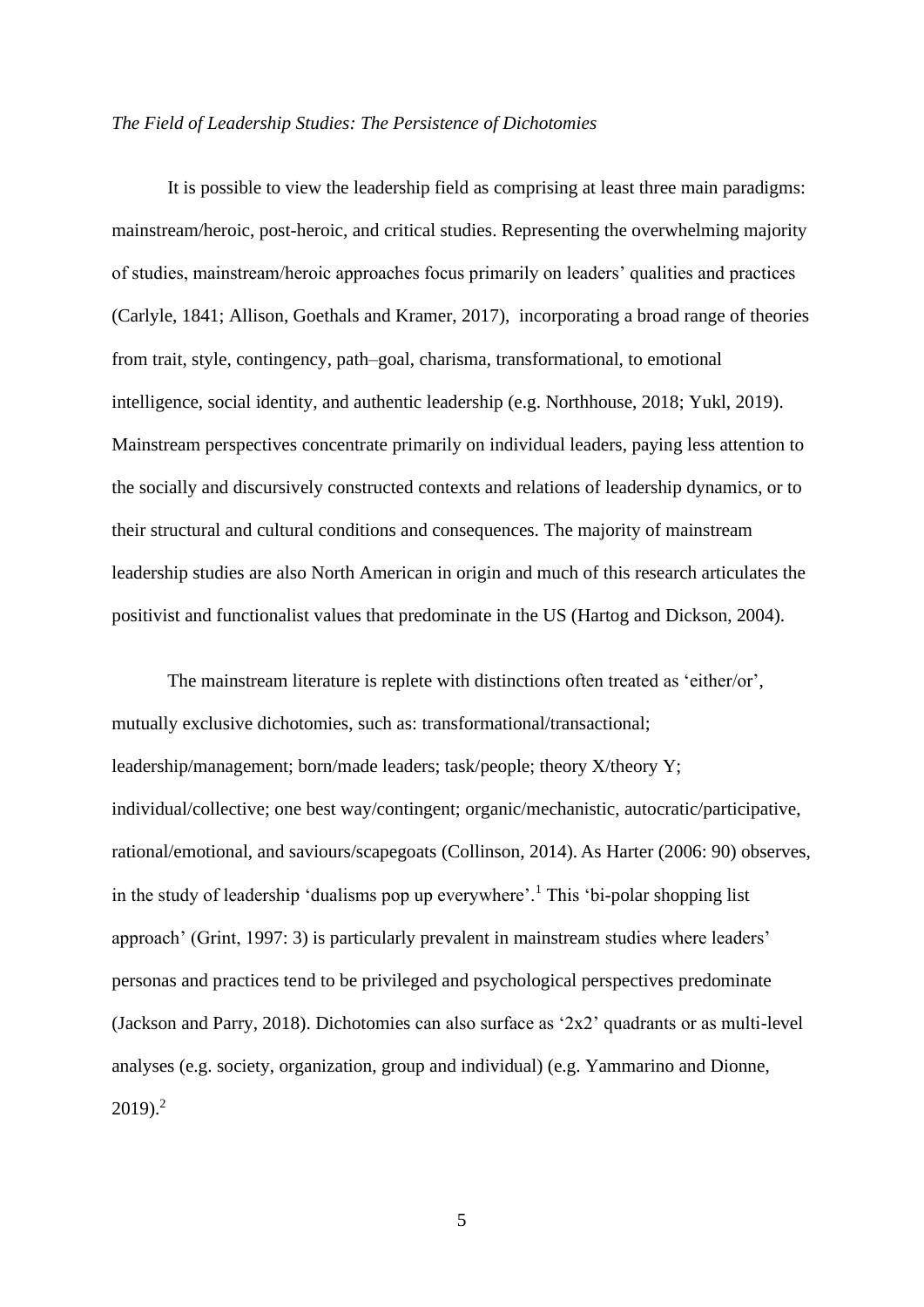One of the most intractable dichotomies in leadership studies is that between leaders and followers (Burns, 2008). Much of the mainstream literature privileges and elevates leaders and neglects the active role of followers (Linstead, Fulop, & Lilley, 2009). It typically assumes that 'leaders' are in charge and make decisions and 'followers' simply carry out orders from 'above'. With leaders and followers frequently treated as dichotomous, disconnected categories, relations between them are often ignored or taken for granted. Even when leader-led relations are addressed, they tend to be understood as largely static, stable and predictable: their dynamic, shifting character is underplayed (e.g. Hersey and Blanchard, 1996). Mainstream approaches also tend to ignore the underlying asymmetrical nature of leader-led dynamics.

This neglect reflects the tendency in many studies to adopt an excessively positive orientation that treats power and control as unproblematic or unremarkable forms of organizational authority (Collinson, 2012). The conceptual separation of power and leadership reflected in these approaches has resulted in an overly narrow focus on leaders' 'transformational influence' and capacity to inspire. Power is simply treated as an uncontroversial property of leaders and most research conveys the impression that leadership and leaders are inherently positive influences in organisations and societies. Studies typically take for granted that (heroic) leaders are invariably a source of good, that leaders' efforts unfailingly produce positive outcomes and that the interests of leaders and followers invariably coalesce.

Such excessive positivity is illustrated by the currently popular 'authentic leadership' theory, which depicts 'authentic leaders' as dynamic, self-aware visionaries who make transparent, highly ethical decisions. Authentic leaders' positivity is viewed as infectious, creating 'positive psychological capital', 'positive moral perspective', and 'positive climate' throughout the organization (Collinson, 2012; Alvesson and Einola, 2019). In thus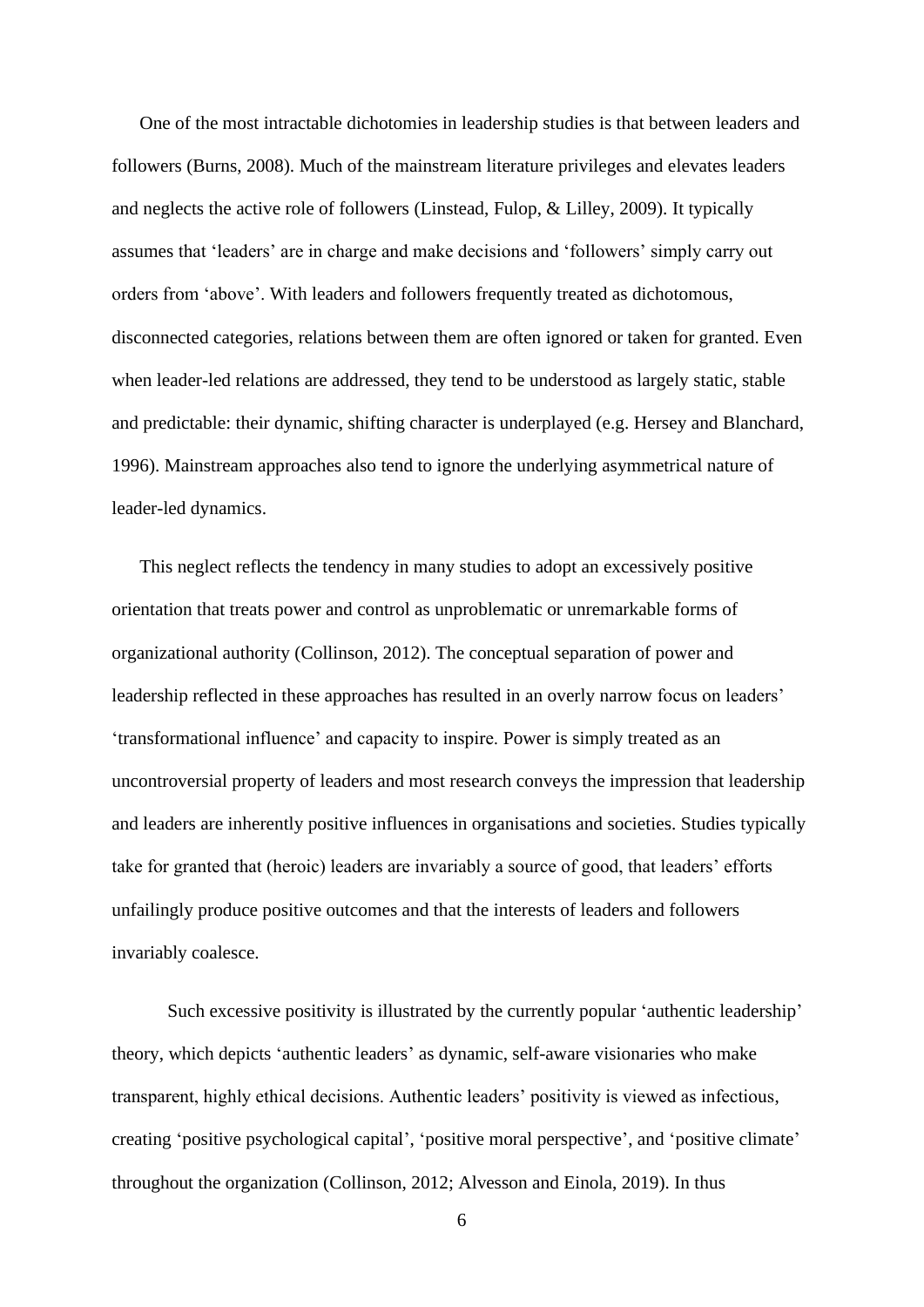concentrating on identifying the 'essential' characteristics of 'successful' leaders', and their (potentially) positive 'influence', power itself either disappears from view or else is theorized as a commodity that authentic leaders will automatically use wisely.

Questioning the leader-centric lens of mainstream approaches, post-heroic perspectives focus on relational and collective dynamics, examining processes such as distributed, shared, collective and collaborative leadership (e.g. Gronn, 2002; Pearce & Conger, 2003; Uhl-Bien and Ospina, 2012; Harris, 2013). Shifting the analytical lens from the individual to the collective, post-heroic perspectives examine the socially constructed nature of leadership, and in the process highlight the importance of (empowered) followers. Yet, post-heroic approaches sometimes invert the dominant dichotomy by privileging collective dynamics whilst downplaying individual agency (Collinson, 2018). For example, contemporary interest in 'leadership as practice' (LAP) explicitly rejects any concern with the traits and behaviours of individual leaders (e.g. Raelin, 2016a and b), preferring instead to view leadership 'as an agency emanating from an emerging collection of practices' (Raelin et al, 2018: 2).

Similarly, Meindl (1995) recommends that researchers should ignore leaders altogether and concentrate on followers' views of leaders and of themselves as followers. Although this approach valuably highlights the importance of followership, it replaces the privileging of leaders with the prioritization and romanticism of followers. Equally, Chaleff (2009, 2015) recommends that 'courageous' followers need to voice constructive criticism and engage in 'intelligent disobedience'; particularly when they believe that leaders are not acting in the best interests of the organization. His recommendations tend to underestimate the power of leaders, their possible reluctance to value or listen to dissenting voices, and the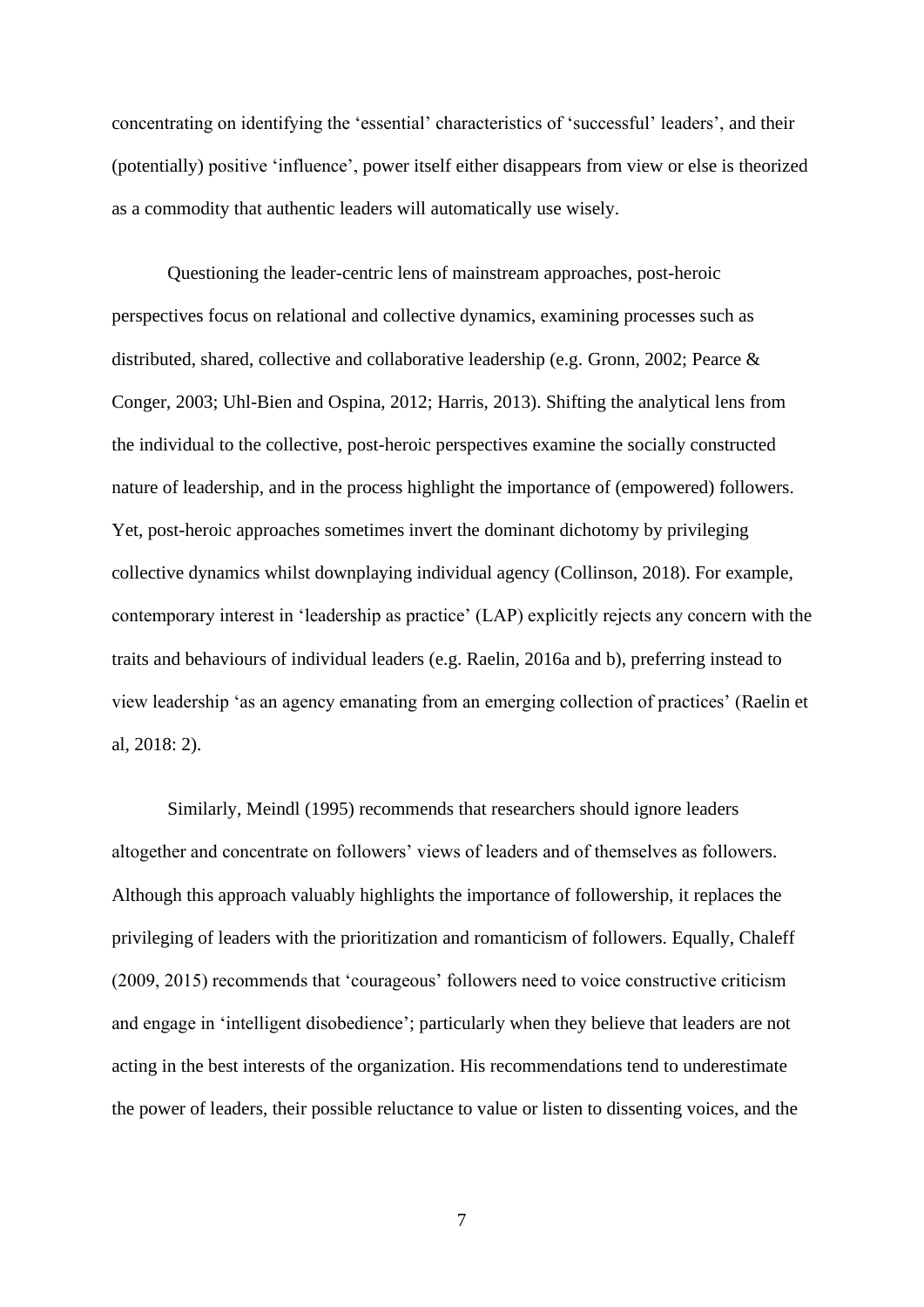potential costs of resistance, for example in relation to whistleblowing (Miceli and Near, 2002; Stein, 2020).

Reversing the dichotomy, and privileging followers' agency can also neglect the asymmetrical nature of leadership relationships and leaders' capacity to exercise power and control (Collinson, 2011). To be sure, organizations need to be understood as collective endeavours. But in practice, this sense of collective interdependency is often in tension with the numerous ways in which organizational power is enacted: how owners seek to control, how leaders seek to lead and how managers seek to manage. Critical, dialectical perspectives argue that both (collective) practices and (individual) traits/behaviours are important aspects of leadership power relations.

Before moving onto a consideration of critical leadership studies, I would like to point out that problematizing dichotomization does not mean rejecting the value of distinctions per se. Indeed, distinctions can help to create meaning, clarity and transparency, and thus avoid confusion and manipulation. As Simmel (1994: 5) observed, in our efforts to make sense, learn, organize, and construct identity, human beings typically 'separate the connected' and 'connect the separate'. Language typically relies on subject–object separations (for example, 'leader' and 'follower') and differentiation is also fundamental to organization: the principle of separating processes into their constituent parts informs the division of labour. The issue here is not so much the creation of distinctions, but rather the failure to connect and to reconnect. When distinctions are treated as dichotomies, they can reduce complex relationships to 'either/or' polarities that downplay or neglect important interrelations, tensions, asymmetries, and contradictions. A central argument of this article is that acknowledging the dialectical nature of leader-led dynamics is one potentially helpful way that we can begin to re-focus leadership studies on 'connecting the separate' (Simmel, 1994).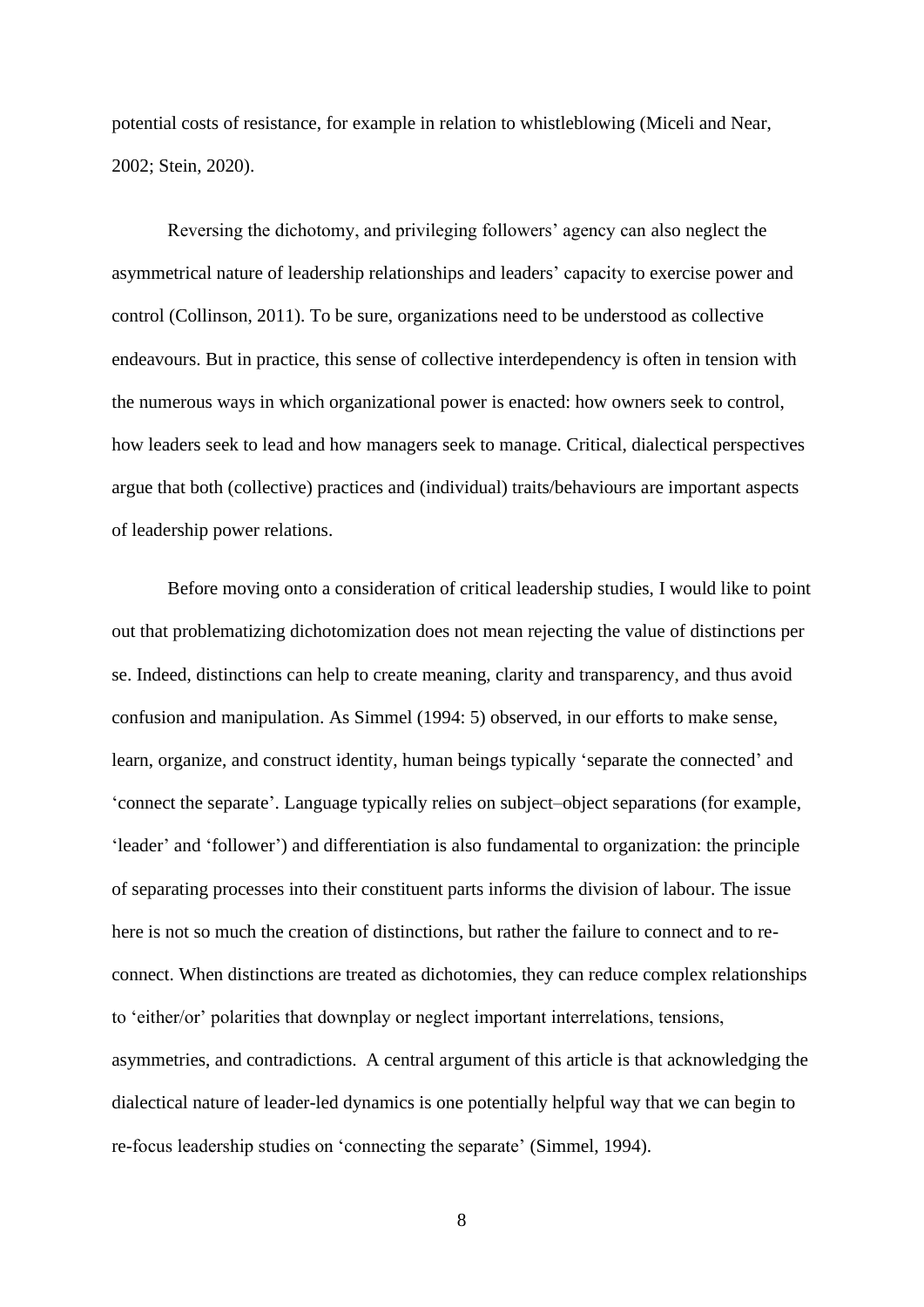#### **Critical Perspectives on Leadership**

'Critical leadership studies' (CLS) is a fairly loose umbrella term referring to a diverse, heterogenous and emergent set of perspectives that share a concern to critique the situated power relations and identity constructions through which leadership and followership dynamics are typically enacted (e.g. Ford 2010; Ford and Harding, 2011; Alvesson & Spicer, 2012; Collinson, 2005; 2011, 2014; Spector, 2019). CLS writers question the view that the extreme power imbalances which often characterize hierarchies in contemporary organizations are both desirable and immutable features of organizations (Tourish, 2013, 2014). Critical perspectives also encourage a concern with dysfunctional, toxic and destructive leadership and its paradoxical and sometimes unintended effects (Tourish and Vatcha, 2005; Lipman-Blumen 2005; Schyns and Hansbroughn, 2010; Rayment and Smith, 2011).

Adopting a variety of approaches and methodologies, CLS researchers often draw on the more established field of critical management studies (CMS), which seeks to open up new ways of thinking about management by questioning traditional orthodoxies (Adler, Forbes and Willmott, 2007). Both CLS and CMS are informed by a plurality of perspectives ranging from labour process theory and critical realism, to feminism, post-structuralism, deconstructionism, literary criticism, postcolonial theory, cultural studies, environmentalism, history and psychoanalysis. Although issues of power are a central concern within critical perspectives generally, what constitutes power,<sup>3</sup> where 'it' could be located and how 'it' might be enacted remain contested questions. For example, labour process and critical management theorists tend to concentrate on management and ownership whilst avoiding or undervaluing the study of leadership generally or the power, influence and authority of leaders specifically (e.g. Alvesson and Willmott, 2003; Alvesson, Bridgman and Willmott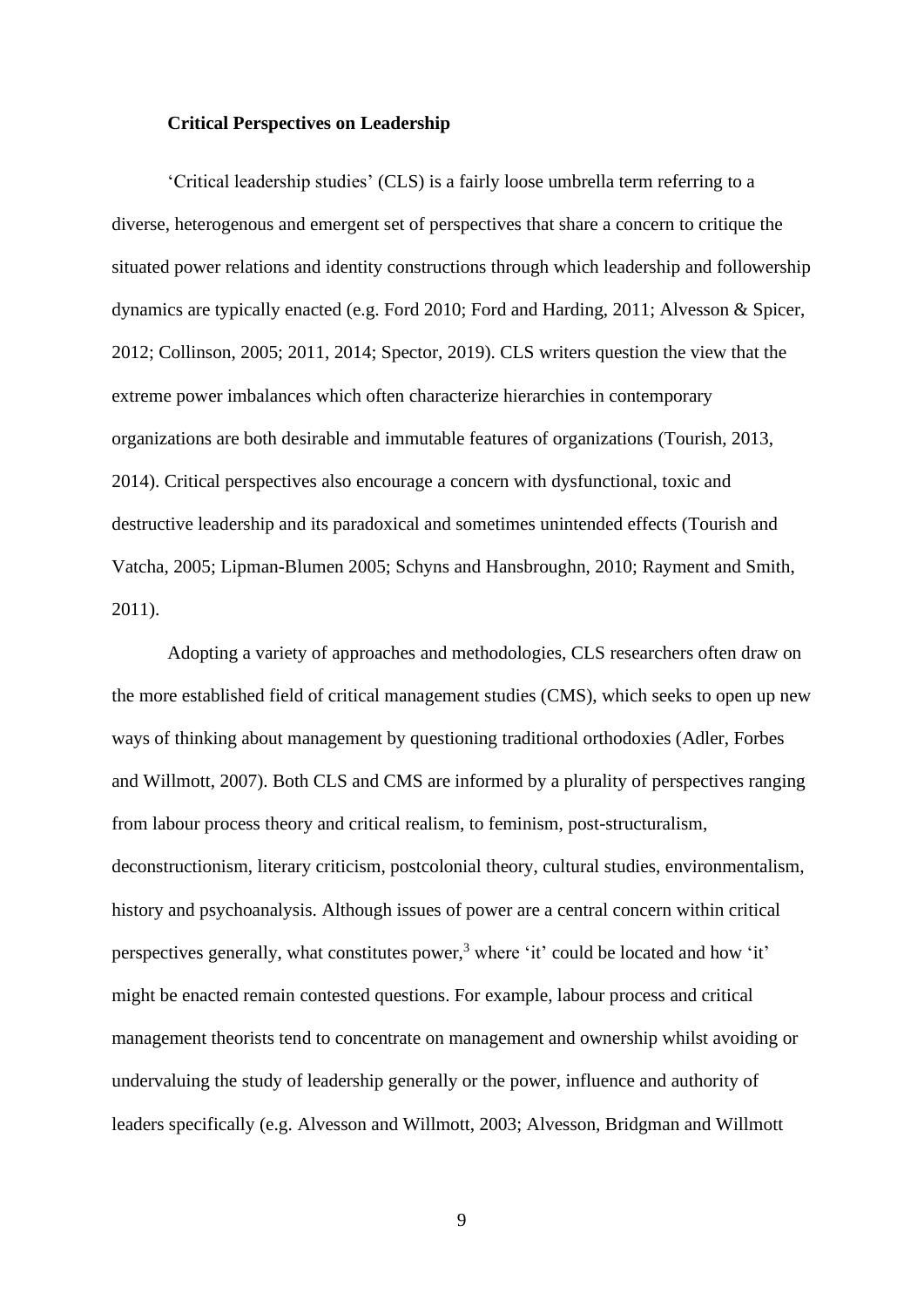2009). Many critical writers tend to ignore or underplay leadership both as a field of study and as an organizational process (Collinson and Tourish, 2015).

In most cases, this neglect has generally remained at the level of an unspoken omission (e.g. Fleming and Spicer, 2014), however, recently Learmonth and Morrell (2017; 2019) have more explicitly dismissed the concern with leadership both in theory and practice. They instead ascribe analytical primacy to the structural economic conflict of interest between 'bosses' (management) and 'workers' within capitalist organizations. This approach is problematic because power and identity are also generated by other structural and intersectional sources such as gender, race and ethnicity and because 'management' is typically a differentiated and heterogeneous function (Knights and Willmott, 1986), often characterized by paradoxical tensions and conflicts (Jackall, 1988; Watson, 2000). Moreover, leadership has historical (Lipmen-Blumen 2000), organizational (Mintzberg, 2008) and cultural significance and resonance, which means that it therefore merits theoretical and analytical attention in its own right (see also Collinson, 2017).

In sum, while critical management and labour process scholars tend to concentrate on management, the emergent field of CLS suggests that leadership is also a central feature of organizational power dynamics. The CLS focus on leadership could complement CMS by facilitating an additional understanding of how power and control are typically enacted and often centralized in contemporary organizations. Although CLS emphasize that leaders as well as managers and owners often exert significant power and influence over organizational practices, not all these critical writers draw on dialectical thinking, and it is to the theme of dialectics that we now turn.

#### *The Dialectics of Power*

In social theory dialectical approaches highlight the importance of connections by exploring the complex webs, structures and practices of everyday relations that constitute 'a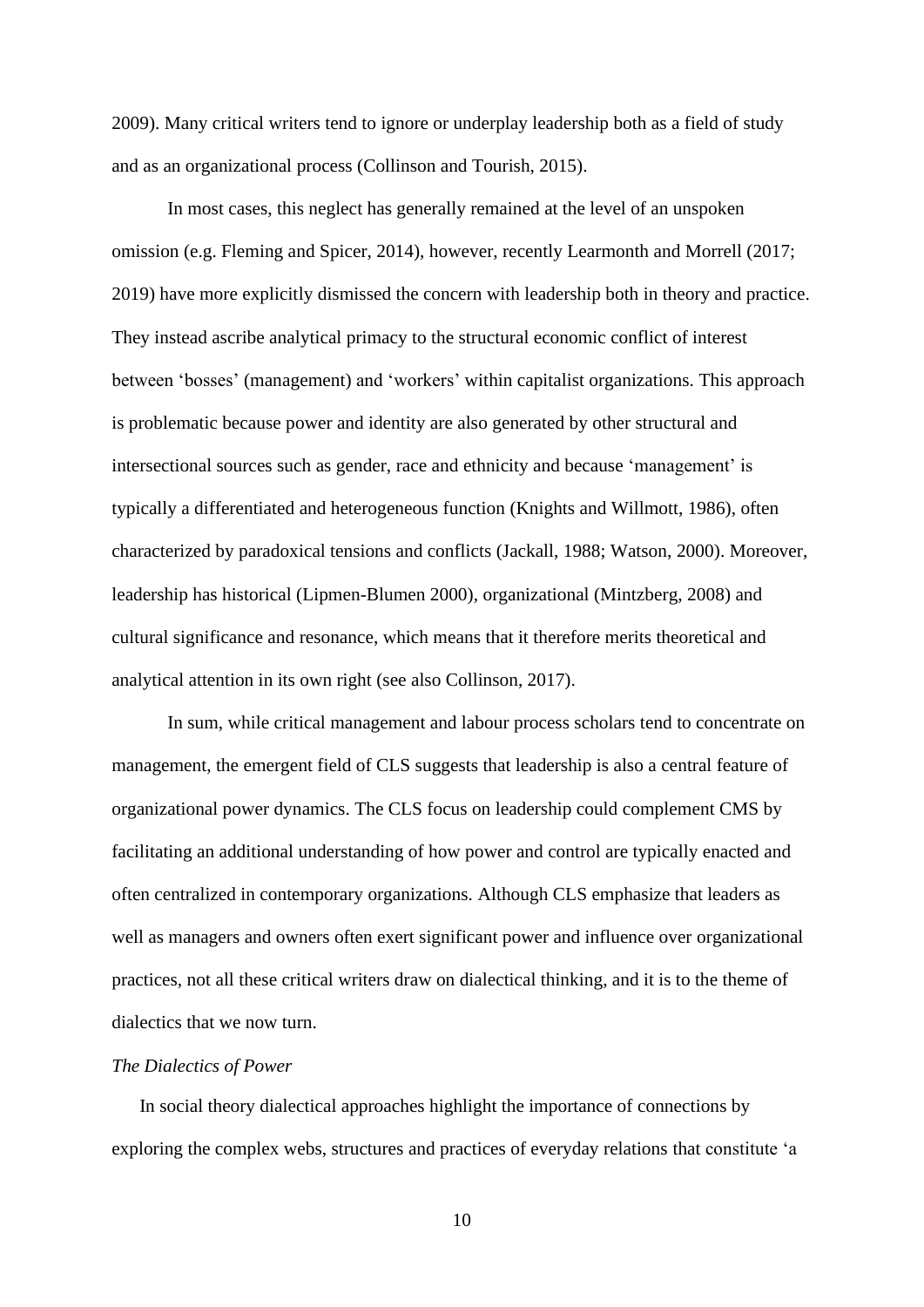dynamic knot of contradictions, a ceaseless interplay between contrary or opposing tendencies' (Baxter and Montgomery, 1996: 3). These perspectives examine the processes by which paradoxes and tensions interact to produce adjustments in and between interdependent forces that may otherwise be seen as mutually exclusive opposites (Putnam, Fairhust and Banghart, 2016). Dialectical analyses therefore address the mutually-reinforcing character of social relations as well as the deep-seated tensions in relations based on opposing but interdependent forces that typically produce conflict and change. By re-interpreting presumed opposites and apparently fixed dichotomies as intrinsically interrelated concepts, they reveal how changes in one directly impact on the other (Putnam et al., 2011).

In both classical philosophy (e.g. Plato, Socrates, Aristotle, Descartes) and early social science (e.g. Hegel, Marx, Engels, Sartre, Weber, Simon) dialectical thinking was a significant and central feature. With the rise of management science in the  $20<sup>th</sup>$  century, however, many of these earlier insights, for example about tensions and contradictions, were lost as new perspectives focused increasingly on creating analytical order and tidiness (Storey and Salaman, 2009). In recent years there has been a resurgence of interest in dialectical analyses in relation to society (Giddens, 1984; Latour, 1993), organization (Putnam et al. 2011; Putnam et al., 2016; Mumby, 2011) and communication (e.g. Tracy, 2004; Barge et al, 2008). This (re-)turn to dialectical thinking has in part been prompted by a growing interest in post-structuralist analysis and in the social theories of writers like Giddens and Foucault whose respective insights about the dialectics of power are particularly relevant for rethinking leader-led relations.

Giddens (1979, 1984, 1993) seeks to overcome the 'dualism' (or dichotomy) that, he argues, is a central problem in social theory where analyses of social structure typically remain disconnected from those focusing on human agency. This can result in explanations built on one of two polarities: voluntarism (an excessive focus on individual agency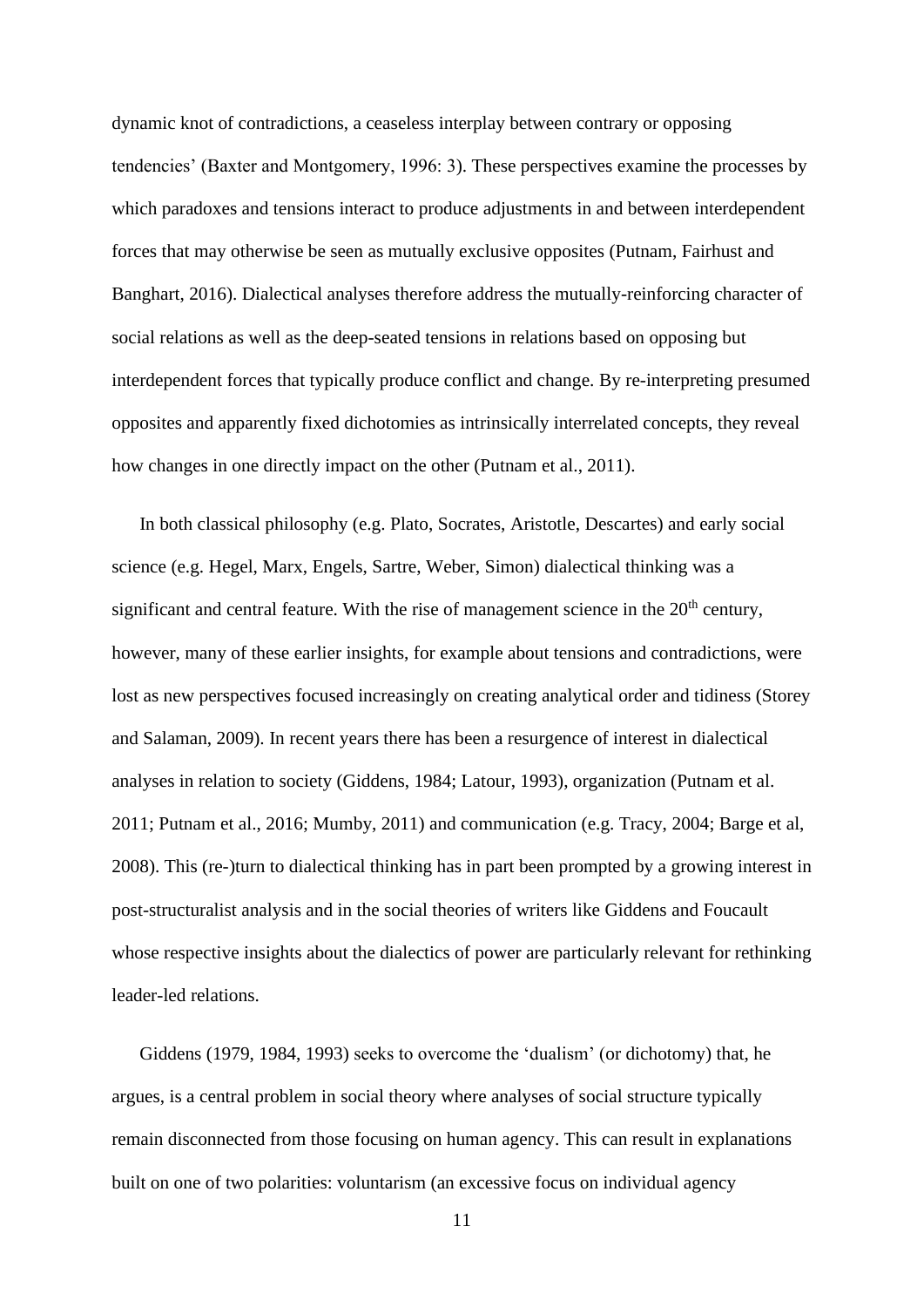sometimes evident for example in psychology) or determinism (an excessive focus on the determining and constraining influence of social structures sometimes evident for example in structuralism and Marxism). Giddens' structuration theory emphasizes the deep-seated interconnections and dialectical relations between structure and agency.

Central to this theory is a dialectical understanding of power relations which holds that structure and action are embedded in and reproduce one another as their medium and outcome. Structures shape and inform human agency but typically in dialectical, mutuallyreinforcing ways. They both constrain and facilitate agency and practices. Giddens' 'dialectic of control' holds that no matter how asymmetrical, power relations are always two-way, contingent, and to some degree interdependent. Emphasizing an intrinsic relation between agency and power within all social relations, Giddens asserts that human beings are knowledgeable social agents who, acting within historically specific (sometimes unacknowledged) conditions and (sometimes unintended) consequences, always retain a capacity to 'make a difference.'

An important implication of Giddens' dialectic of control for leadership studies is that leader–led relations will typically be characterized by both interdependencies and power asymmetries. Since asymmetrical power relations are always two-way, leaders will to some extent remain dependent on the led, while the latter retain a degree of autonomy and discretion. Accordingly, a dialectical approach recognises that, while leaders' power is important and extensive, it may also be limited and constrained.

Foucault (1977, 1979) contributes to the understanding of power by highlighting its inter-connections with knowledge, subjectivity and resistance. Addressing the ways in which 'power/knowledge' regimes are inscribed on human subjectivities, Foucault explored the 'disciplinary power' of surveillance that produces detailed information about individuals, rendering them visible, calculable and self-disciplining. He suggested that, by shaping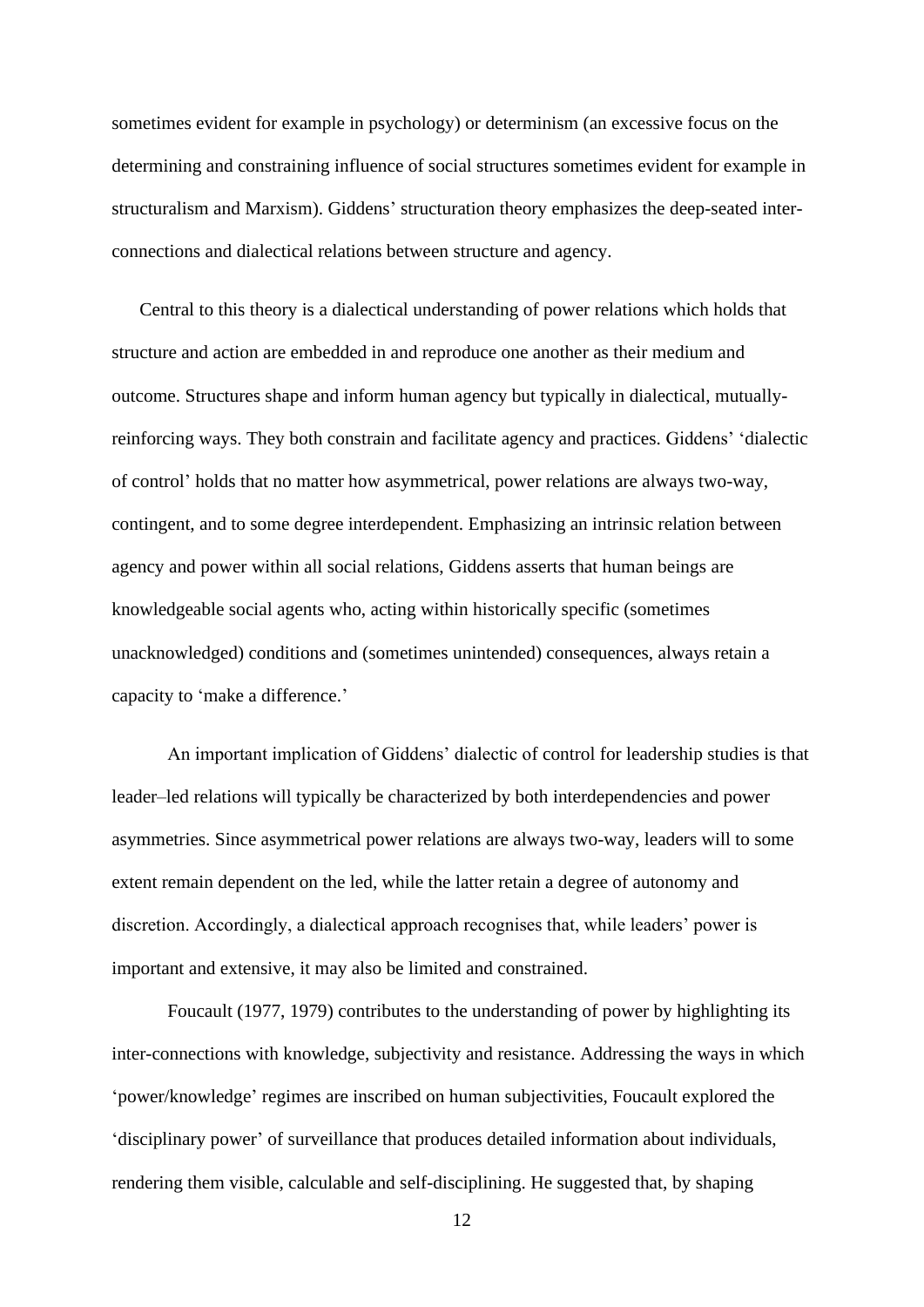identity formation, this disciplinary power can be enabling and creative, as well as constraining and repressive. Hence, rather than viewing power as inherently oppressive (as Marxist analysis tends to suggest), Foucault held that it can also be productive and empowering. Equally, he argued that power should not be understood as a sovereign possession or a fixed juridical mechanism, but as a fluid and dispersed productive force that is an ever-present property of social relations. For him, power is exercised, rather than acquired as a possession.<sup>4</sup>

Importantly, Foucault also highlighted the dialectical relationship between power and resistance. He argued that power creates the conditions for its own resistance and that dissent typically draws on the very power it opposes. Even in the most totalitarian of regimes, tensions and contradictions persist that provide opportunities for resistance, especially in the form of localized acts of defiance (McCabe et al, 2019). As Foucault (1979: 95) argued, 'where there is power, there is resistance.'<sup>5</sup> An implication of Foucault's ideas for leadership studies is that leaders (and managers) can exercise power by measuring and evaluating followers' performance, especially when the latter internalize and reproduce this discipline through self-surveillance (Townley, 1993; Collinson, 2003). Equally, Foucault's focus on dissent and its intimate connection to the exercise of power are important for understanding how power/resistance dialectics are typically enacted in leader-led relations.

In utilising the ideas sketched above, a number of researchers have sought to re-frame leadership studies in dialectical terms. Fairhurst (2001) advocates dialectical forms of inquiry that go beyond seemingly oppositional binaries to explore their 'dynamic tension' and 'interplay'. More recently, she has explored the dialectical tensions in the narrative discourses of Donald Trump and Pope Francis (Deye and Fairhurst, 2019). Gronn (2011) argues that leadership is fundamentally 'a hybrid configuration' comprising both leaders and followers, both individual and collective dimensions in varying mixtures. Lipman-Blumen (2000: 331)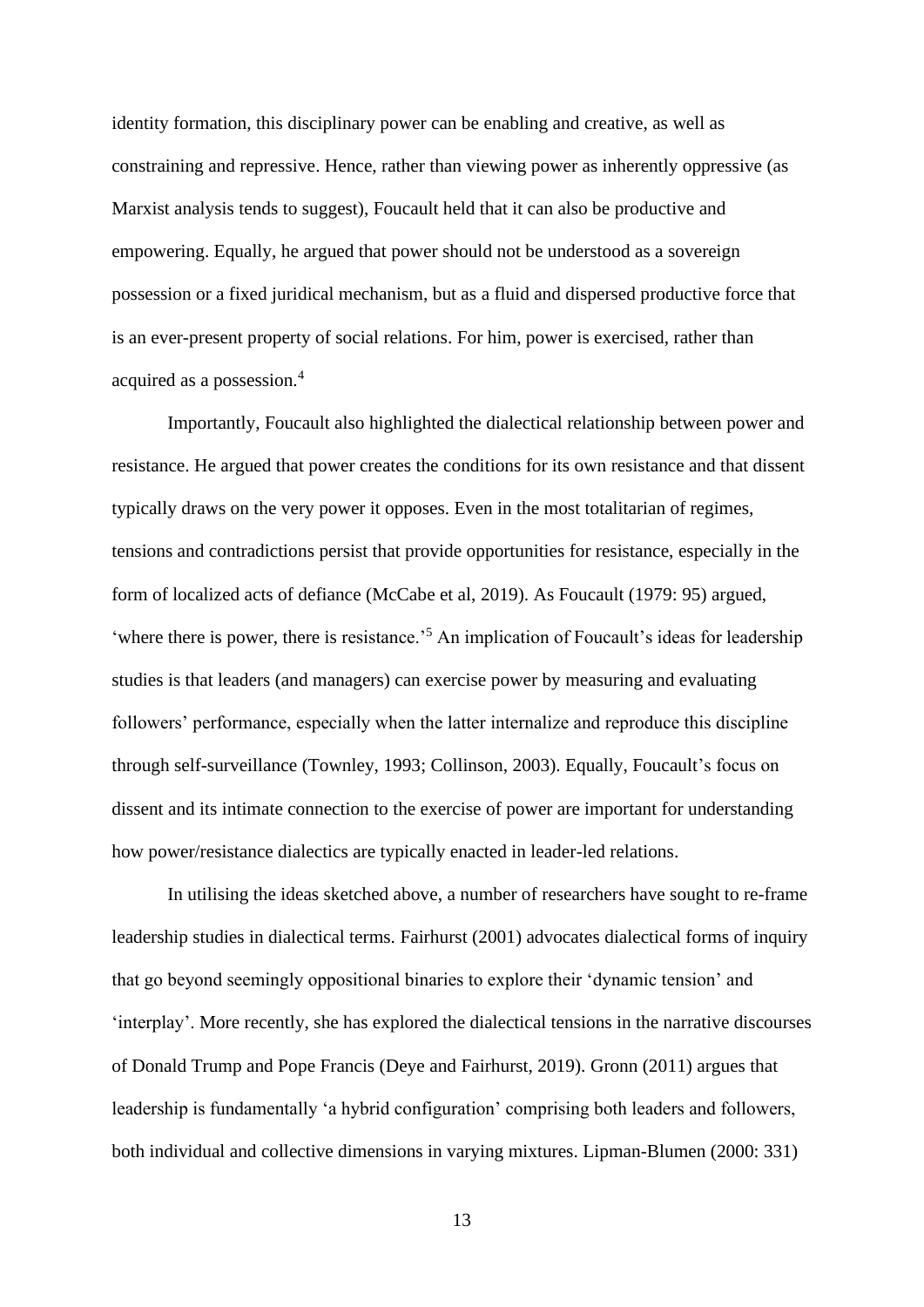views the societal forces of differentiation and integration (see Introduction) as in 'dialectical tension'. Equally, she argues that human development itself can be understood as 'a dialectical process between self and other'. For Lipman-Blumen, the overarching task of leadership is to connect these two dialectics. The next section considers some of the key features of a specifically dialectical approach to critical leadership studies.

#### **Dialectical Approaches to Critical Leadership Studies**

Critical dialectical perspectives explicitly problematize asymmetrical power relations in leadership dynamics. Careful to avoid treating leader's control and influence as alldetermining and monolithic, these perspectives also recognise that different forms of power can be in tension with one another, and may also produce unanticipated and unacknowledged effects: power can be paradoxical and contradictory, with unintended outcomes*.* They aim to show that power is not so much a 'dependent variable' or a commodity to be used or abused at will, but rather a deeply embedded and inescapable feature of leadership dynamics and of organizational structures, cultures and relations: power is structural, relational and practicebased (Gordon, 2011; Lumby, 2018). From a dialectical perspective, leaders' power and control can take multiple economic, discursive, and embodied forms. Power can be conferred by hierarchical position, as well as enacted more informally through processes, relationships, networks, and personal agency. While leadership and power are often associated with those in positions of formal authority, critical dialectical studies emphasize that leadership can also emerge informally in more subordinated and dispersed relationships, as well as in oppositional organizational forms such as trade unions (Knowles, 2007) and revolutionary movements (Rejai, 1979). The following sub-sections now explore the multi-facetted nature of leadership power dialectics in more detail.

#### *Power as gendered, intersectional and embodied*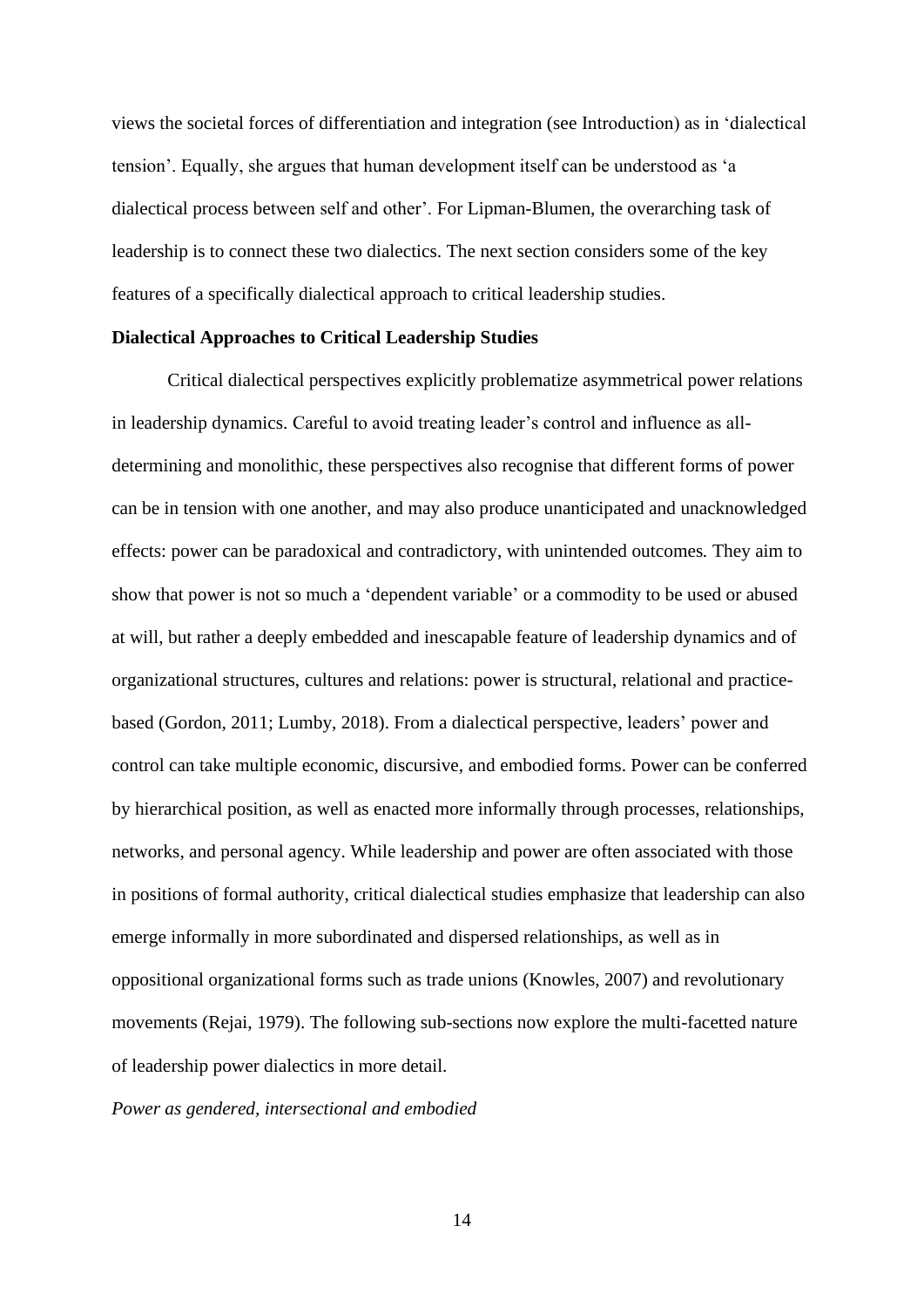Critical feminist research illustrates how leadership power continues to be deeply gendered (Rhode, 2017; Carli and Eagly, 2011). Historically, power has been associated with men and masculinity, and leadership is often conceptualized as a stereotypically masculine endeavour (Goethals and Hoyt, 2017). Challenging taken-for-granted views that white, middle-aged men are inevitably the people in charge who create visions and make decisions, feminist studies demonstrate that gender is an important source of power and influence frequently embedded in organizational structures, cultures and practices (Ford, 2006; Gardiner, 2018). They show how romanticized notions of the heroic, 'tough', 'strong' and 'charismatic' leader are often saturated with images and assumptions of men and masculinity (Bowring, 2004, Kerr and Robinson, 2018). Studies demonstrate that, despite relatively longstanding anti-discrimination legislation in western societies, women continue to comprise a small fraction of those occupying senior leadership, management and boardroom positions (Johnson and Lacerenza, 2019). The comparatively few women who do achieve hierarchical progress can experience considerable hostility in male-dominated managerial cultures (Sinclair, 2007), often having to cope with: heightened and intense scrutiny (of their bodies, clothes and physical appearance), feeling 'misidentified' in the workplace (Meister, Sinclair and Jehn, 2017) and sexual harassment (Beggan, 2019).

Feminist writers emphasize that gender relations also often intersect with other important sources of power, identity and inequality such as race, ethnicity, class, and age (Calas et al., 2010; Mumby, 2011). Relatedly, critical studies on men reveal how the category 'man' takes many different forms and how 'hegemonic' and 'subordinate' masculinities (Connell, 1987) typically inform the gendered power relations of leadership, management and followership (Collinson and Hearn, 2014). They show how 'hegemonic masculinity' shapes leadership decisions, values, styles, language, cultures, relations, identities and practices (Hearn & Collinson, 2018) in ways that subordinate women and other men and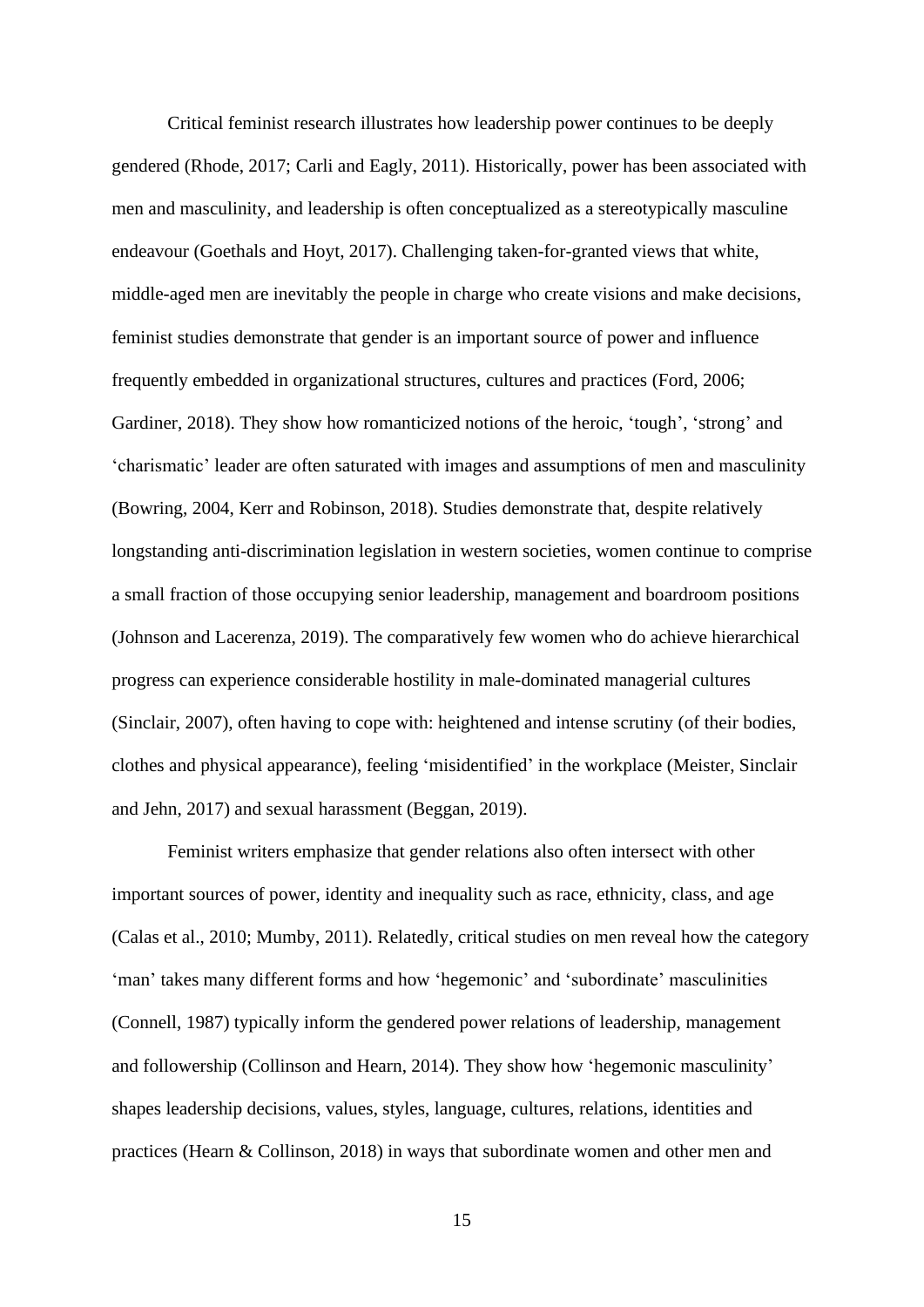masculinities. These studies recognize that masculinity is neither universal nor monolithic but can take multiple forms related to intersecting inequalities and may also vary across transnational organizations and societies (Hearn, Vasquez del Aguila and Hughson, 2018). They also highlight how male leaders are often treated as if they were 'masters of the universe' with the ability to predict and control the future (Knights and McCabe, 2015).

For many men, work continues to be a primary site for identity construction and of 'masculinity contests' (Berdahl et al, 2018). Seeking to prove that they are powerful and tough 'real men', men often compete for and exercise (masculine) power and identity through strategies of dominance and superiority over women and other subordinated men (Collinson and Hearn, 2014). Feeling constantly under pressure to prove their manhood, men are more likely to engage in aggressive and risky behaviour, displays of sexuality, sexual harassment, and by devaluing women and those men who do not fit hegemonic criteria (Hearn & Collinson, 2018). Such pressures can be exacerbated by performance systems that pit employees against one another, and workplace cultures that, for example expect long hours working and 24/7 availability (Collinson and Collinson, 2004). 'Masculinity contest cultures' tend to value typically male norms prioritizing aggression and dominance and avoiding weakness and vulnerability. Berdahl et al (2018) contend that such masculine cultures are typically characterized by four primary expectations: to 'show no weakness', to demonstrate 'strength and stamina'; to 'put work first' and to engage in 'a dog-eat-dog' hypercompetition. The outcomes for employees of this kind of high pressure, toxic leadership culture are likely to be reduced morale, increased burnout and higher turnover (Glick et al, 2018).

These gendered workplace contests are also very much about white masculinity: hegemonic masculinity is typically defined by not only male, but also white supremacy (Berdahl et al, 2018). Accordingly, similar arguments can be made in relation to other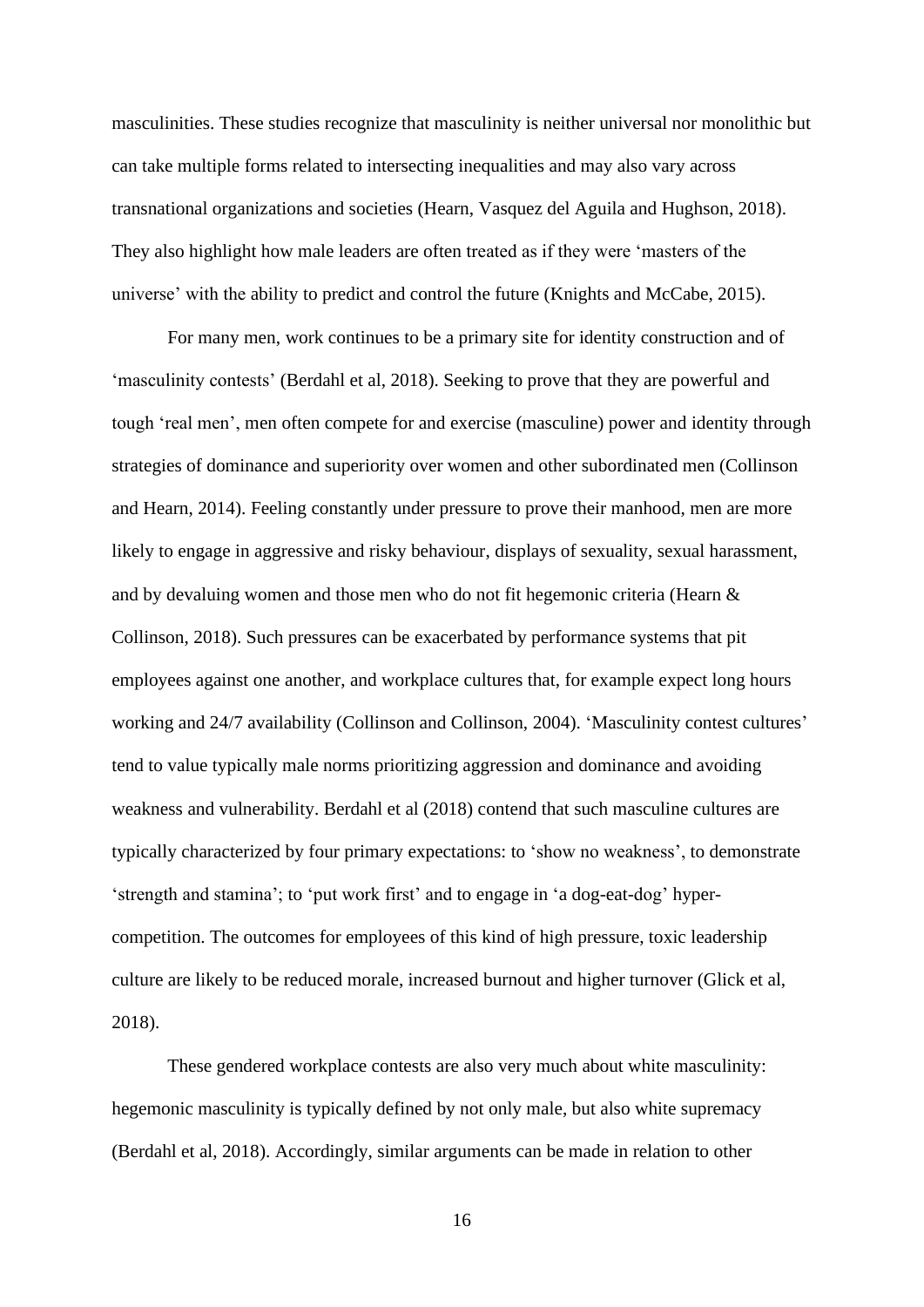intersecting sources of power and identity such as race, ethnicity, class, age, religion, disability and sexual orientation: important themes for more critical work on leadership (Liu and Baker, 2016). Ashcraft & Mumby (2004) illustrate how certain gendered, ethnic and class-based voices are routinely privileged in the workplace, whilst others are marginalized.

Relatedly, critical dialectical studies highlight the embodied nature of leadership power (Liu, 2017). They demonstrate, for example, that, in education, the police and orchestras, women and men leaders utilize their bodies as modes of power, influence, and communication (Sinclair, 2005, 2013; Ropo & Sauer, 2008), and how corporeality, emotions and aesthetics may shape leaders' practices (Hansen & Bathurst, 2011; Melina, Burgess, Falkman, & Marturano, 2013). Feminist studies argue that notions of transformational leadership typically assume a male body (Sinclair, 2007) and reveal how followers' practices are also embodied (Makela, 2009).

This focus on the dialectics of embodiment reminds us that leadership and followership are also about flesh, blood, bones, organs and bodies, as well as being situated in specific times and places – they are both embodied and embedded. It provides a welcome counter to studies that privilege leaders' minds as if they were entirely separate from their bodies. By focussing on embodiment, writers reframe the Cartesian mind/body dualism in dialectical terms. For Descartes, logic and the scientific method required the separation of 'the rational mind' from the 'emotional body'. Leadership research has traditionally focused on leaders' minds to the neglect of their bodies, particularly in relation to decision-making, strategy and (changing) 'minds' (e.g. Gardner, 1996, 2006). By treating leadership as an inherently cerebral process research has privileged rationality and neglected emotion (see also Pullen and Vachhani, 2013).

Critical studies of masculinities indicate that men are often disconnected from their own bodies, especially in relation to illness (Connell, 2005). Reluctant to confront possible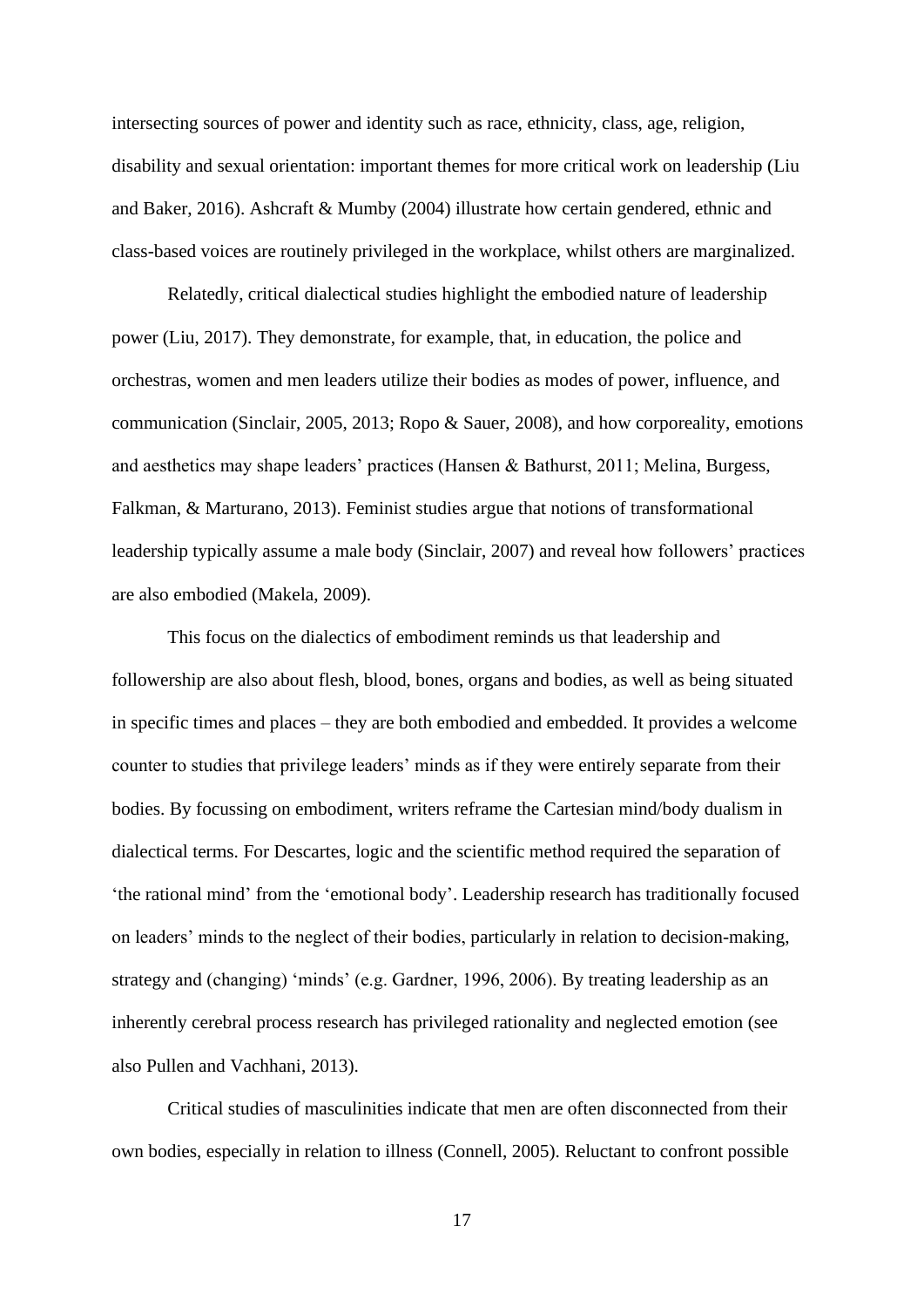physical fragilities, we men may try – frequently unsuccessfully – to distance ourselves from our own bodies (Collinson & Hearn, 2018). One significant limitation on leaders' power is the frailty and impermanence of the human body itself. Studies have revealed the extent to which many American presidents (Post & Robbins, 1993) and British prime ministers (Owen, 2011) have experienced mental and/or physical illness whilst in office, as well as the lengths to which those around the leader may go to conceal such illness from the public.

This sense of disconnection and of disembodiment (both as leaders and as men) may be compounded by virtual technologies (Hearn, 2012). The use of new digital technologies can intensify (men) leaders' (psychological and cultural) distance, potentially reinforcing their tendency to view employees as mere numbers on a spreadsheet. Equally, social media (e.g. Twitter) enables political leaders to enhance their power and influence by speaking directly to supporters whilst simultaneously distancing themselves from journalists (and other critics) who are therefore less able to hold them to account.

#### *Power as productive and oppressive, overt and covert*

Critical dialectical studies also suggest that power can be enacted in overt, subtle, disguised, and sometimes invisible ways within leadership dynamics. Leaders' power can be both enabling and disciplinary: It can be positive, productive, and empowering, as well as toxic, corrupt, and destructive (Schyns et al, 2019). Leaders typically play a key role in defining strategies and visions, shaping structures, cultures and change programmes, monitoring work and performance, providing rewards, applying sanctions, and in hiring and firing. They can also exercise power by 'managing meaning' and defining situations in ways that suit their purposes (Smircich & Morgan, 1982). Critical perspectives address the dangers of concentrating organizational control in the hands of a few. As Finkelstein (2003: 43) noted, 'being (chief executive officer) of a sizeable corporation is probably the closest thing in today's world to being king of your own country.' They also disclose how leaders can use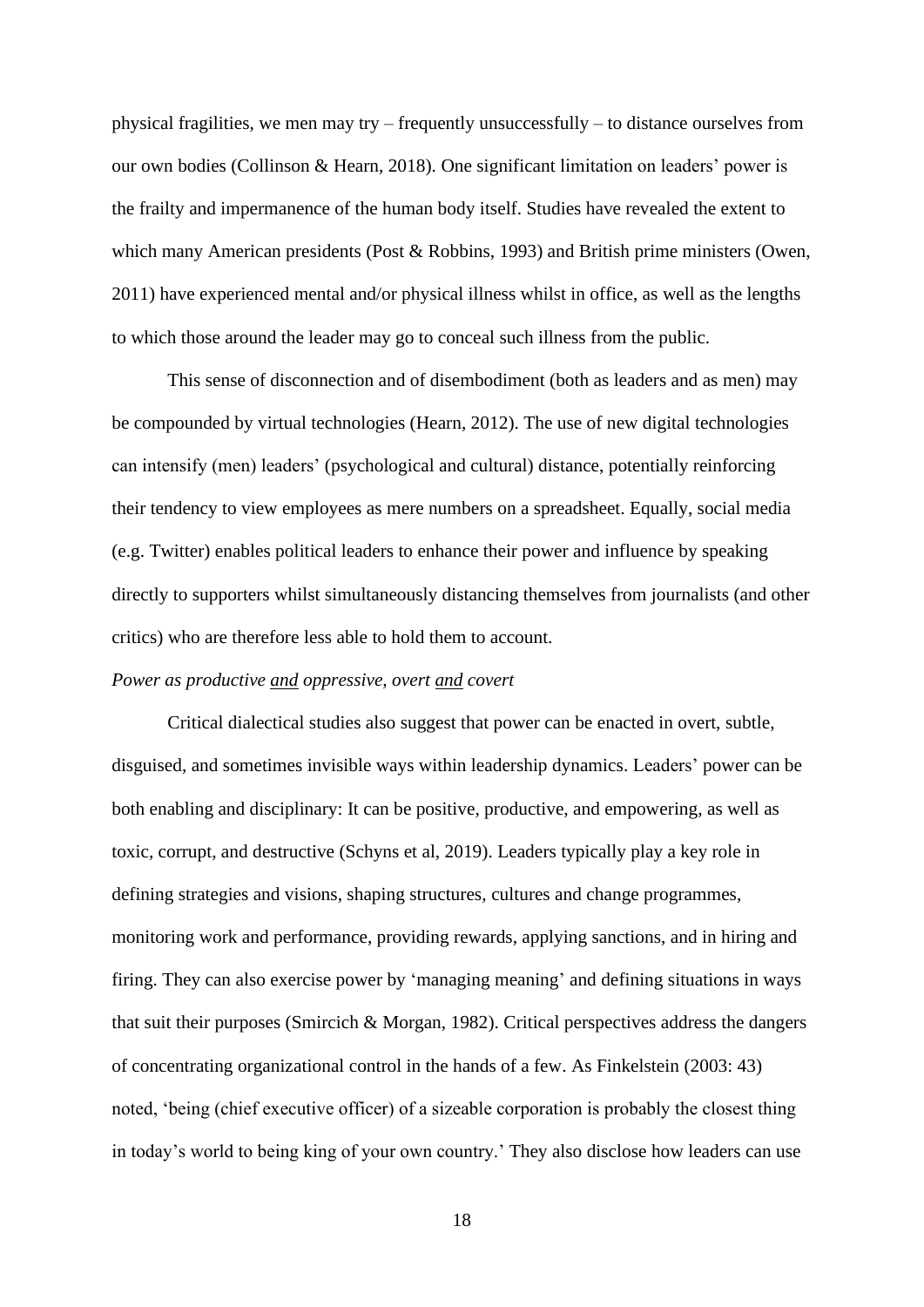ideologies that seek to redefine sectional as universal interests, through discourses that construct excessively positive definitions of reality, and by 'distancing' themselves from particular local practices (Collinson, 2005).

Leaders can exercise power through their communication and messages. For example, Spector (2020) examines the issue of 'post-truth claims making' that has emerged as a defining cultural and political phenomenon in contemporary times. He argues that reliance on post-truth claims helped fuel the rise of mid-20<sup>th</sup> century dictators and is now a tool of control for contemporary authoritarian political leaders posing as populists. Exploring leaders' manipulation of followers, Ciulla (2020) reveals how leaders can exercise power by fuelling followers' sense of resentment and by inverting dominant values.

Leaders' power can also be more disguised and concealed. O'Connor et al (2019) examine the strategies of those in senior positions in HE institutions in Ireland, Italy and Turkey which, they argue, were specifically designed to obscure the centralisation of power. Referring to this as 'stealth power', they identify four control practices that seek to obscure leaders' power: rhetorical collegiality, agenda control, in-group loyalty and the invisibility of gendered power. Their findings illustrate how leaders' power can operate covertly and panoptically. Similarly, Lumby (2018) explores subtle forms of leader power such as 'shaping discussion and decisions', 'acquiring the support of others', 'weakening opposition', 'denying power' and 'creating a favourable impression'.

Power dynamics can also shape localized micro-interactions, for example, being displayed in forms of eye contact, how individuals stand or sit, the gestures they make, the words they choose as well as in the physical arrangements and features of rooms and the locations in which meetings take place (Dick and Collings, 2014). Equally, the external architecture of buildings can also convey important messages about power and status (Dale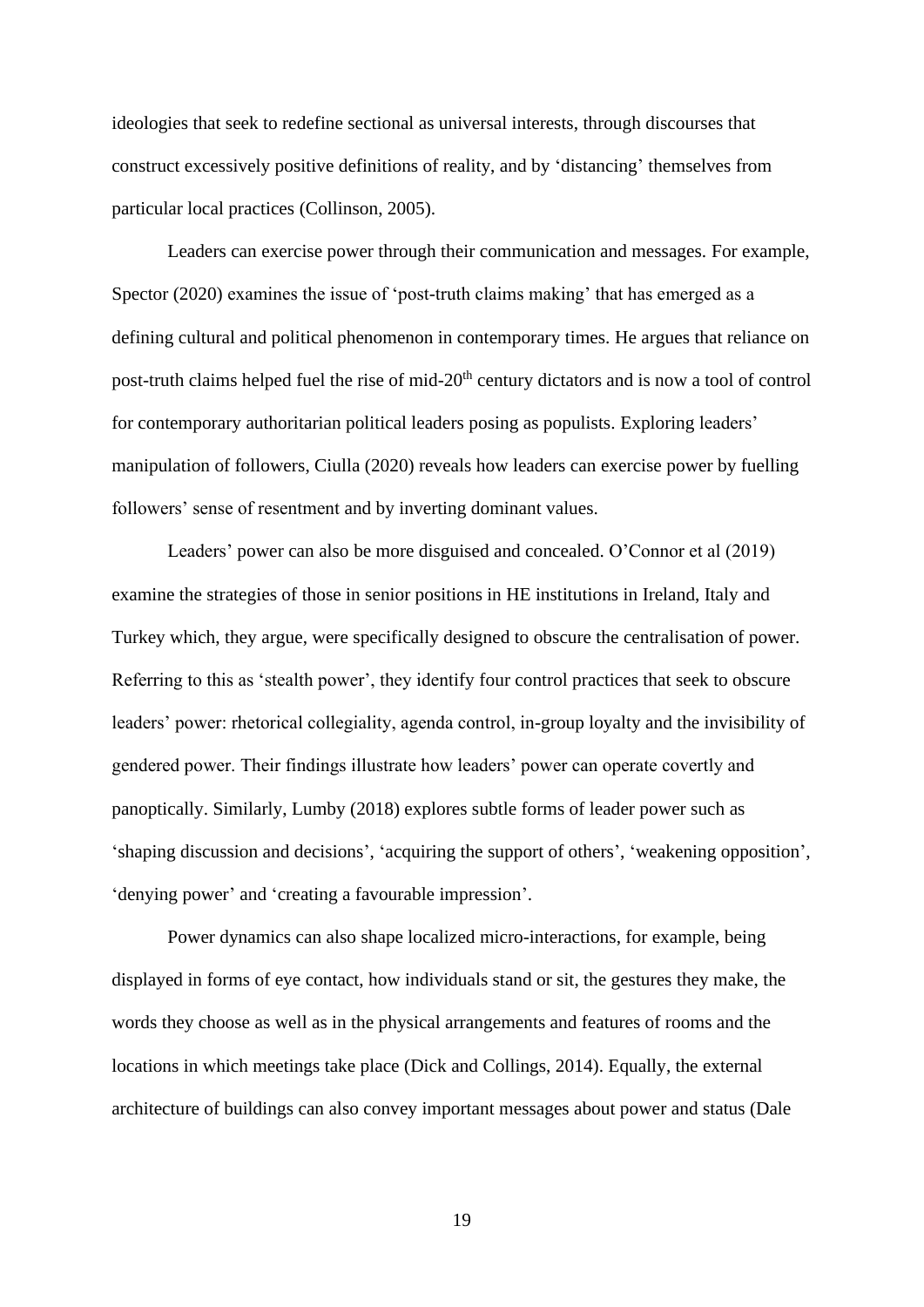and Latham, 2015). Internally, those in senior positions are typically located on the top floors of buildings, well away from subordinates and frontline operations.

Critical studies also examine the impact of power on leaders themselves. They reveal how the effects of power might have paradoxical, counter-productive and damaging outcomes for leaders and organizations. Senior positions typically confer greater autonomy, status and privilege, but they may also nurture leaders' hubris, narcissism and arrogance (Sadler-Smith, 2019; Tourish, 2020). This, in turn, can inform a failure to consult – even a disregard for others' views – and a desire to hold onto power even when support for a leader has faded. Power can be intoxicating (Owen 2012; Owen and Davidson, 2010) in ways that encourage leaders to be more impulsive, less risk-aware, and less empathetic (Asad & Sadler-Smith, 2020) - unable or unwilling to appreciate other people's point of view (Useem, 2017).

Power can also be corrupting (Kipnis, 1972). Particularly in contexts where leaders enjoy high degrees of autonomy and low accountability, their power can become excessive and they may start to believe they are shielded from any potential costs of deception. Research indicates that such conditions are conducive to unethical behaviour and corruption (Bendahan et al, 2015; Giurge et al, 2019), corporate 'psychopathology' (Boddy, 2011, Babiak and Hare, 2007) dictatorship (Schubert, 2006) and authoritarianism (Harms et al, 2018). Conversely, in other contexts like the contemporary UK public sector, leaders' accountability and responsibility may have intensified. Tomkins, Hartley and Bristow (2020) draw on detailed empirical research in a UK police force to document how leaders experience more responsibility than control; more blame than praise; and are predominantly subject to interpretations of failure based on personal fault rather than on situational or task complexity. This can lead to high levels of stress, anxiety and loneliness for individuals in leadership positions (Krauter, 2020; Sillard and Wright, 2020). These findings remind us that in the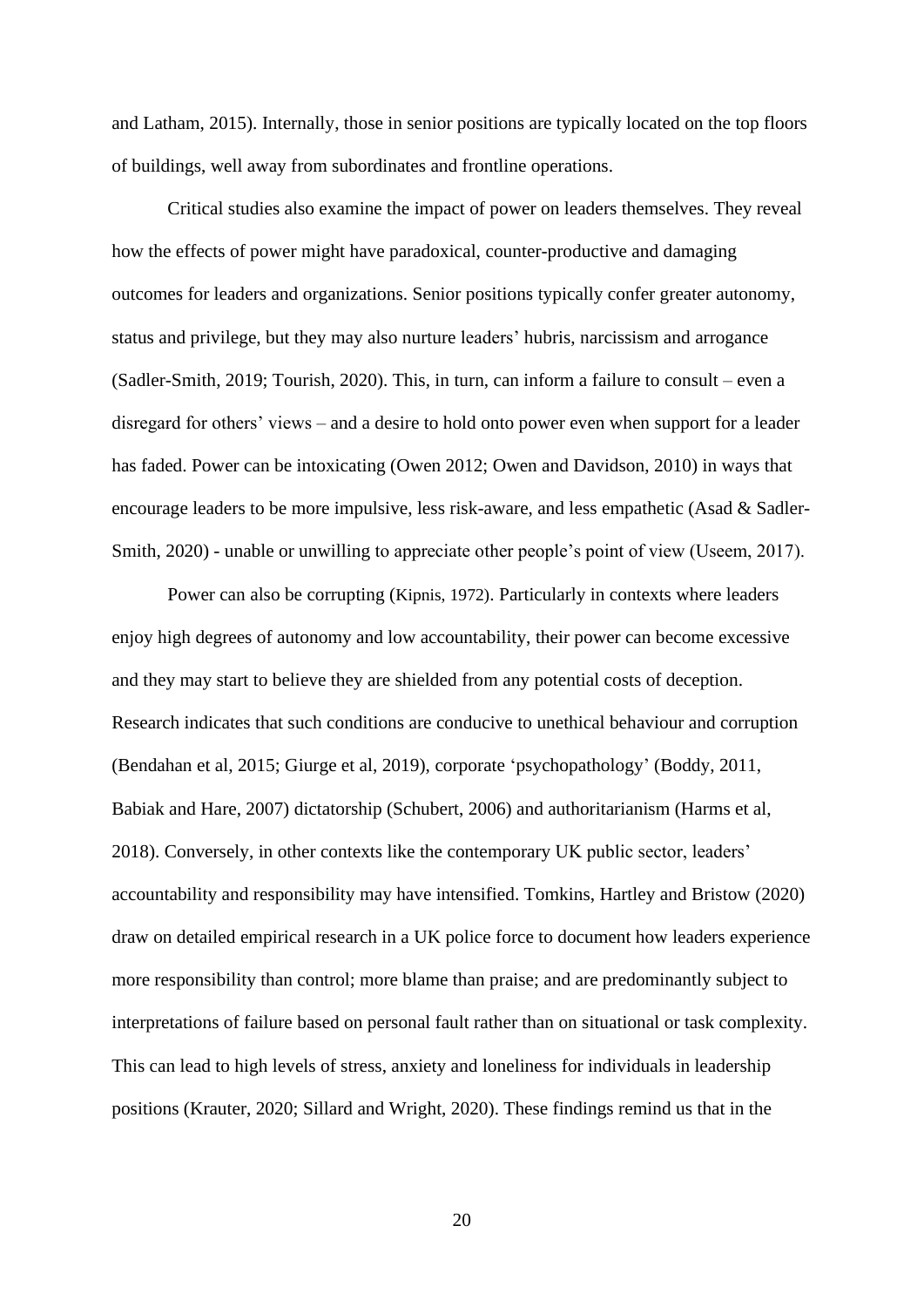study of leadership dialectics, power and responsibility often comprise two sides of the same coin.

Although they emphasize the importance of power, dialectical approaches also recognise that leadership relations are rarely so asymmetrical that they are invariably oneway. Giddens' dialectic of control reminds us that although power is important for understanding social dynamics, it should not be overstated or seen as all-determining. These arguments have important implications for understanding followership, as the following two sections elaborate.

#### *Power, consent, conformity and compliance*

As discussed above, mainstream studies tend to portray followers as 'an empty vessel waiting to be led, or even transformed, by the leader' (Goffee & Jones, 2001: 148). In recent years, however, there has been growing interest in exploring the more active role followers play in leadership processes (for example, Shamir et al, 2007; Riggio et al, 2008; Kellerman, 2008). Post-heroic perspectives have argued that 'exemplary' and 'star' followers are a precondition for high-performing organizations – particularly in the contemporary context of flatter hierarchies and greater team-working (for example, Kelley, 2004).

While mainstream approaches often assume that followership is freely chosen, critical perspectives contend that such arguments are overly voluntaristic because they fail to locate followers in their structural, cultural, and economic context – the asymmetrical conditions and consequences of action. Precisely because of the ways in which power and control are typically enacted in contemporary organizations, many subordinates might, for example, have to accept and enact a strategic path decided by leaders (and with which they may disagree).

Dialectical approaches recognize followers as skilled, proactive and knowledgeable agents who have at their disposal a repertoire of possible agencies, ranging from deference, unquestioning loyalty, commitment, conformity and compliance, to indifference, cynicism,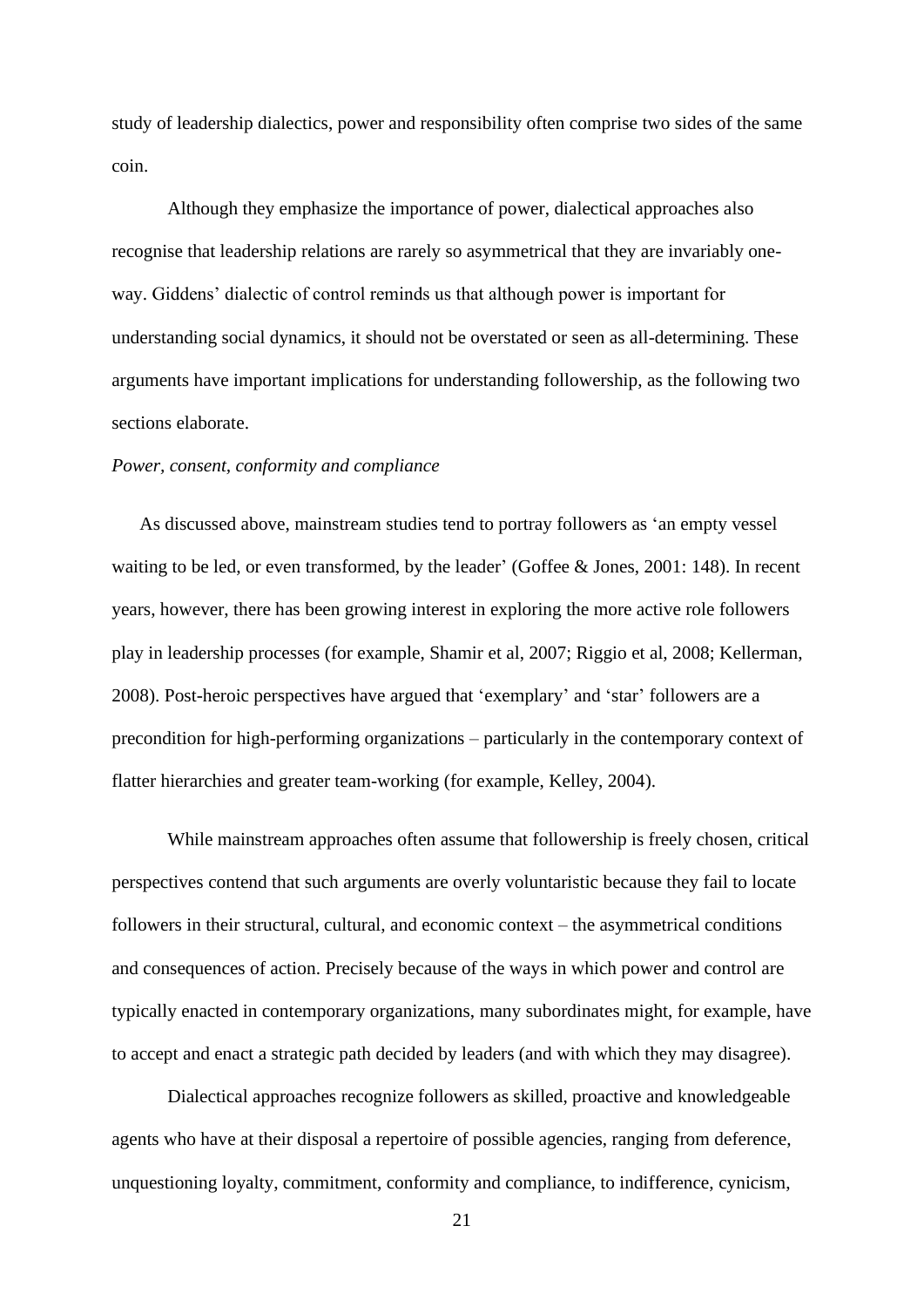disguised dissent and overt resistance. They also acknowledge that followership can embody many different meanings, including, for example, political supporters, disciples, fans, customers, fanatics, and even social media 'followers'. Within this broad range of possibilities, an employee can be seen as a specific kind of organised follower who sells their labour to an employer. In that sense, employment can be treated as a particular kind of commodified followership: one that is more contingent and constrained, sometimes insecure and potentially disposable, and much less 'freely chosen'.

Studies of conformity, compliance, and consent (e.g. Arendt, 1958; Shamir, 2004) illustrate the disciplinary character of leadership power. Although conformity tends to be viewed positively in mainstream studies, frequently treated as an expression of commitment and loyalty, more critical writers highlight its potentially detrimental consequences. Much of the research on conformity and its damaging effects emerged in the post-world war two period, as writers tried to make sense of the Nazi extermination of six million Jews and the explanation of many of those involved that they were 'just obeying orders'. Milgram's (1963) experiments highlighted people's willingness to obey authority, apparently regardless of its consequences. Fromm (1977) addressed human beings' 'fear of freedom' in which individuals prefer to avoid responsibility for making decisions themselves by sheltering in the perceived security of being told what to do.

Others have outlined deeper explanations for the human proclivity to conform to others' will and the recurrent desire to be led by charismatic leaders. Drawing on Becker (1973), Lipman-Blumen (2000) points to human beings' fear of death (both our own and our loved ones) which, she argues, informs a relentless search for meaning. This existential insecurity, derived from the awareness of our own finitude, compels us to seek out and elevate leaders who we believe can provide meaning and protect us, in part through the illusion of their omniscience and control.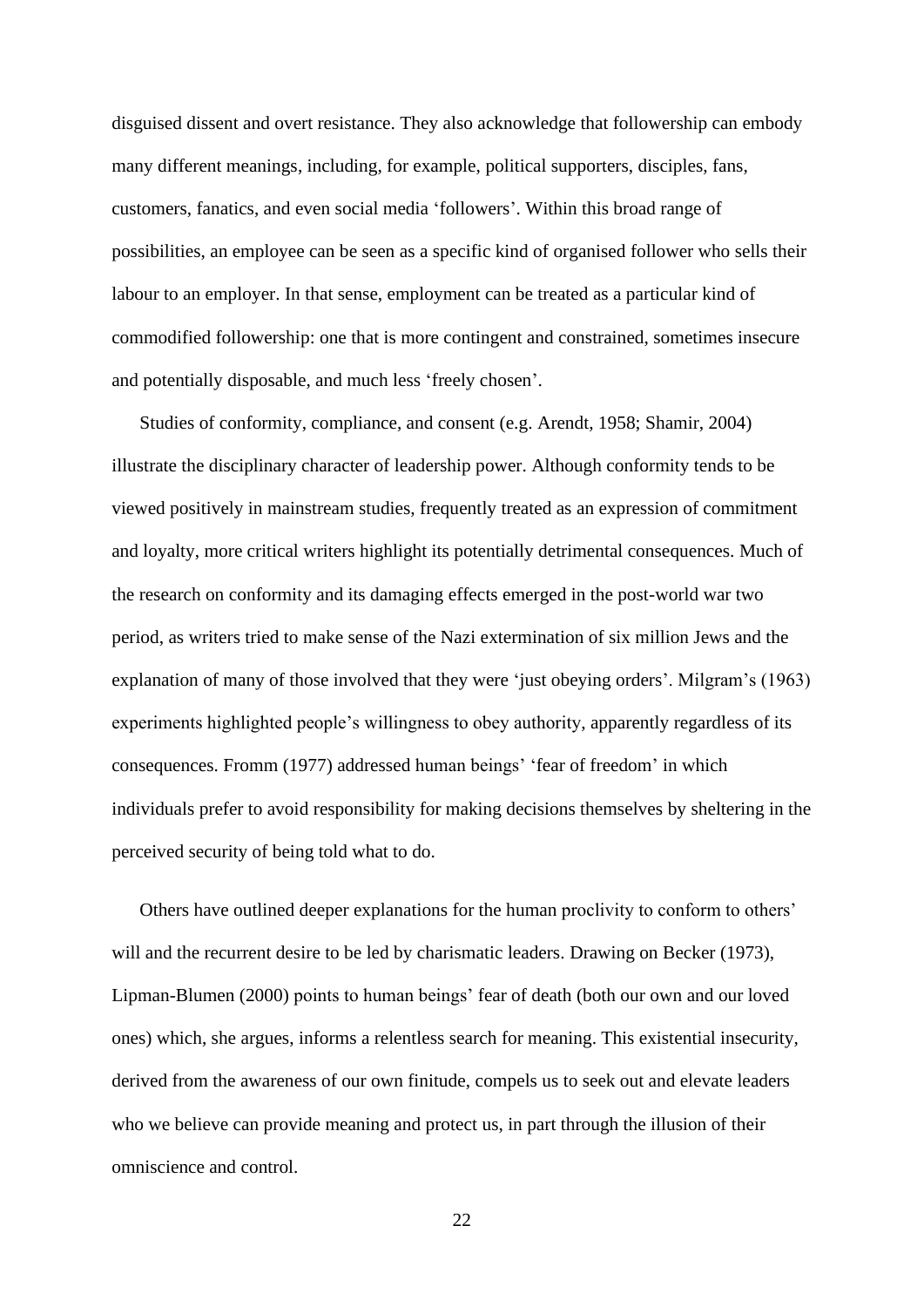Various researchers observe that followers often attribute exceptional qualities to charismatic leaders through processes such as transference (Maccoby, 2007), fantasy (Gabriel, 1997), and idealization (Shamir, 1999). In a later study Lipman-Blumen (2005) examines followers' fascination with toxic leaders, despite – possibly even because of – the latter's dysfunctional characteristics (insatiable ambition, enormous ego, arrogance, etc). Given the asymmetrical nature of organizational power in leader-led relations, it is unsurprising that followers may conform (or comply), but, from a leadership point of view, we need to know more about how, why, and with what consequences men and women followers conform, comply, or remain committed to their leaders and organizations.

Bratton, Grint, and Nelson (2004) counterpose the negative organizational effects of 'destructive consent' with the potentially positive consequences of 'constructive dissent'. Similarly, critical dialectical approaches highlight followers' potential and capacity to express dissent and enact resistance. In doing so, they recognise that leadership relations are rarely so asymmetrical that they are all-determining or all-powerful, as the following section elaborates.

#### *Power, knowledge, resistance and dissent*

Issues of follower dissent have only recently been addressed in leadership studies (e.g. Banks, 2008) and in the mainstream leadership literature resistance has tended to be viewed as an 'irrational' process that leaders and managers should try to eliminate (Gagnon and Collinson, 2017). Nonetheless, there is a considerable literature in organization studies indicating, firstly, that employees often draw on their technical knowledge, strategic agencies and cultural resources to express disaffection in organizations (e.g. Mumby et al, 2017) and, secondly, that resistance can be a rational agentic response to leaders' exercise of power. Despite the efforts of scientific management to deskill workers (Braverman, 1974),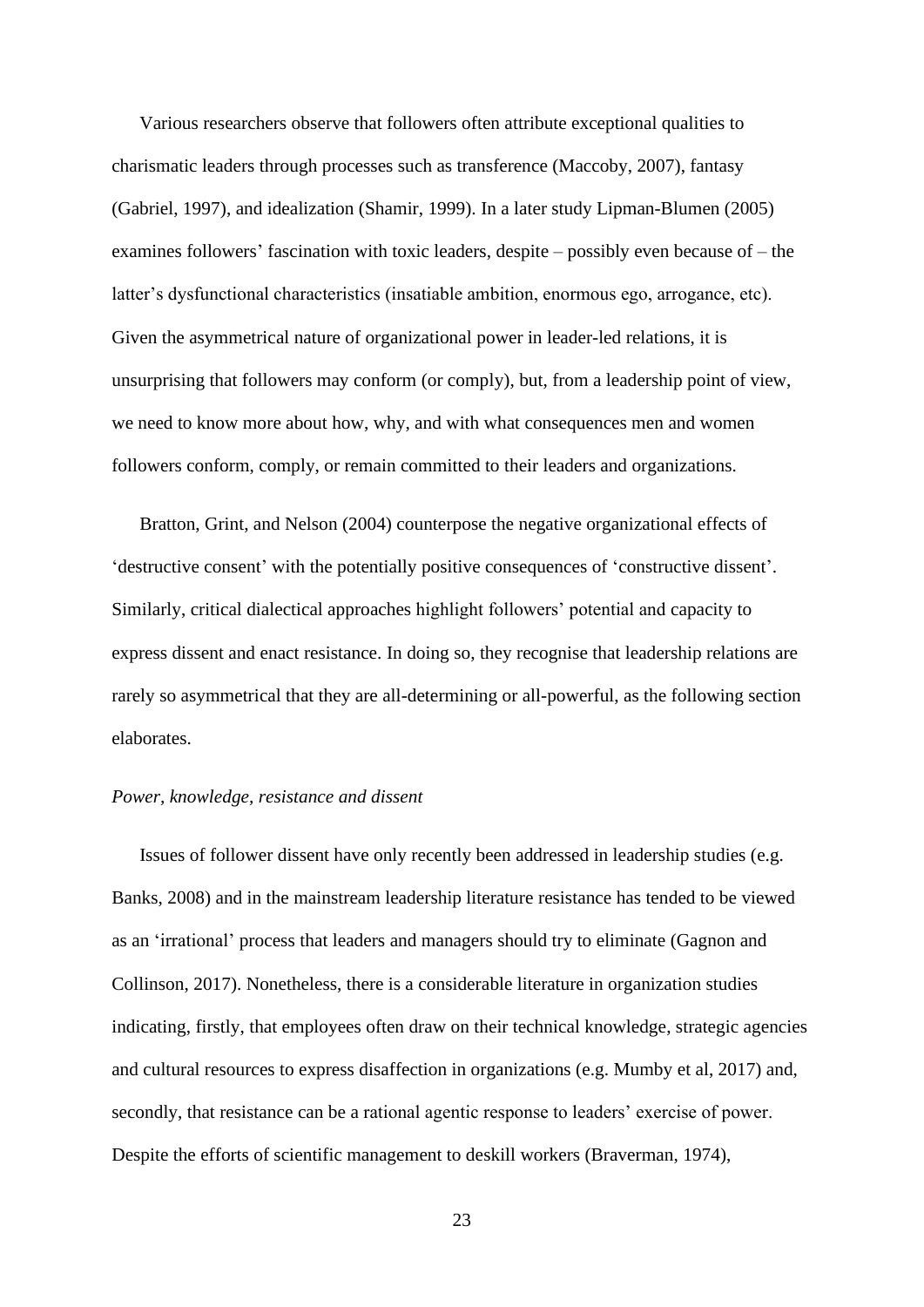employees on the frontline continue to retain technical and cultural knowledge that they can deploy in expressing dissent. Studies show how resistance can take numerous forms (Courpasson & Vallas, 2016) whether explicit (for example, strikes) and/or more disguised (for example, output restriction). In exceptional cases, subordinates may even (seek to) depose leaders.

My own research in organizations over the past 40 years has consistently found that followers are potentially more oppositional than is often recognized in the leadership literature. It also suggests that resistance is more likely to emerge when subordinates believe that leaders are exercising control in unfair, dictatorial and/or coercive ways. Equally, employees are more likely to resist when they feel that their views have not been considered, when they perceive leaders and managers to be 'out of touch', and when they detect discrepancies between leaders' statements and their practices. If followers perceive such inconsistencies, they can become increasingly cynical about leaders (see also Fleming, 2005).

Research in a UK truck manufacturer discovered that a corporate culture campaign introduced by the new American senior management team to establish trust with the workforce had precisely the opposite effect (Collinson, 1992, 2000). Manual workers dismissed senior management's definition of the company as a team and resisted by 'distancing' themselves, restricting output and effort, and by treating work purely as a means of economic compensation. They created a counter-culture celebrating a working-class masculinity that valued male breadwinner identities, elevated 'practical', manual work as confirmation of working-class manhood, and communicated through aggressive and profane forms of masculine humour, ridicule and sarcasm. The company's leaders remained unaware of how their strategies produced counter-productive effects on the shop floor.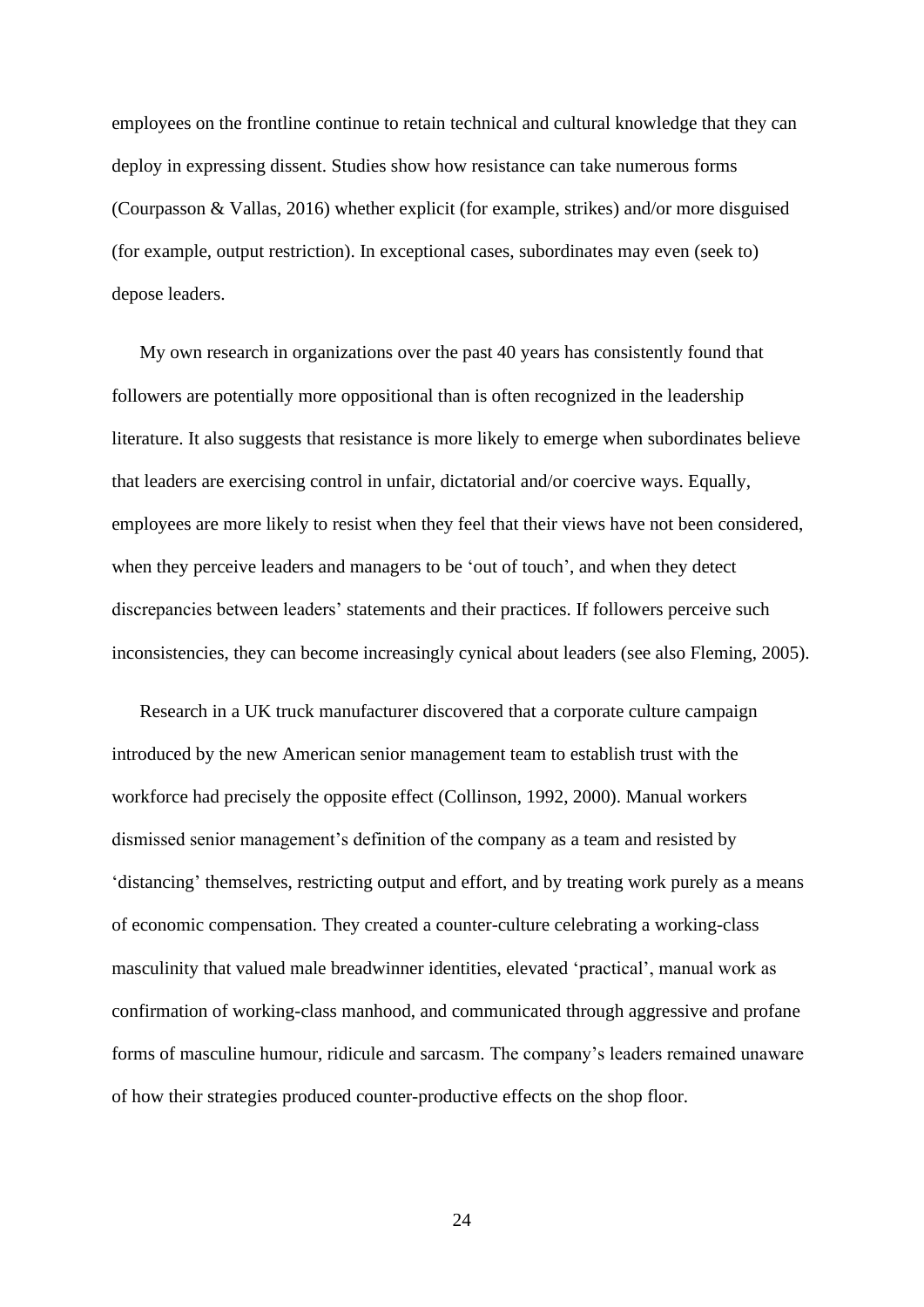Where followers are particularly concerned to avoid sanctions, they may resist in more disguised ways. Although employees might be highly critical of leaders' practices, they may publicly censor their views and camouflage their actions through covert resistance that covers its own tracks (Scott, 1985). Anticipating the possibility of disciplinary sanctions, they might shape their actions accordingly. Subtle and routine subversions, such as absenteeism, 'foot dragging', and 'disengagement' can be difficult to detect. Employees may even undermine leaders' change initiatives simply by doing or saying nothing. While, silence should not be confused with consent, such inertia can result in leaders making all sorts of mistakes (Grint, 2005). Disguised dissent is particularly likely in the current era of intensified surveillance. Under the gaze of authority, individuals are increasingly aware of themselves as visible objects, and, as a consequence, they can become increasingly skilled choreographers of self using impression management techniques (Goffman, 1959).

Research on North Sea oil installations found that despite company executives' commitment to safety, many offshore workers were either not reporting accidents and 'near misses', or else they sought to downplay the seriousness of particular incidents (Collinson, 1999). While corporate leaders in London and Aberdeen talked proudly about the organization's 'learning culture', offshore workers complained about a 'blame culture' on the platforms. Believing that disclosure of accident-related information would have a detrimental impact on their annual appraisals, pay, and employment security, offshore workers felt compelled to conceal or downplay information about accidents, injuries and near misses. Precisely because such practices constituted a firing offence, workers also disguised their underreporting.

These findings illustrate that disguised dissent incorporates self-protective practices that sometimes blur the boundaries between resistance and consent. Relatedly, Kondo (1990: 224) criticizes the tendency artificially to separate conformity or resistance into 'crisply distinct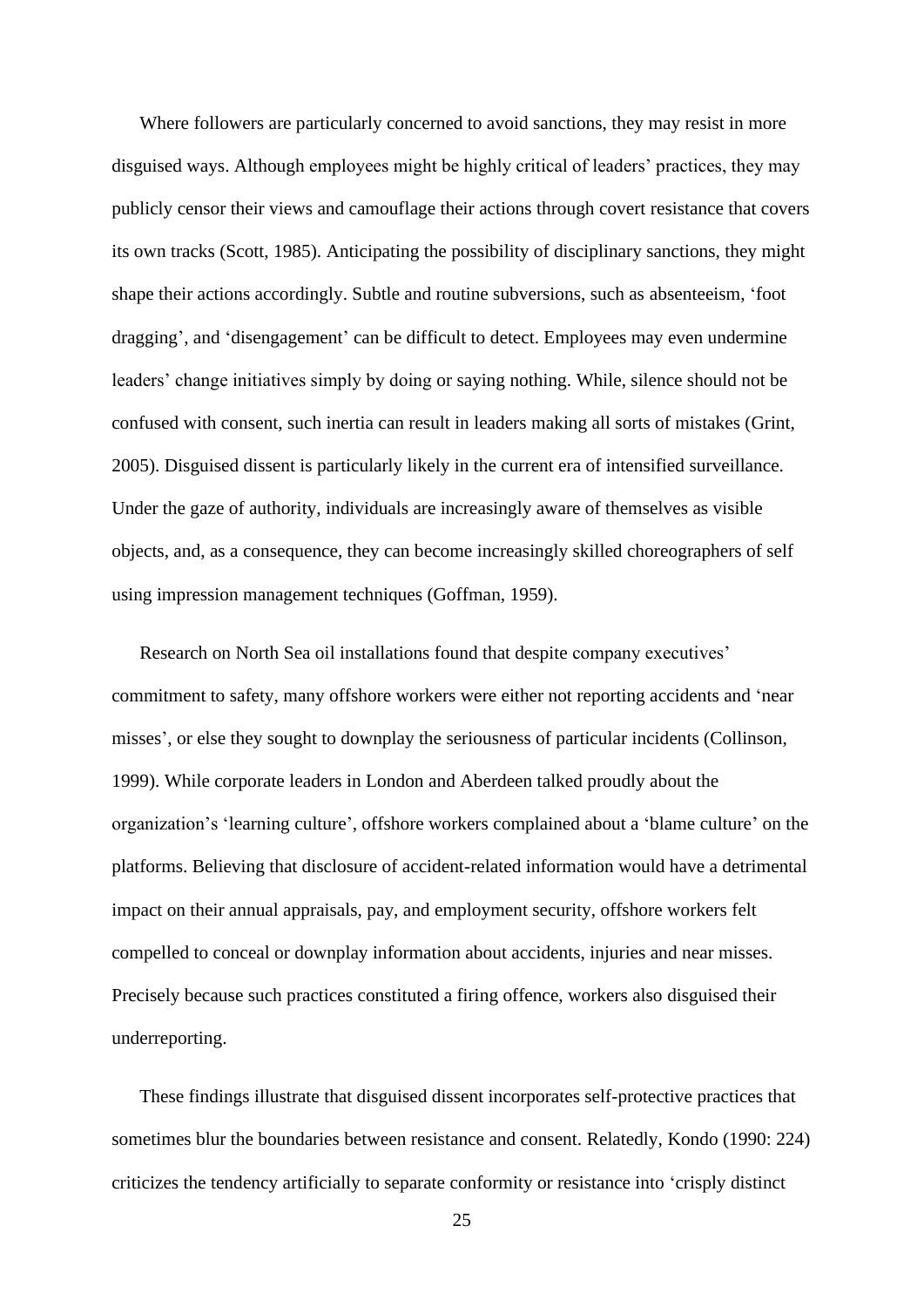categories.' She contends that there is no such thing as an entirely 'authentic' or 'pristine space of resistance', or of a 'true resister'. Observing that people 'consent, cope, and resist at different levels of consciousness at a single point in time', Kondo (1990) questions the meaning of the term resistance and warns about the dangers of romanticizing oppositional practices – that is, of imputing an invariably subversive or emancipatory motive or outcome to resistance.

To summarise, critical dialectical studies regard follower resistance as an important feature of leadership processes. Far from always being passive and unquestioning, subordinates can express opposition in multiple forms, using knowledge and information in ways that simultaneously enact, but also conceal, their resistance. Disguised dissent incorporates self-protective practices that sometimes blur the boundaries between resistance and consent. Emphasizing the mutually-reinforcing nature of leaders' power and followers' resistance, critical dialectical studies also show how leaders' control can have unintended and contradictory consequences that leaders do not always understand or anticipate. This is not to suggest that followers will invariably engage in dissent, or that opposition is necessarily effective; control may produce compliance and even conformity, while resistance can also have unintended and contradictory consequences (see e.g. Ashcraft 2005). These arguments in turn raise important questions for future critical research about what constitutes resistance – about who resists, how, why, and with what consequences.

#### **Conclusions: Making Connections/ Exploring Dialectics**

This article has explored the value of building deeper connections in leadership theorizing, highlighting in particular the neglected importance of power in leadership dynamics. In doing so, it has considered the emergent field of critical dialectical leadership studies which addresses the relational, asymmetrical and paradoxical character of leadership dynamics. These perspectives surface important questions about organizational power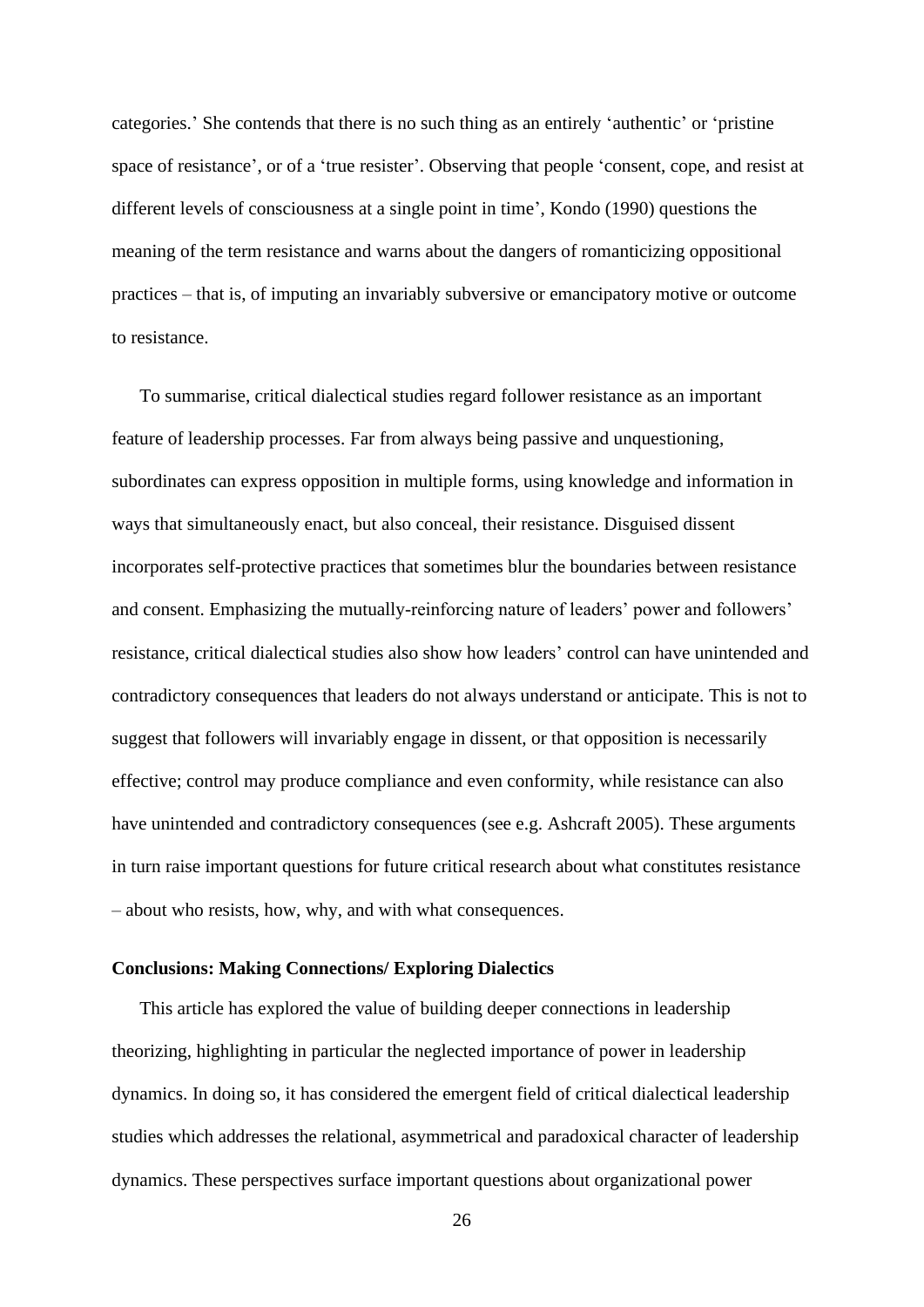relations, conflicts, tensions, paradoxes, and contradictions that are typically under-explored or marginalized within mainstream leadership studies. The paper has argued that power is fundamental to leadership theory and practice: enacted in the decisions, statements and claims that leaders make, in their practices and the many ways they influence followers, and through the organizational structures, resources, information and technologies they have at their disposal. Power can reinforce leaders' sense of disconnection from followers and from the natural world.

Dialectical perspectives challenge the dichotomized understandings of leaders, followers and of leader-led relations that persist in much of the conventional literature and are sometimes reproduced (in other forms) in post heroic and more critical studies. They question 'either/or' polarities that downplay or neglect leadership interrelations, tensions, asymmetries, and contradictions. Critical dialectical perspectives acknowledge that leaders' power(s) can take multiple forms, and have contradictory and unintended outcomes, which leaders either do not always understand, or of which they may be unaware. They show how leader–led relations contain the potential for conflict and dissent. Leaders cannot simply assume followers' obedience or loyalty. Critical dialectical studies view control and resistance as inextricably-linked, mutually reinforcing processes that are also inherently ambiguous and potentially contradictory.

While the paper argues that leadership and power are frequently closely connected, this is not to imply that leadership issues can be reduced to questions of power. Rather, it is to argue that power is an important consideration, frequently ignored in leadership studies. Accordingly, the article has highlighted the value of connecting leadership studies (where questions of power have been largely neglected), with social theory, CMS and labour process analysis (where power has been examined, but leadership issues have rarely been considered). Furthermore, the paper has also suggested that both in theory and in practice,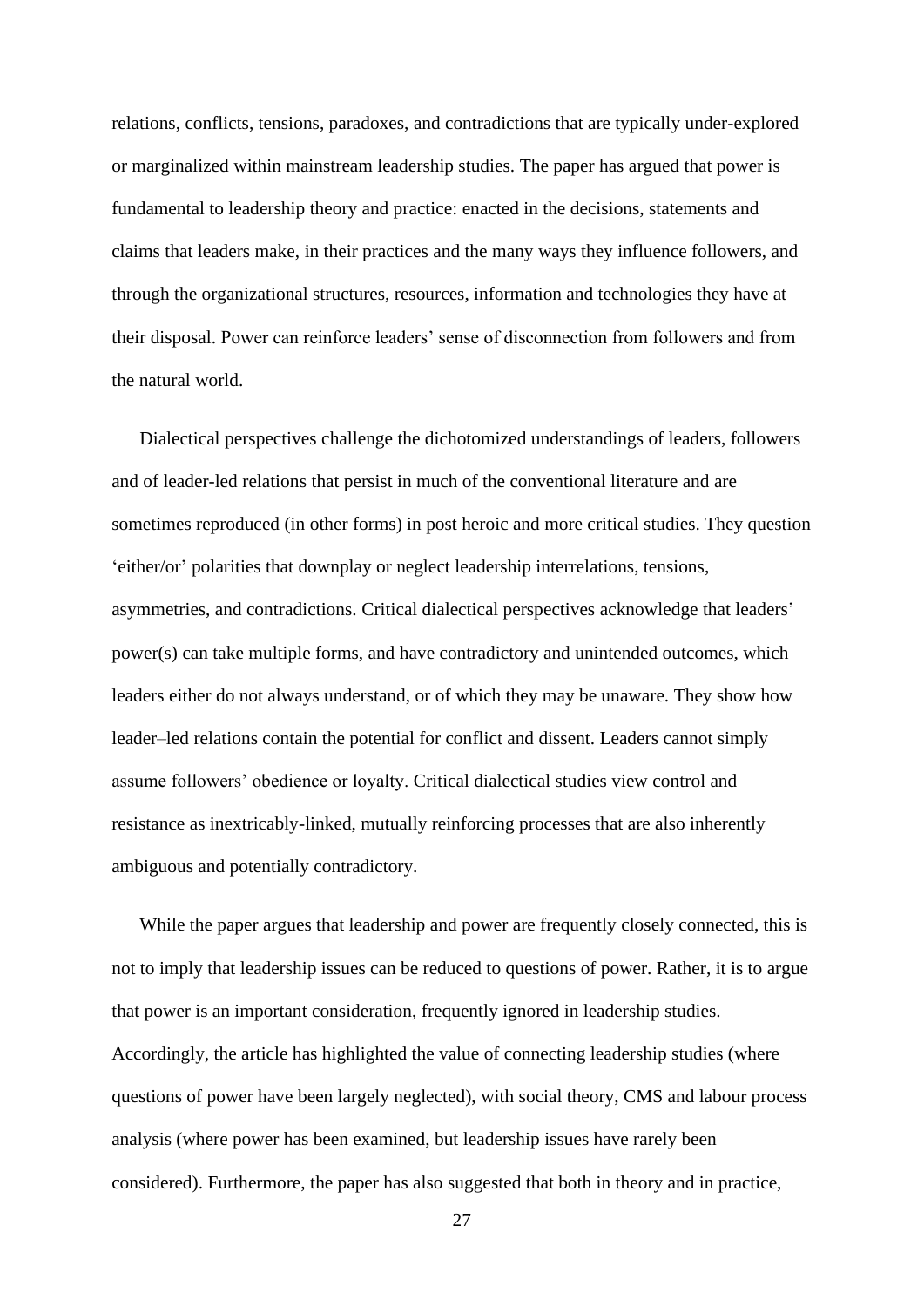power typically takes a plurality of simultaneous and intersecting forms, and thus is likely to require multiple interwoven theoretical frameworks. To this end, the paper discussed the leadership dialectics of: gender, embodiment and intersectionality; the productive, oppressive, overt and covert nature of power; consent, conformity and compliance, and knowledge, resistance and dissent. These dialectics are themselves likely to be mutuallyreinforcing and/or in tension with one another. The potential implications for leadership studies of dialectical analysis are suggestive of new lines of research that can further connect previously separated theories and themes.

#### *Directions for future research*

Future research could focus on the various meanings and theories of power captured in dialectical approaches and how these are enacted in leadership processes. For instance, the resurgence of authoritarian and autocratic political leadership on a global scale raises important questions about the exercise of power in organizations (e.g. Harms et al, 2018), illustrative of recent distinctions between 'power over', 'power to' and 'power with' (e.g. Salovaara and Bathurst, 2018). Relatedly, more critical, dialectical research could address many of the under-explored connections between leadership and the health and well-being of the planet and its eco-system. Leadership decision making is centrally implicated in climate change and sustainability issues and would benefit from further research (e.g. Satterwhite, McIntyre Miller, and Sheridan, 2015) utilising theory which recognizes the complexity and inter-connections of such processes. Hence, these critical perspectives suggest that leadership research should pay more attention to the damaging and dysfunctional aspects of leadership. For example, untrammelled leader power was arguably a key factor in the banking crisis (Tourish and Hargie, 2012; Kerr and Robinson, 2011).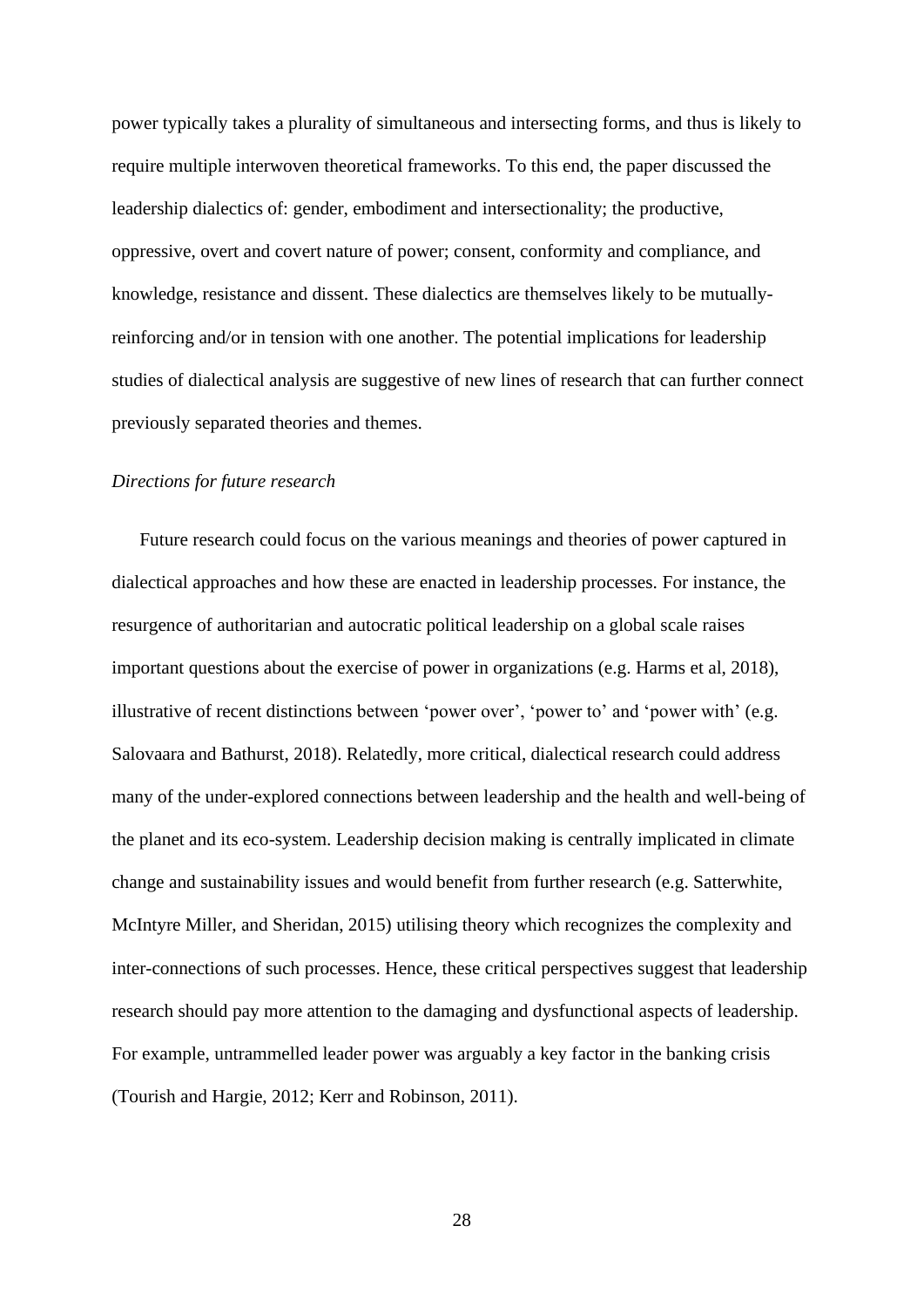Likewise, while this article has emphasized the potential value of making deeper connections (in a more conceptual sense), feminist research suggests that men leaders frequently benefit from personal relationships (with other men) in leadership positions (e.g. Kanter, 1993), but these gendered networks are often primarily informal, operating beyond scrutiny and accountability in the 'private' sphere. Such informal relationships may have an empowering effect for the men involved (as the old saying goes, 'it's who you know, not what you know'), but these connections can also become incestuous and exclusionary, especially in relation to women and non-hegemonic men (the opposite effect to that anticipated by E.M. Forster). Because of their lack of transparency, these relationships could even facilitate corruption. Dialectical approaches offer the means to theorize such processes, providing the opportunity to substantially extend our understanding of how positive and negative effects of leadership are co-produced and mutually implicated.

It is also important to recognize that leadership power dynamics are invariably situated in time and space. While there is considerable research on leadership and context (e.g. Osborne, Hunt, Jauch, 2002; Porter and McLaughlin, 2006; Liden and Antonakis, 2009), few of these studies address questions of power (and resistance). The multiple identities, values and cultures of leaders and followers in various regions, societies and continents are likely to significantly shape leadership practices (Chin, Trimble and Garcia, 2018). Hence, future research could address the dialectical connections between culture, contexts and power.

Further connections between power and identity in leadership dynamics could also be addressed. For example, while 'leader' and 'follower' are deeply embedded dichotomies especially in Western societies, there is a growing recognition that such traditional identities no longer adequately characterize contemporary leadership dynamics, which are increasingly seen as blurred, fluid, and contradictory. For example, distributed leadership encourages those in more junior positions to act as 'informal leaders', and in many organizations, leaders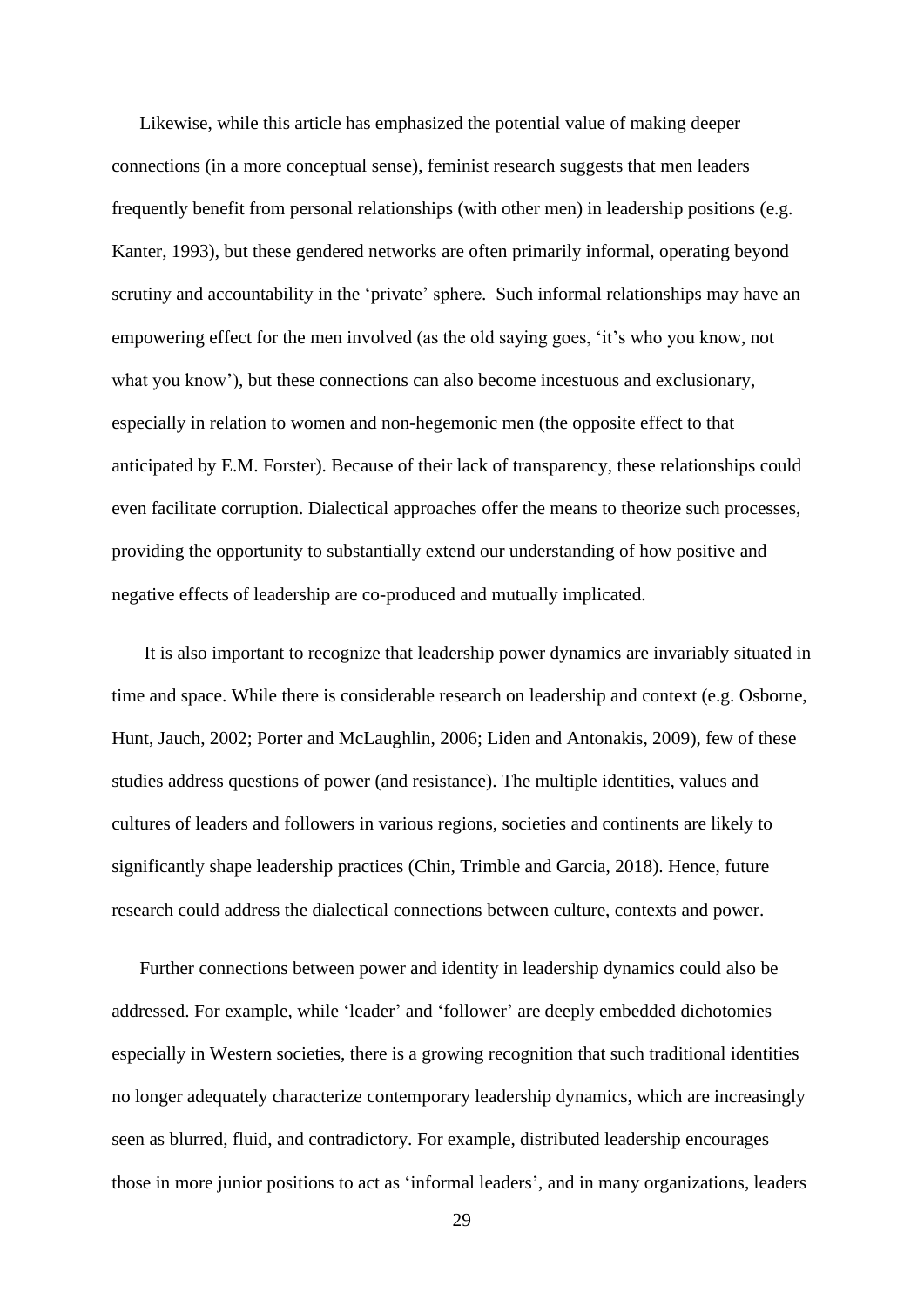are subject to intensified pressures of accountability positioning them in subordinate roles (i.e. as de facto followers). Future research could examine the implications of these shifting and paradoxical power relations and identities.

Finally, we also need to consider the multiple and intersecting nature of power/identity dialectics. Critical feminist studies demonstrate that differences and inequalities can take multiple, intersecting forms. Yet, when exploring one dialectic, it is possible to reproduce others. For example, we can address leader/follower dialectics, but neglect how these dynamics are also shaped by inequalities such as gender, ethnicity, race and class. Whilst focussing on the barriers to advancement for mainly white, middle-class women, researchers have sometimes neglected how women of colour predominate in lower-paid, insecure and dead-end jobs (Holvino, 2010). Similarly, studies may critically examine the control/resistance dialectic, but in ways that neglect emotions and thus reproduce a rational/emotional binary. Critical studies therefore need to develop sophisticated understandings of how these various dialectics connect and intersect.

In sum, by connecting power/identity dialectics, critical approaches have the potential to develop new insights into the conditions, processes and consequences of leadership dynamics. At a time when autocratic, authoritarian and dictatorial leadership are increasingly prominent on a global scale, it would seem particularly important for critical dialectical approaches to contribute to debates about the future direction of leadership both in theory and practice. Returning to Forster, his exhortation to 'Only connect!' principally referred to intimate relations in Edwardian Britain. Yet, as Lipman-Blumen's emphasis on the need for greater connectivity in 21<sup>st</sup> century leadership indicates, Forster's dictum has a much wider relevance and resonance for contemporary societies. This is especially the case in western cultures where we increasingly live in fragmented, privatized life-worlds facilitated by digital technologies that intensify our disconnection from communities (except those online). The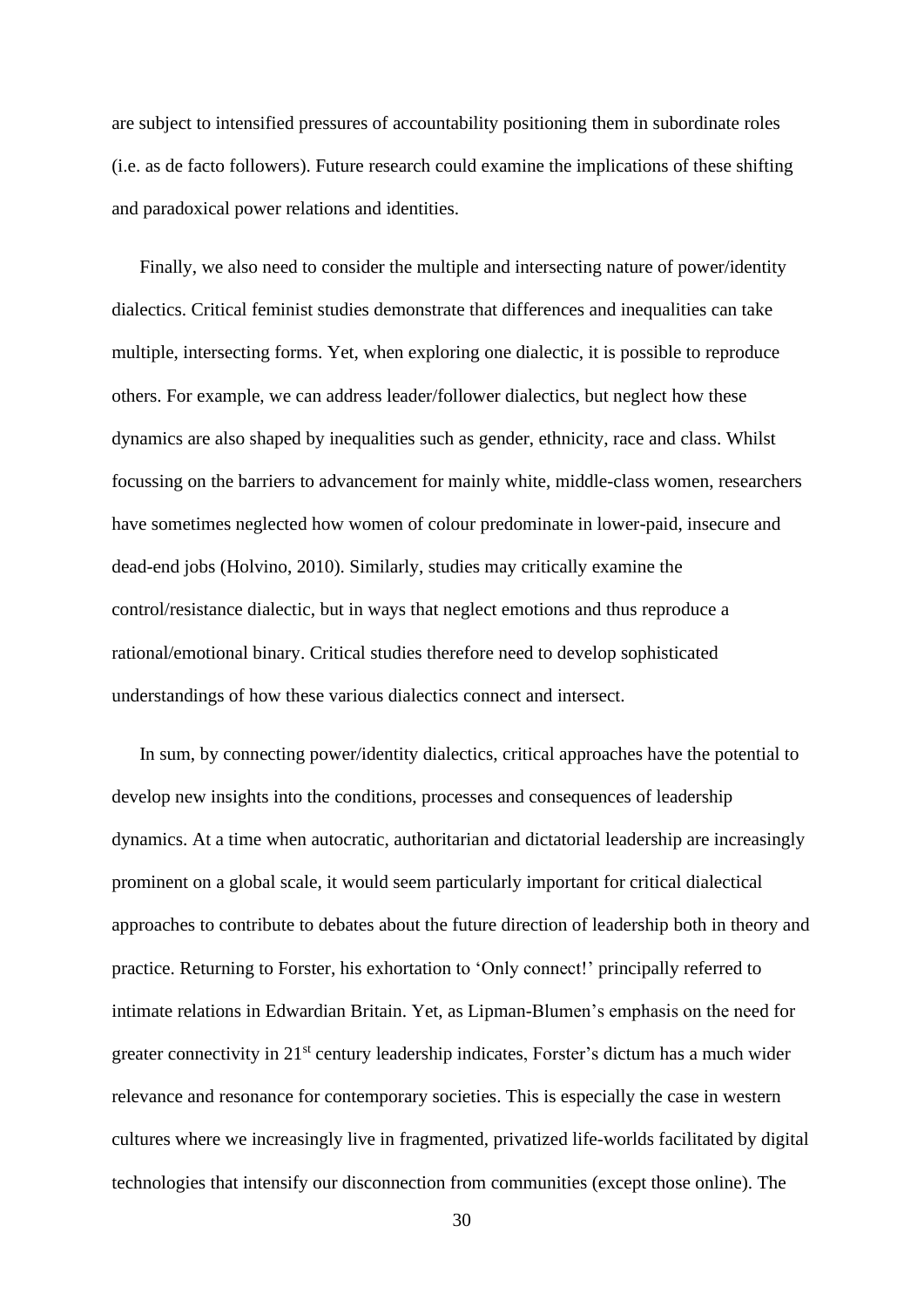intention of this article was to demonstrate that a much greater focus on exploring connections can also significantly enhance our understanding and appreciation of the dialectics of leadership, both in theory and practice. Only Connect!

Many thanks to Penny Dick for her excellent editorial help and support in writing this piece. Thanks also to the anonymous reviewers and Dennis Tourish and Keith Grint for helpful comments on an earlier draft of the article.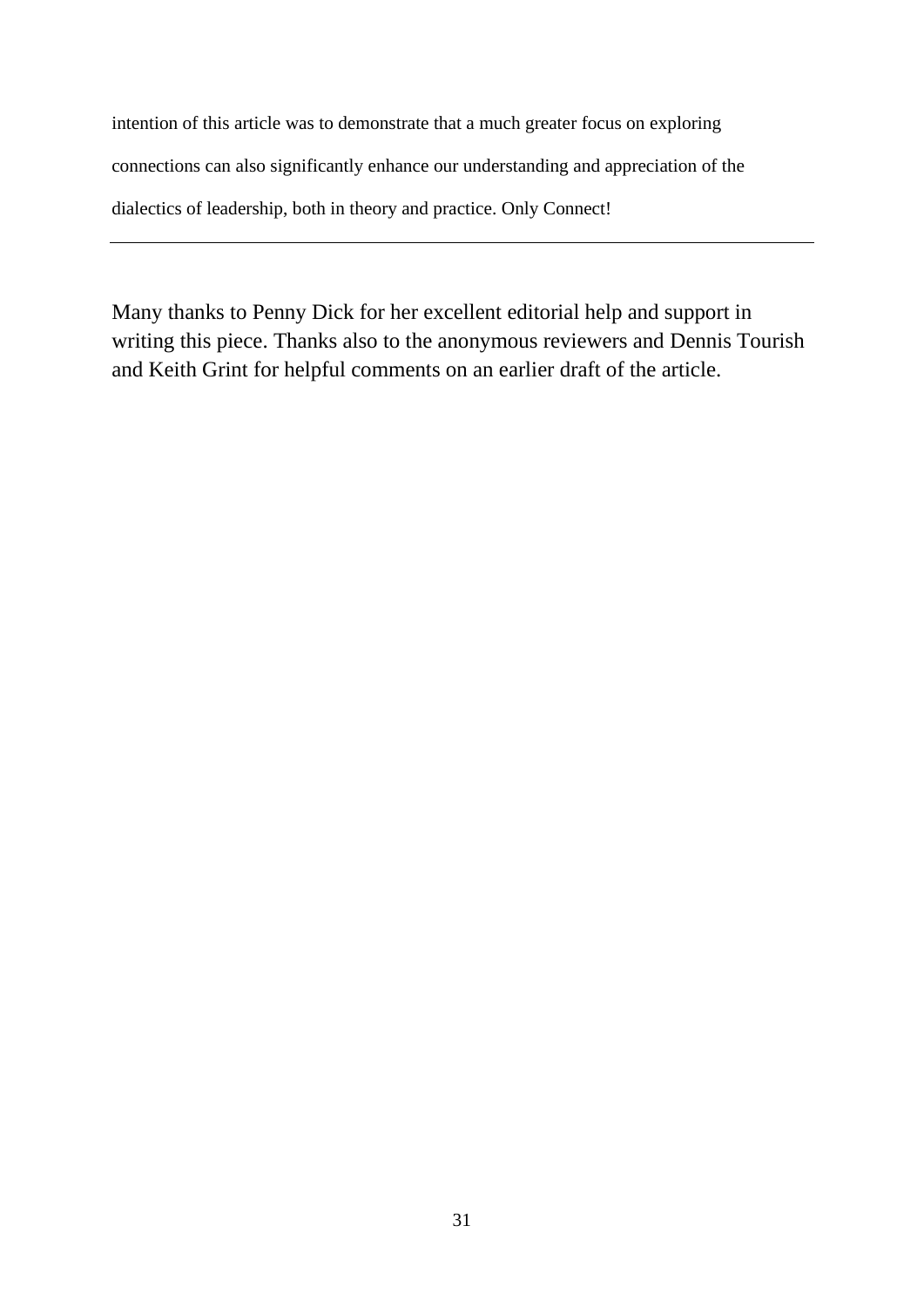### **Footnotes**

 $1$  The use of dichotomies can also proliferate. For example, studies of transformational/transactional leadership typically build on leader/manager binaries with the transformational pole being associated with leadership and the transactional polarity with management. When differences between leadership and management become dichotomized, leading and managing are often viewed as mutually exclusive activities (Rost, 1991) with leaders and managers seen as entirely different 'types' of people (Zaleznik, 1975). Any connections or overlaps between them are lost as transformational leaders are treated as visionary, inspiring change agents, whereas transactional managers are downgraded as more narrowly concerned with mundane operational matters such as rules, costs, routinization and risk-aversion.

<sup>2</sup> Multi-level analysis is influential in various sub-fields of leadership studies (Yammarino, Dionne, Chun, and Dansereau, 2005). While identifying different analytical levels can be a useful heuristic device, multi-level studies typically focus on identifying distinctions to the neglect of exploring how these 'levels' are simultaneously implicated and interwoven in particular practices (Collinson, 2014).

<sup>3</sup> Power can be conceptualized in multiple structural and interpersonal ways (Collinson and Tourish, 2015). A recent review of the literature (Sturm and Antonakis, 2015: 139) defines interpersonal power in terms of 'having the discretion and the means to asymmetrically enforce one's will over others.'

<sup>4</sup> Foucault's relational conception of power highlights some of the limitations of Marx's critique of private ownership and class inequalities. However, Foucault's argument that power is exercised rather than possessed seems to underplay certain significant sources of (structural, hierarchical) power and leadership in contemporary societies where, for example, legally-enshrined ownership (for example, of land, property or organisations) confers considerable power, prestige and leadership status on particular individuals and groups. Rather than perpetuate a binary (or false dichotomy) between these 'proprietorial' and 'relational' views of power, as some writers advocate (e.g. Knights, 2019). I would argue that both are significant when exploring power and leadership: both property/juridical and relational/process theories are important in examining the intersecting nature of power and leadership. More broadly, I would agree with Bidet's (2016) focus on the important potential synergies between Marx's critique of property in capitalist societies and Foucault's analysis of power/knowledge relations. Exploring these latent synergies would better illustrate how power is both exercised *and* possessed, producing effects that are simultaneously repressive *and* enabling, negative *and* positive, typically reproduced through interconnecting dialectics.

<sup>5</sup> Despite their interest in power, neither Giddens nor Foucault explicitly focussed on leadership (or management) dynamics. This reflects a broader pattern in the literature on dialectics and on power which has rarely considered leadership (and/or management) issues. Weber is an exception to this general rule. Studies of leadership and those of power have therefore tended to remain largely disconnected from one another. This point was commented upon by one of the earliest studies explicitly linking leadership and power. Janda (1960) observed that studies of leadership and of power have been conducted 'almost independently of each other….in the main those who write on leadership do not write on power and *vice versa*. Moreover, the number of crossreferences between the two bodies of literature is amazingly small' (1960: 353-4).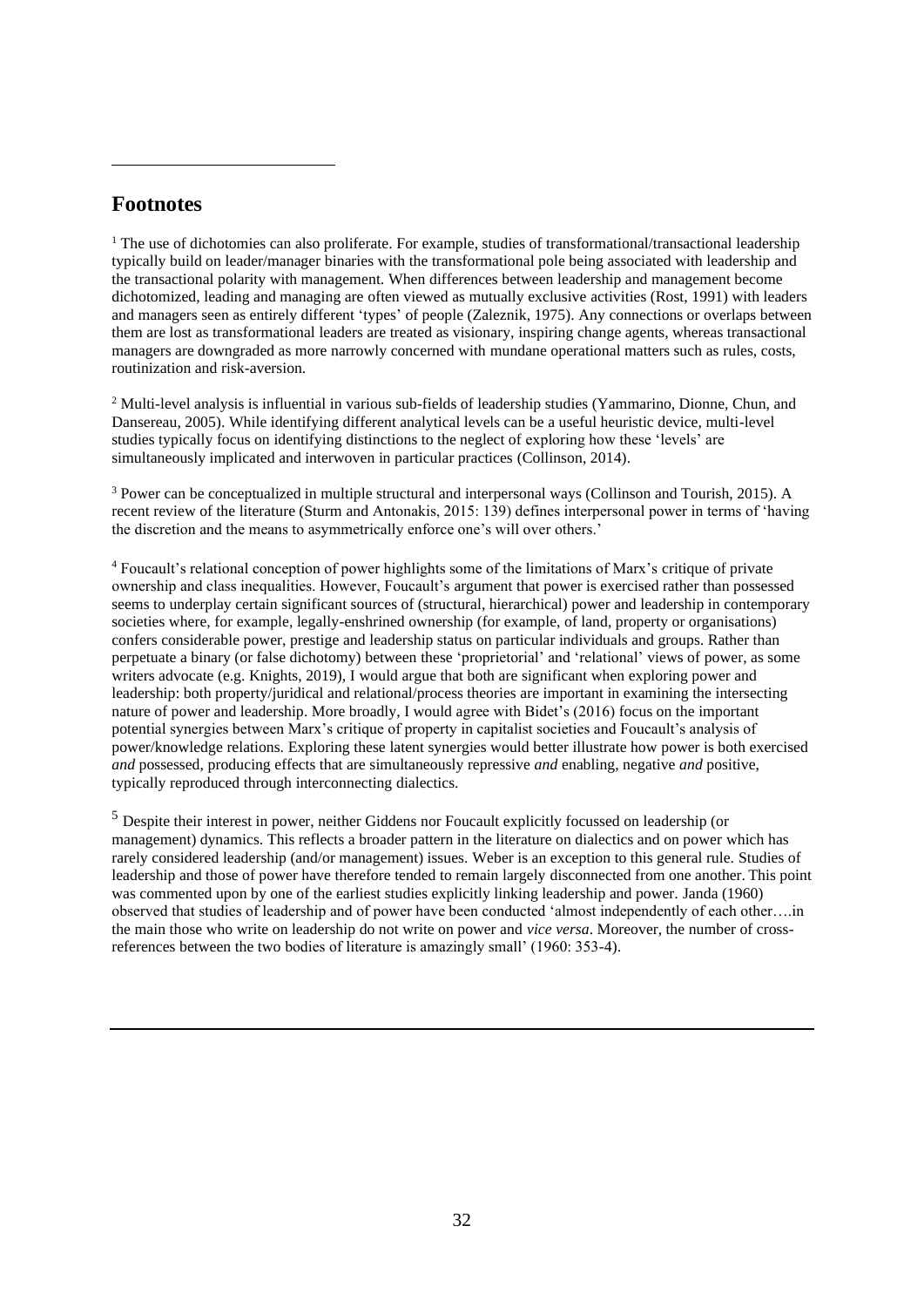### **References**

Adler, P. S., Forbes, L.C and Willmott, H. (2007). Critical Management Studies. *[Academy of](https://journals.aom.org/journal/annals)* 

*[Management Annals,](https://journals.aom.org/journal/annals)* 1, 119-179.

Allison, S., Goethals, G., & Kramer, R. (Eds.) (2017). *Handbook of heroism and heroic leadership*. New York: Routledge.

Alvesson, M. and Einola, K. (2019). 'Warning for excessive positivity: Authentic leadership and other traps in leadership studies.' *The Leadership Quarterly,* 30, 383 – 395.

Alvesson, M., & Spicer, A. (2012). Critical leadership studies: The case for critical performativity. *Human Relations*, *65*, 367–390.

Alvesson, M. and Willmott, H. (eds) (2003). *Studying management critically*. London: Sage.

Alvesson, M., Bridgman, T., & Willmott, H. (Eds.). (2009). *The Oxford handbook of critical management studies*. Oxford: Oxford University Press.

Arendt, H. (1958). *The origins of totalitarianism.* New York: Harcourt.

Asad, S. and Sadler-Smith, E. (2020). Differentiating leader hubris and narcissism on the basis of power. *Leadership. 16,* 39-61.

Ashcraft, K.L. (2005). Resistance through consent? *Management Communication Quarterly*, *19*, 67– 90.

Ashcraft, K.L., & Mumby, D.K. (2004). *Reworking gender: A feminist communicology of organization*. London: Sage.

Babiak, P. and Hare, R.D. (2007). *Snakes in suits.* New York: Harper Collins.

Banks, S. (2008). *Dissent and the failure of leadership*. Cheltenham: Edward Elgar.

Barge, K.M., Lee, B.M., Maddux, K., Nabring, R., & Townsend, B. (2008). Managing dualities in planned change initiatives. *Journal of Applied Communication Research*, *36*, 364–390.

Baxter, L.A., & Montgomery, B.M. (1996). *Relating: Dialogues and dialectics*. New York: Guilford Press.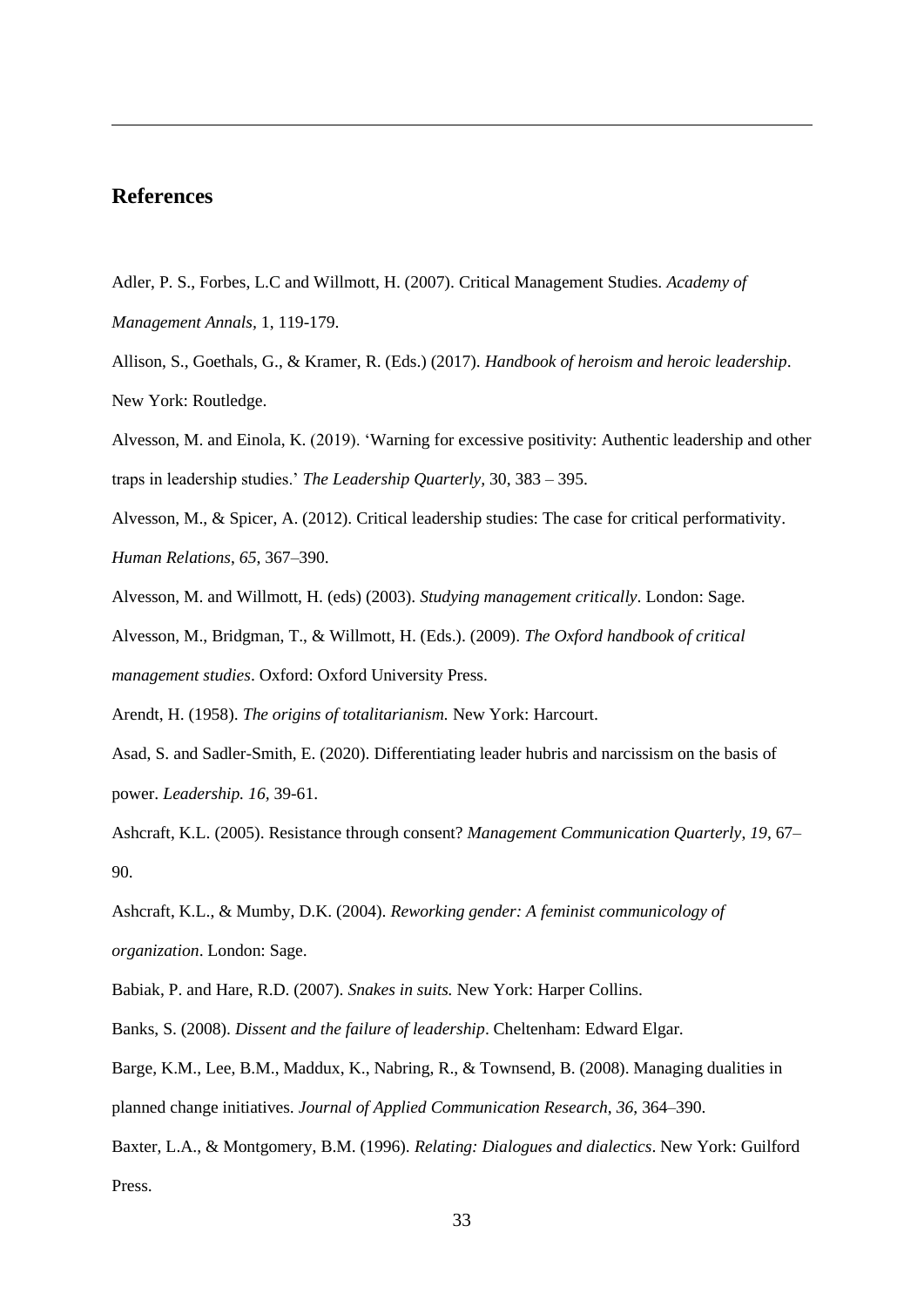Becker, E. (1973). *The denial of death.* New York: Free Press.

Bendahan, S., Zehnder, C., Pralong, F. P., & Antonakis, J. (2015). Leader corruption depends on power and testosterone. *The Leadership Quarterly, 26*(2), 101–122.

Berdahl, J.L., Cooper, M., Glick, P., Livingston, R.W. and Williams, J.C (2018). Work as masculinity contest. *Journal of Social issues*, 74(3): 422-448.

Beggan, J (2019). S[exual harassment, the abuse of power and the crisis of leadership.](https://www.elgaronline.com/view/9781788972581.xml) Cheltenham: Edward Elgar.

Bidet, J. (2016). *Foucault with Marx.* London: Zed Books.

Boddy, C.R. (2011). *Corporate psychopaths: Basingstoke: Palgrave Macmillan.* 

Bowring, M.A. (2004). Resistance is not futile: Liberating Captain Janeway from the masculine– feminine dualism of leadership. *Gender, Work and Organization*, *11*, 381–405.

Bratton, J., Grint, K., & Nelson, D. (2004). *Organizational leadership*. Mason, OH: South Western/Thomson.

Burns, J. (2008). Foreword. In R.E. Riggio, I. Chaleff, & J. Lipman-Blumen (Eds.), *The art of followership* (pp. xi–xii). San Francisco, CA: Jossey-Bass.

Calas, M., Smircich, L., Tienari, J., and Ellehave, C. F. (2010). 'Editorial: observing globalized capitalism: gender and ethnicity as entry point', *Gender, Work and Organization, 17,* 243–247.

Carli, L.L and Eagly, A.H (2011). Gender and leadership. In A. Bryman, D.L. Collinson, K. Grint, B.

Jackson, & M. Uhl Bien (Eds.), *The Sage handbook of leadership* (pp. 103–118). London: Sage.

Carlyle, T. (1841/1993). *On heroes, hero-worship and the heroic in history*. Berkeley, CA; Oxford: University of California Press.

Chaleff, I. (2009). *The courageous follower* (3rd ed.). San Francisco, CA: Berrett-Koehler.

Chaleff, I. (2015). *Intelligent disobedience*. San Francisco, CA: Berrett-Koehler.

Chin, J.L., Trimble, J.E. and Garcia, J.E (2018). *Global and culturally diverse leaders and leadership.*  Bingley: Emerald Publishing.

Ciulla, J. (2020). *Leadership and the power of resentment/ressentiment. Leadership 16,* 25-38. Cockburn, C. (1983). *Brothers*. London: Pluto.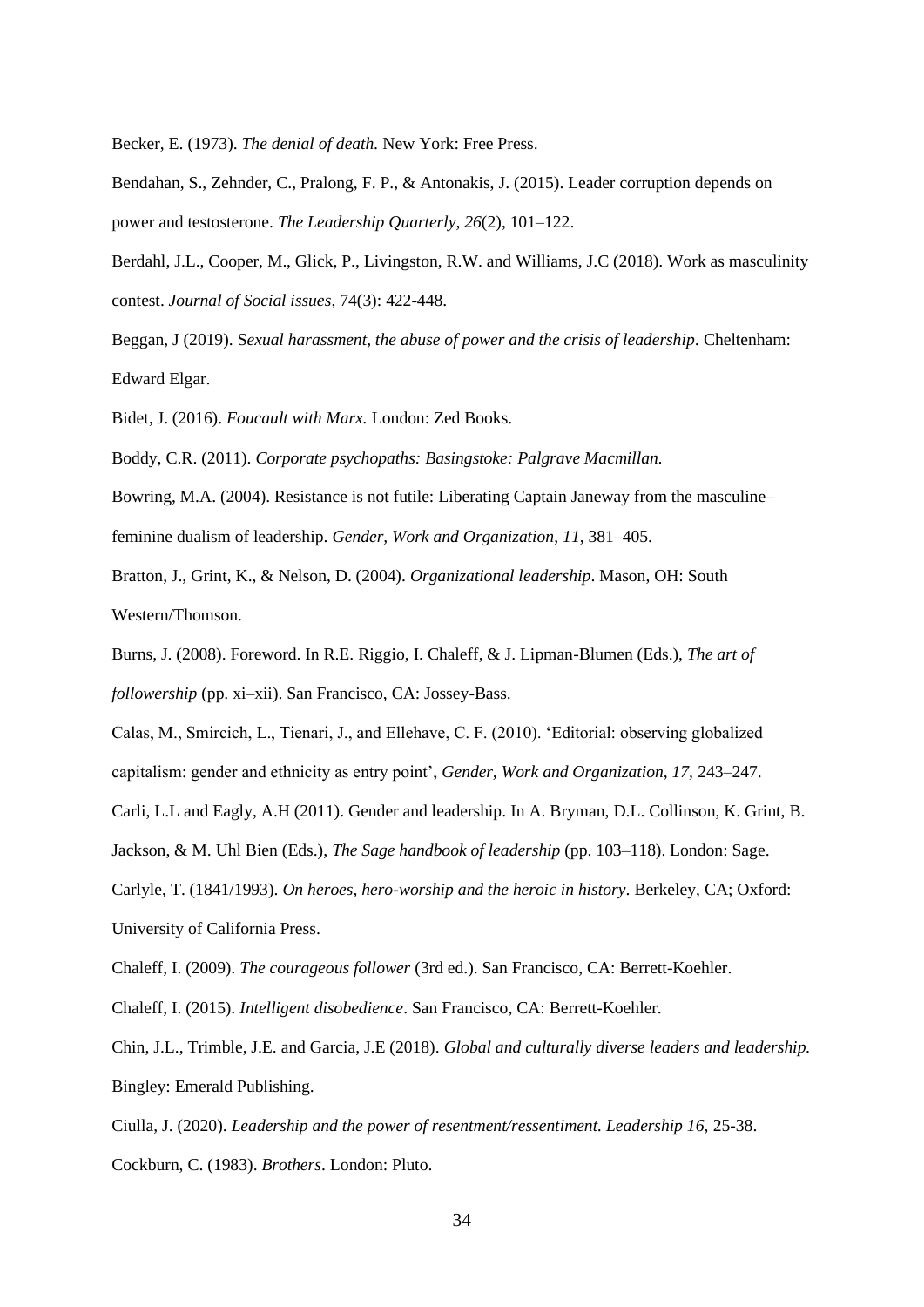Collinson, D.L. (1992). *Managing the shopfloor: Subjectivity, masculinity and workplace culture*. Berlin: Walter de Gruyter.

Collinson, D.L. (1999). Surviving the rigs: Safety and surveillance on North Sea oil installations. *Organization Studies*, *20*, 579–600.

Collinson, D.L. (2000). Strategies of resistance: Power, knowledge and subjectivity in the workplace.

In K. Grint (Ed.). *Work and Society: A Reader.* (pp. 163-198). Cambridge: Polity Press.

Collinson, D.L. (2003). Identities and insecurities: Selves at work' *Organization*, *10*, 527-

547.Collinson, D.L. (2005). Dialectics of leadership. *Human Relations,* 58: 1419-1442.

Collinson, D.L. (2011). Critical leadership studies. In A. Bryman, D.L. Collinson, K. Grint, B.

Jackson, & M. Uhl Bien (Eds.), *The Sage handbook of leadership* (pp. 179–192). London: Sage.

Collinson, D.L. (2012). Prozac leadership and the limits of positive thinking. *Leadership*, *8*(2), 87– 107.

Collinson, D.L. (2014). Dichotomies, dialectics and dilemmas: New directions for critical leadership studies? *Leadership*, *10*, 36–55.

Collinson, D.L. (2017). Critical Leadership Studies: A Response to Learmonth & Morrell. *Leadership, 13,* 272-284.

Collinson, D.L. and Collinson, M. (2004). The power of time: leadership, management and gender. In C. F. Epstein and A. L. Kalleberg (eds) *Fighting for Time: Shifting Boundaries of Work and Social Life.* (219-246). New York: Russell Sage.

Collinson, D.L. and Hearn, J. (2014). Taking the obvious apart: Critical approaches to men, masculinities and the gendered dynamics of leadership. In R. Burke and D. Major (Eds.). *Gender in organizations: are men allies or adversaries to women's career advancement.* (pp. 73-92).

Cheltenham: Edward Elgar.

Collinson D and Tourish D (2015). Teaching leadership critically: New directions for leadership pedagogy. *Academy of Management Learning and Education, 14,* 576–594.

Collinson, M. (2018). 'What's new about leadership-as practice?' *Leadership, 14,* 363-370.

Connell, R. (2005). *Masculinities*. Cambridge: Polity Press.

Courpasson, D., & Vallas, S. (Eds.). (2016). *The Sage handbook of resistance*. London: Sage.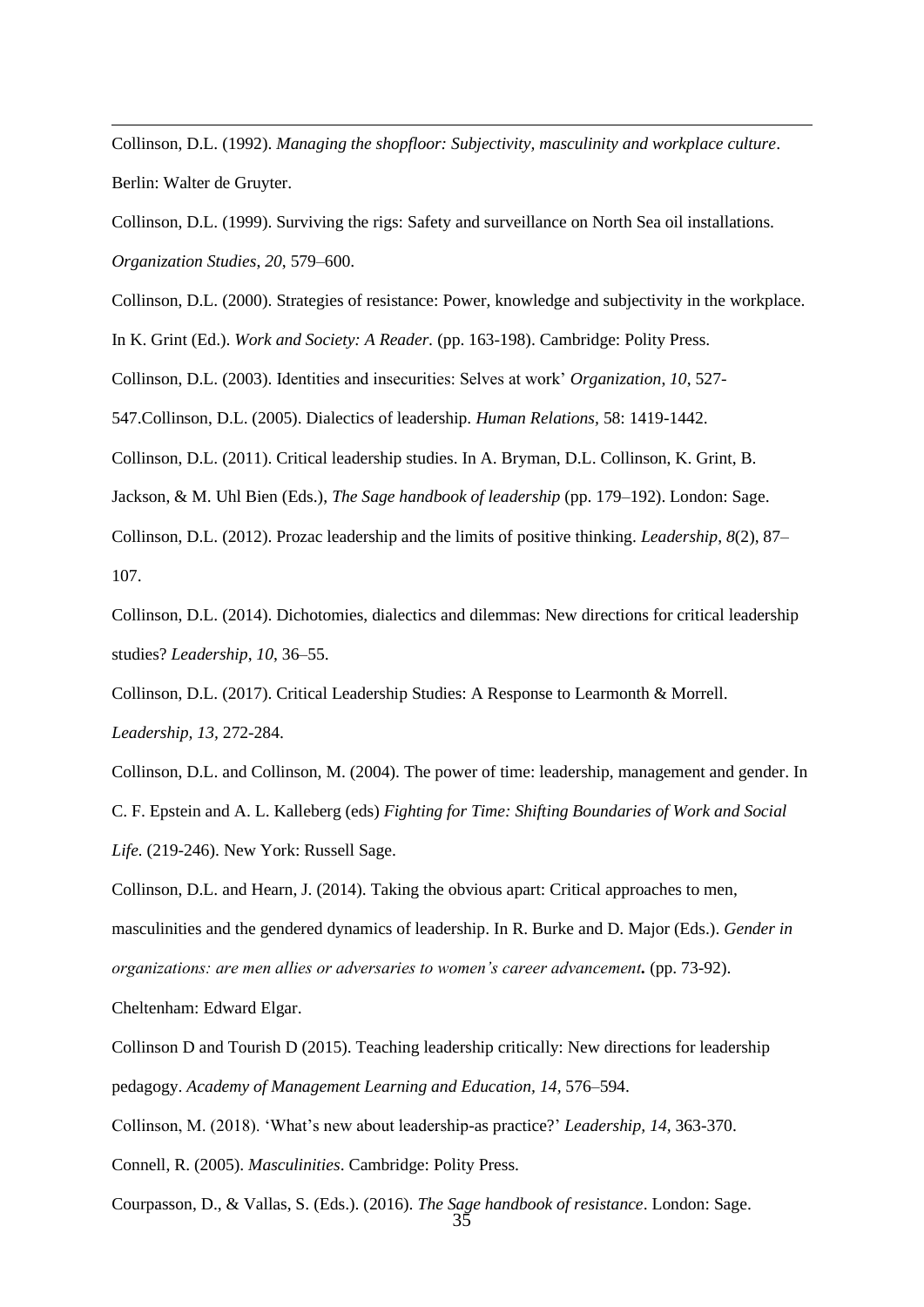Dale, K., & Latham, Y. (2015). Ethics and entangled embodiment: Bodies-materialities-organization. *Organization*, *22*, 166–182.

Deye, J.M. and Fairhurst, G.T. (2019). Dialectical tensions in the narrative discourse of Donald J Trump and Pope Francis. *Leadership*, *15,* 152-178.

Dick, P. and Collings, D. (2014). Discipline and punish: Strategy discourse, senior manager subjectivity and contradictory power effects. *Human Relations. 67*, 1513-1536.

Fairhurst, G. (2001). Dualisms in leadership research. In F.M. Jablin & L.L. Putnam (Eds.), *The new handbook of organizational communication* (pp. 379–439). Thousand Oaks, CA: Sage.

Finkelstein, S. (2003). Seven habits of spectacularly unsuccessful people. *Business Strategy Review*, *14*, 39–50.

Fleming, P. (2005). Metaphors of resistance. *Management Communication Quarterly*, *19,* 45–66.

Fleming, P. and Spicer, A. (2014). Organizational power in management and organization science, *Academy of Management Annals, 8,* 237-298.

Forster EM (2012). *Howard's End.* London: Penguin Classics, originally published in 1910.

Ford J (2006). Discourses of leadership: Gender, identity and contradiction in a UK public sector organization. *Leadership 2,* 77–99.

Ford, J. (2010). Studying leadership critically: a psychosocial lens on leadership identities. *Leadership, 6,* 1-19.

Ford, J. and Harding, N. (2011). The impossibility of the 'true self' of authentic leadership. *Leadership, 7,* 463-479.

Foucault, M. (1977). *Discipline and punish*. London: Allen & Unwin.

Foucault, M. (1979). *The history of sexuality*. London: Allen & Unwin.

Fromm, E. (1977). *The fear of freedom*. London: Routledge Kegan Paul.

Gabriel, Y. (1997). Meeting God: When organizational members come face to face with the supreme leader. *Human Relations*, *50*, 315–342.

Gagnon, S., & Collinson, D. (2017). Resistance through difference: The co-constitution of dissent and inclusion. *Organization Studies*, *38*, 1253–1276.

Gardner H (1996). Leading Minds. London: Harper Collins.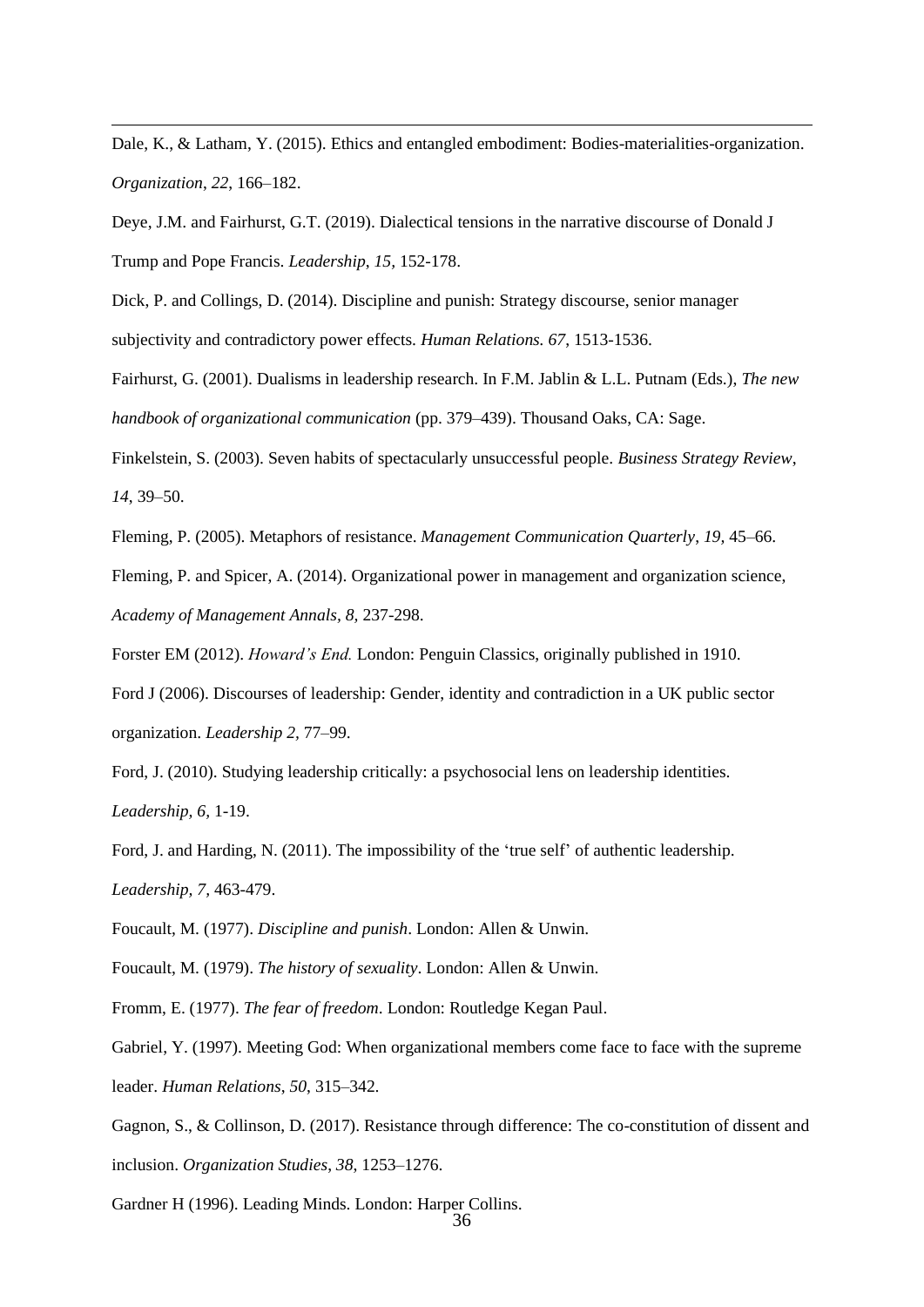Gardner H (2006). Changing Minds. Boston: Harvard Business School.

Glick, P., Berdahl, J.L. and Alonso, N.M. (2018). Development and validation of the masculinity contest culture scale. *Journal of Social Issues, 74,* 449-476.

Giddens, A. (1979). *Central problems in social theory*. London: Macmillan.

Giddens, A. (1984). *The constitution of society*. Cambridge: Polity Press.

Giddens, A. (1993). *New rules of sociological method.* (2nd Ed.). Cambridge: Polity Press.

Goethals, G.R. and Hoyt, C.L. (2017). *Women and leadership*. Great Barrington, Ma: Berkshire

Goffee, R., & Jones, G. (2001). Followership: It's personal too. *Harvard Business Review*, *79*, 148.

Goffman, E. (1959). *The presentation of self in everyday life*. Harmondsworth: Penguin.

Gordon R. (2011). *Leadership and power.* In: Bryman A, Collinson D, Grint K, et al. (eds) The Sage handbook of leadership. (pp. 195-202). London SAGE.

Grint, K. (Ed.). (1997). *Leadership: Classical, contemporary, and critical approaches*. Oxford: Oxford University Press.

Grint, K. (2005). *Leadership: Limits and possibilities*. New York: Palgrave Macmillan.

Gronn P (2002). Distributed leadership as a unit of analysis. *Leadership Quarterly, 13,* 423–452.

Gronn, P. (2011). Hybrid configurations of leadership. In A. Bryman, D.L. Collinson, K. Grint, B.

Jackson, & M. Uhl-Bien (Eds.), *The Sage handbook of leadership* (pp. 437–454). London: Sage.

Giurge, L.M., van Dyke, M., Zheng, M.X. and de Cremer, D. (2019). Does power corrupt the mind? *The Leadership Quarterly, in press*. doi: [10.1016/j.leaqua.2019.03.003.](http://doi.org/10.1016/j.leaqua.2019.03.003)

Harms, P.D., Wood, D., Landay, K., Lester, P.B, Vogelgesang Lester, G. (2018). Autocratic leaders and authoritarian followers revisited: A review and agenda for the future. *The Leadership Quarterly, 29,* 105-123.

Harris, A. (2013). Distributed Leadership Friend or Foe? *Educational Management Administration & Leadership, 41,* 545-554.

Hansen, H., & Bathurst, R. (2011). Aesthetics and leadership. In A. Bryman, D.L. Collinson, K. Grint, B. Jackson, & M. Uhl-Bien (Eds.), *The Sage handbook of leadership* (pp. 255–266). London: Sage. Harter, N. (2006). *Clearings in the forest*. West Lafayette, IN: Purdue University Press.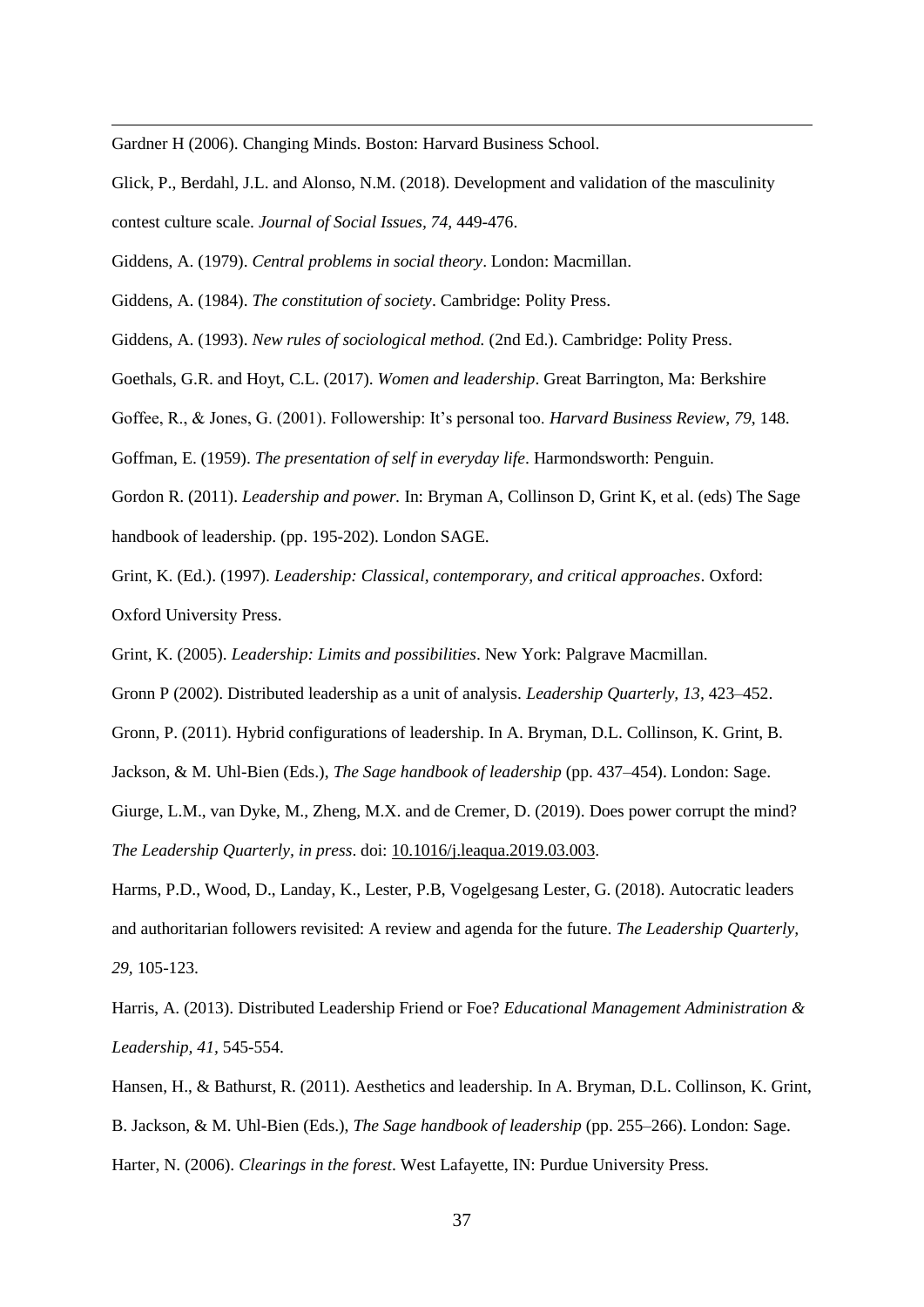Hartog, D. D. and Dickson, M. W. (2004). 'Leadership and culture'. In J. Antonakis, A. T. Cianciolo, and R. J. Sternberg (Eds.), *The Nature of Leadership.* (pp. 249–278). London: Sage.

Hearn, J. (2012). Male bodies, masculine bodies, men's bodies. In B.S. Turner (Ed.), *Routledge handbook of body studies* (pp. 307–320). London: Routledge.

Hearn, J., & Collinson, D.L. (2018). Men, masculinities and gendered organizations. In R. Aldag & S. NKomo (Eds.), *Oxford research encyclopedia of business and management* (pp. 1–35). Oxford: Oxford University Press.

Hearn, J., Vasquez del Aguila, E. and Hughson, M. (2018) *Unsustainable institutions of men Transnational dispersed centres, gender power, contradictions.* London: Routledge.

Hersey, P. and Blanchard, K. (1996). *Management of Organizational Behaviour.* Englewood Cliffs, NJ: Prentice Hall.

Holvino, E. (2010). Intersections: The simultaneity of race, gender and class in organization studies. *Gender, Work and Organization*, *17*(3), 248–277.

Jackall, R. (1988). *Moral mazes: the world of corporate managers.* New York: Oxford University Press.

Janda, K. F. (1960) Towards the explication of the concept of leadership in terms of the concept of power. *Human Relations, 13*: 345-363.

Johnson. S.K. and Lacerenza, C.N. (2019) Leadership is male-centric. In R. Riggio (ed.) *What's wrong with leadership? (and how to fix it)* (pp. 107-120). New York: Routledge.

*Kanter, R.M. (1993). [Men and women of the corporation](https://archive.org/details/menwomenofcorp000kant) (2nd ed.). New York: Basic Books.*

Kaplan, R., & Kaiser, R. (2006). *The versatile leader*. San Francisco, CA: John Wiley & Sons.

Kellerman, B. (2008). *Followership*. Cambridge, MA: Harvard Business School Press.

Kelley, R.E. (2004). Followership. In G.R. Goethals, G. Sorenson, & J.M. Burns (Eds.), *Berkshire encyclopedia of world history* (pp. 504–513). London: Sage.

Kerr, R., and Robinson, S. (2011). Leadership as an elite field: Scottish banking leaders and the crisis of 2007-2009, *Leadership, 7*, 151-173.

Kipnis, D. (1972). Does power corrupt? *Journal of Personality and Social Psychology, 24*: 33–41.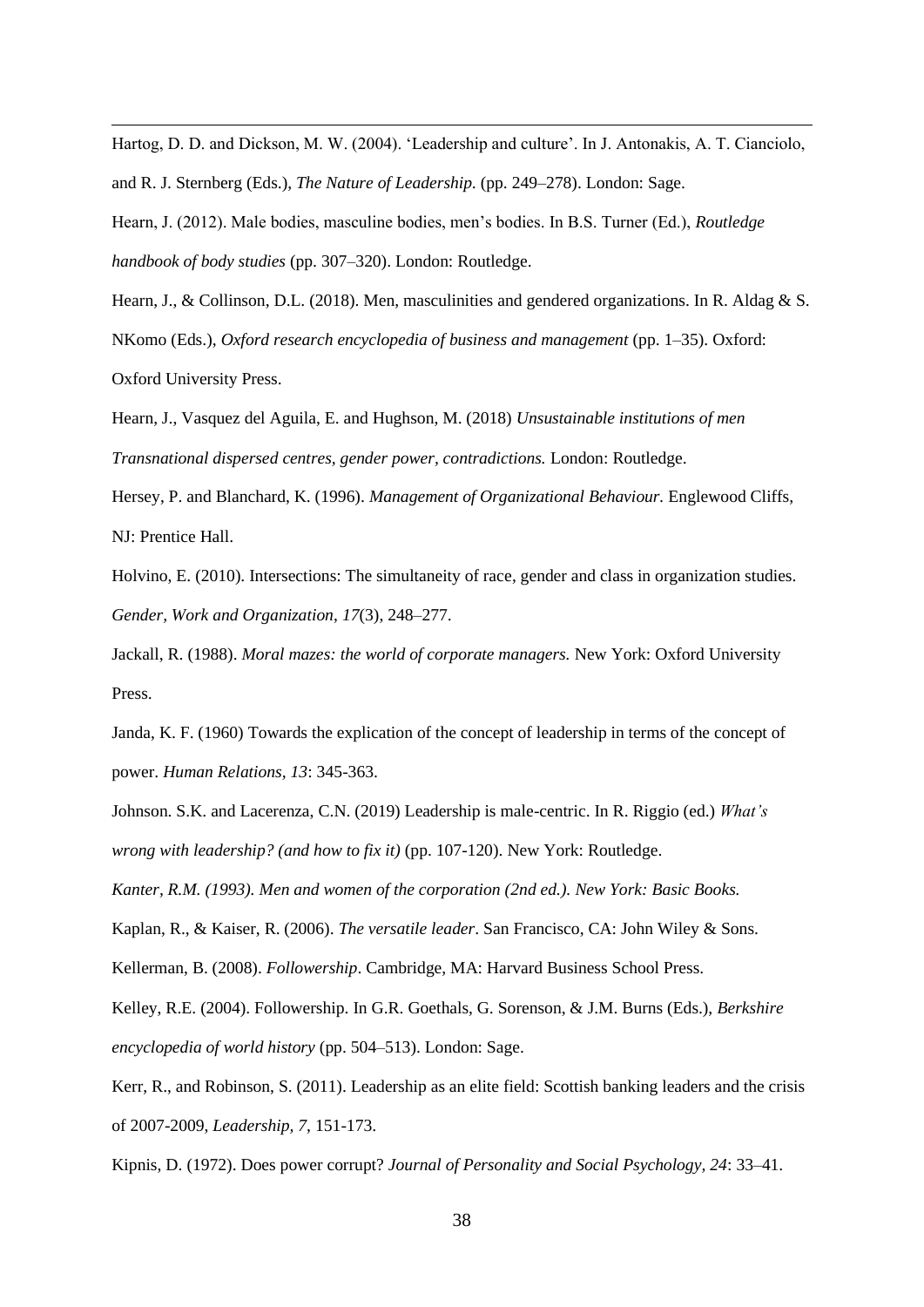Knights, D. (2019). Leadership lives: Affective leaders in a neo-humanist world. In B. Carroll, S.

Wilson and J. Firth (eds) *After Leadership.* (pp. 75-88.). New York: Routledge.

Knights, D. and Willmott, H. (1986). *Managing the labour process.* Aldershot: Gower.

Knights, D. and McCabe, D. (2015). Masters of the universe: Demystifying leadership in the context of the 2008 global financial crisis. *British Academy of Management, 26,*197-210.

Knowles, H. (2007) Trade union leadership: biography and the role of historical context. *Leadership, 3,* 191–209.

Kondo, D.K. (1990). *Crafting selves: Power, gender and discourses of identity in a Japanese workplace*. Chicago, IL: University of Chicago Press.

Krauter, J. (2020). Context and conditions matter: Stress and strain in the exercise of leadership power. *16,* 107-128.

Latour, B. (1993). *We have never been modern*. Cambridge, MA: Harvard University Press.

Liden, R.C. and Antonakis, J. (2009). Considering context in psychological leadership research. *Human Relations 62*: 1587–1605.

Linstead, S., Fulop, L., & Lilley, S. (Eds.). (2009). *Management and organization*. Basingstoke: Palgrave Macmillan.

Lipman-Blumen, J. (2000). *Connective Leadership*. Oxford: Oxford University Press.

Lipman-Blumen, J. (2005). *The allure of toxic leadership*. Oxford: Oxford University Press.

Liu, H. (2017). The masculinisation of ethical leadership dis/embodiment. *Journal of Business Ethics*, *144*, 263–278.

Liu, H. and Baker, C. (2016). [White Knights: Leadership as the heroicisation of whiteness.](http://dx.doi.org/10.1177/1742715014565127) *Leadership*, *12,* 420–448.

Lumby, J (2018). Leadership and power in higher education. *Studies in Higher Education.* online: April.

Maccoby, M. (2007). *The leaders we need*. Boston, MA: Harvard Business School Press.

Makela, L. (2009). Representations of change within dyadic relations between leader and followers: discourses of pregnant followers. *Leadership, 5*, 171–191.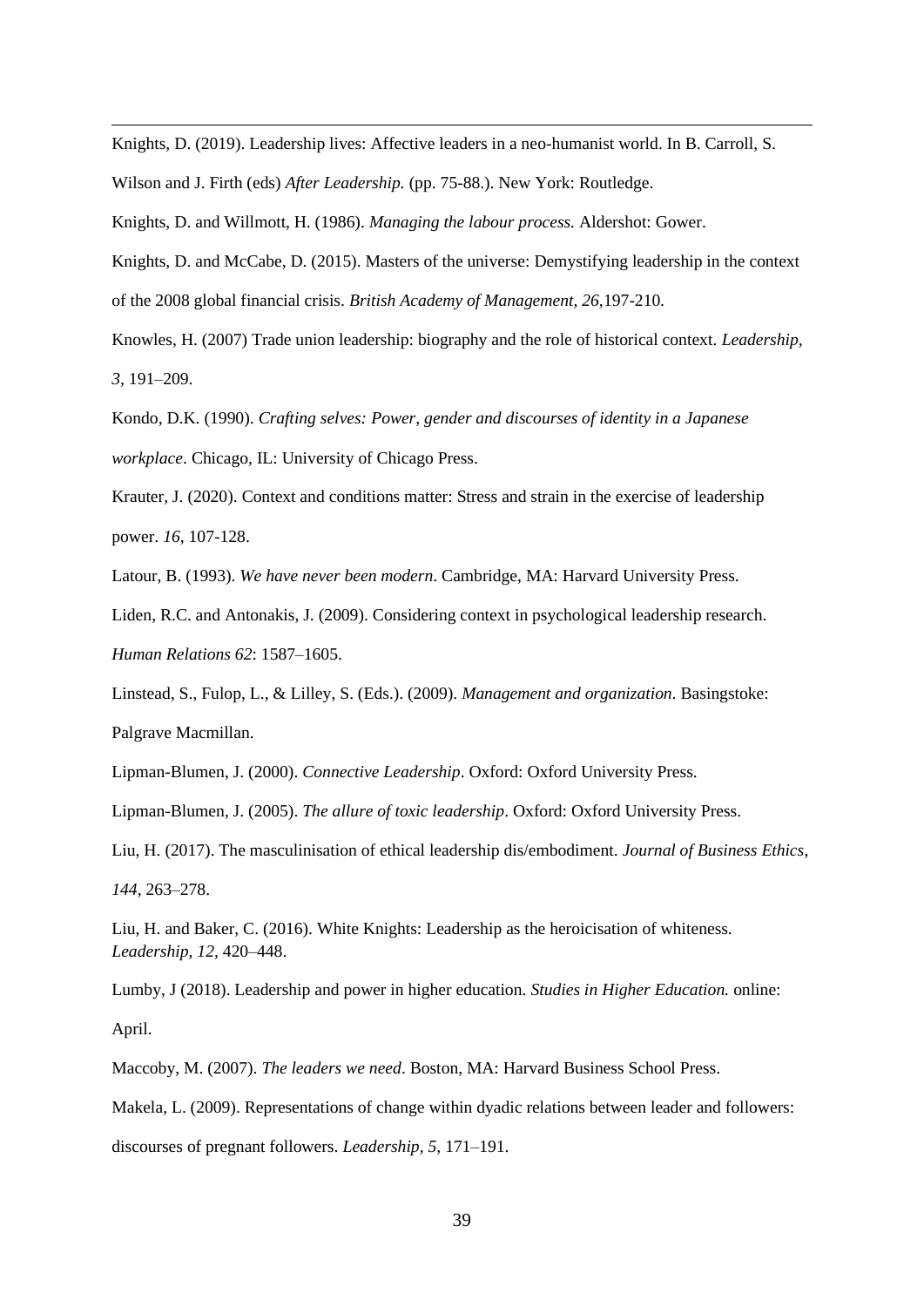McCabe, D. Ciuk, S. and Gilbert, M. (2019). 'There is a crack in everything': An ethnographic study of pragmatic resistance in a manufacturing organization. *Human Relations,* online first: DOI: 10.1177/0018726719847268.

Meindl, J. (1995). The romance of leadership as a follower-centric theory: A social constructionist approach. *The Leadership Quarterly*, *6*, 329–341.

Meister, A., Sinclair, A. and Jehn, K.A. (2017). Identities under scrutiny: How women leaders navigate feeling misidentified at work. *The Leadership Quarterly, 28,* 672-690.

Melina, L., Burgess, G.J., Falkman, L.L., & Marturano, A. (2013). *The embodiment of leadership*. San Francisco, CA: Jossey-Bass.

Miceli, M.P., & Near, J.P. (2002). What makes whistle-blowers effective? Three field studies. *Human Relations*, *55*, 455–479.

Milgram, S. (1963). Behavioral study of obedience. *Journal of Abnormal and Social Psychology*, *69*, 137–143.

Mintzberg H (2008) *Mintzberg on Mintzberg.* London: Simon & Shuster.

Mumby, D. (Ed.). (2011). *Reframing difference in organizational communication studies*. London: Sage.

Mumby, D., Thomas, R., Marti, I., & Seidl, D. (2017). Resistance redux. *Organization Studies*, *38*, 1157–1183.

Northhouse, P. (2018) *Leadership: Theory and Practice*. London: Sage.

O'Connor, P., Martin, P., Carvalho, T., O'Hagan, C., Veronesi, L., Mich, O., Saglamer, G., Tan, M., and Caglayan, H. (2019). Leadership practices by senior position holders in higher educational research institutes: stealth power in action? *Leadership online first,* May.

Osborne, R., Hunt, J., and Jauch, L. R. (2002). 'Toward a contextual theory of leadership', *The Leadership Quarterly, 13*: 797–837.

Owen, D. (2011). *In sickness and in power*. London: Methuen, 2<sup>nd</sup> edition.

Owen, D. (2012). *The hubris syndrome: Bush, Blair and the intoxication of power*. York: Methuen, 2<sup>nd</sup> edition.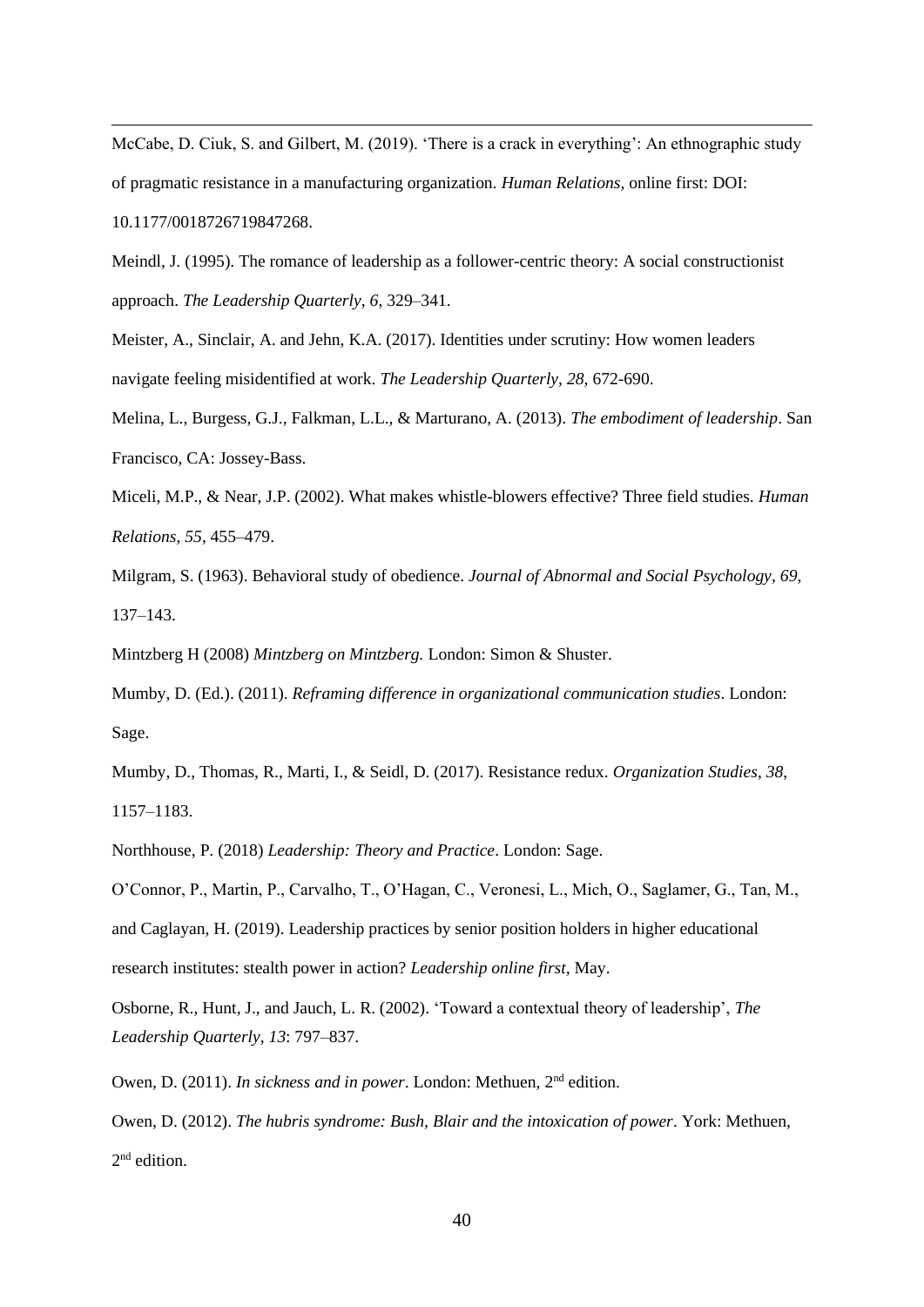Owen, D. and Davidson, J. (2010) Hubris syndrome: An acquired personality disorder? *Brain, 132:*  1396-1406.

Pearce, C. L. and Conger, J. A. (Eds). (2003). *Shared Leadership*. Thousand Oaks, CA: Sage. Porter, L. W. and McLaughlin, G. B. (2006). Leadership and the organizational context: Like the weather? *The Leadership Quarterly, 17*: 559–576.

Post, J., & Robbins, R. (1993). *When illness strikes the leader*. New Haven, CT: Yale University Press.

Pullen A and Vachhani S (2013) Special Issue on: The Materiality of Leadership. *Leadership. 9*(3). Putnam, L., Jahn, J. and Baker, J.S. (2011) Intersecting difference: a dialectical perspective. In: Mumby, D.K. (ed.) *Reframing difference in organizational communication studies.* (pp. 31–53). London: Sage.

Putnam, L., Fairhurst, G., & Banghart, S. (2016). Contradictions, dialectics, and paradoxes in organizations: A constitutive approach. *Academy of Management Annals*, *10*, 65–171.

Raelin, J. (Ed.) (2016a). *Leadership-as-practice: Theory and application*. London: Routledge.

Raelin, J. (2016b). Imagine there are no leaders: Reframing leadership as collective agency. *Leadership, 12,* 131–158.

Raelin, J., Kempster, S., Youngs. H., Carroll, B. and Jackson, B. (2018) Practicing leadership-aspractice in content and manner. *Leadership 14,* 371-383.

Rayment, J., and Smith, J. (2011). *Misleadership.* Ashgate: Gower Press.

Rejai, M. (1979). *Leaders of Revolution.* London: Sage.

Rhode, D. (2017). *Women and leadership*. Oxford University Press.

Riggio, R.E., Chaleff, I., & Lipman-Blumen, J. (Eds.). (2008). *The art of followership*. San Francisco, CA: Jossey-Bass.

Ropo, A., & Sauer, E. (2008). Corporeal leaders. In D. Barry & H. Hansen (Eds.). *New approaches in management and organization.* (pp. 469–478). London: Sage.

Rost, J. (1993). *Leadership for the twenty-first century*. Westport, CT: Praeger.

Sadler-Smith, E., (2019). *Hubristic leadership*. London: Sage.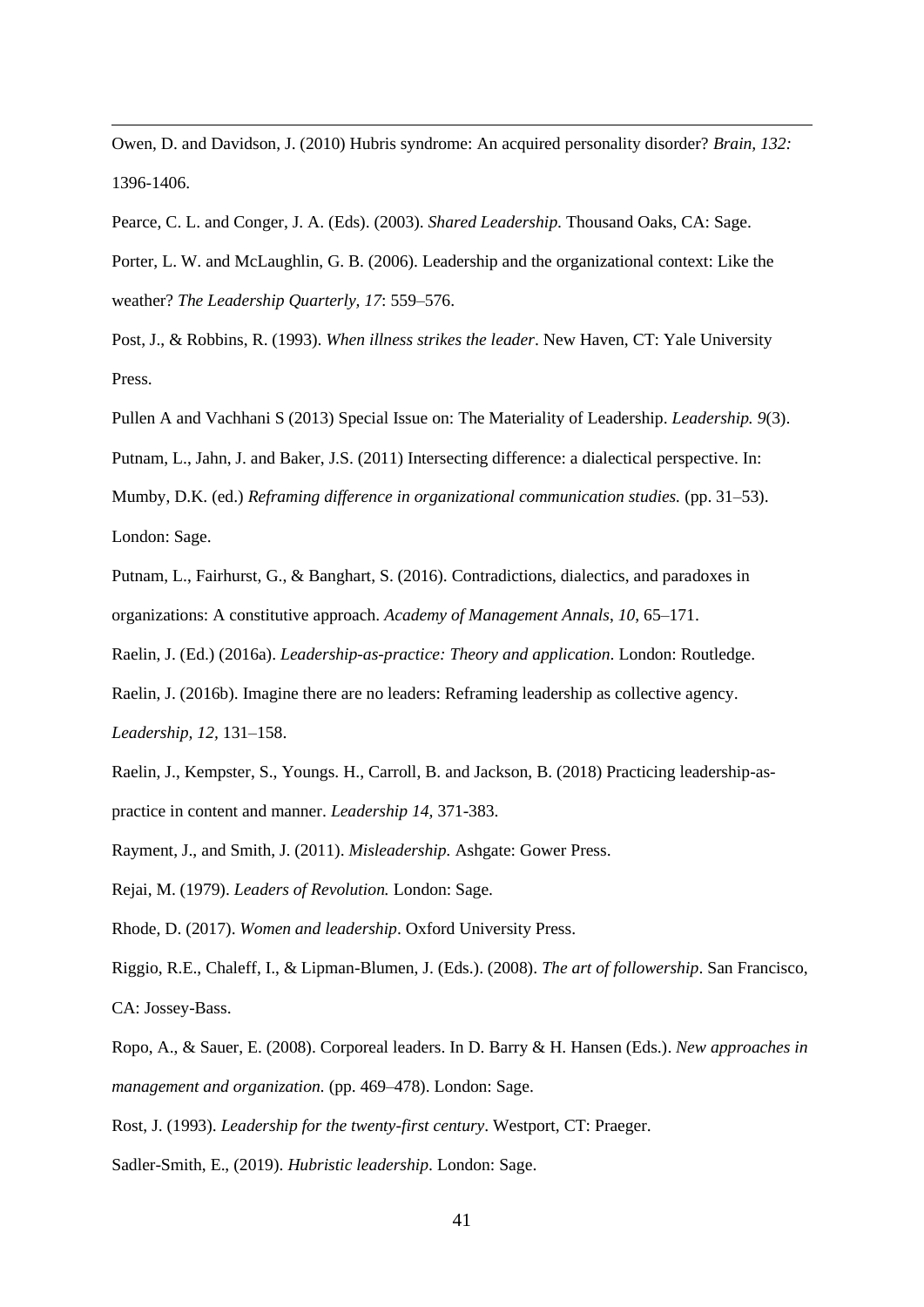Satterwhite, R., McIntyre Miller, W., and Sheridan, K. (2015). Leadership for sustainability and peace. In M. Sowcik (Ed.). *Leadership 2050: Contextualizing Global Leadership Processes for the Future* (pp. 59-74). Bingley, UK: Emerald.

Salovaara, P. and Bathurst, R. (2018) Power-with leadership practices: An unfinished business. *Leadership,* 14(2): 179-202.

Scott, J. (1985). *Weapons of the weak: Everyday forms of peasant resistance*. New Haven, CT: Yale University Press.

Schyns, B., and Hansbroughn, T., (Eds.) (2010) *When Leadership Goes Wrong*, Charlotte, NC: IAP. Schyns, B., Neves, P., Wisse, B. and Knoll, M. (2019). Turning a blind eye to destructive leadership. In R. Riggio (ed.) *What's wrong with leadership? (and how to fix it).* (189-206). New York: Routledge.

Schubert, J. (2006). *Dictatorial CEOs and their lieutenants.* Sydney, Aus: Ocean Publishing.

Shamir, B. (1999). Taming charisma for better understanding and greater usefulness: a response to Beyer, *The Leadership Quarterly*, *10*: 555–562.

Shamir, B. (2004). Followers. In G.R. Goethals, G. Sorenson, & J.M. Burns (Eds.), *Berkshire encyclopedia of world history* (pp. 499-504). London: Sage.

Shamir, B., Pillai, R., Bligh, M., & Uhl-Bien, M. (2007). *Follower-centered perspectives on leadership*. Greenwich, CT: Information Age.

Sillard, A. and Wright, S. (2020). The price of wearing (or not wearing) the crown: The effects of loneliness on leaders and followers. *Leadership, online first,* January. <https://doi.org/10.1177/1742715019893828>

Simmel, G. (1994). Bridge and door. *Theory, Culture and Society*, *11*, 5–10.

Sinclair, A. (2005). Body possibilities in leadership. *Leadership*, *1,* 388–406.

Sinclair, A. (2007). *Leadership for the disillusioned*. London: Allen & Unwin.

Sinclair, A. (2013). A material dean. *Leadership*, *9*, 436–443.

Smircich, L., & Morgan, G. (1982). Leadership: The management of meaning. *Journal of Applied Behavioural Science*, *18*, 257–273.

Spector, B. (2020). Post-truth claims and the wishing away of brute facts. *Leadership. 16,* 9-25.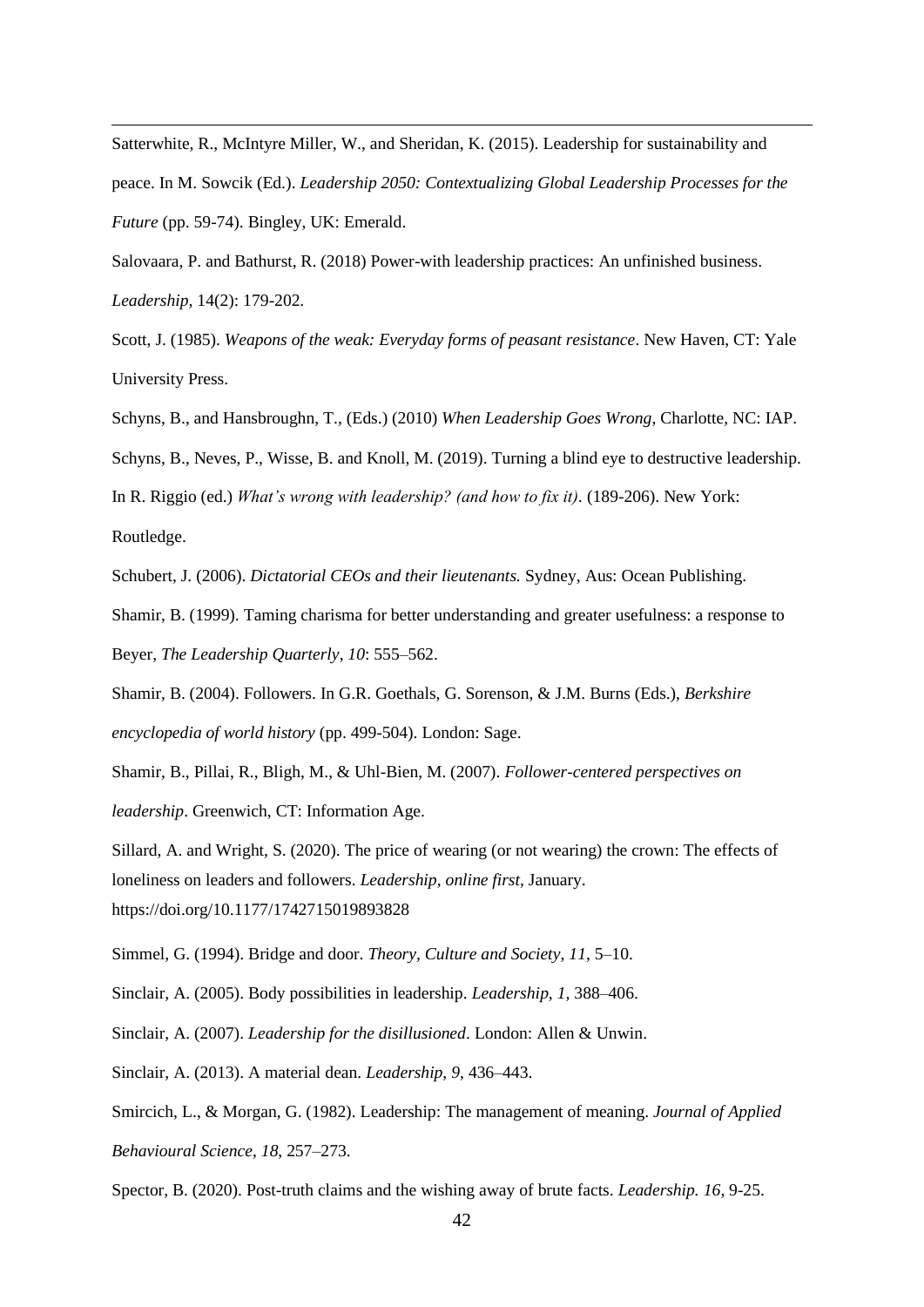Spector, B. (2019). *Constructing crisis: Leaders, crises and claims of urgency.* Cambridge: Cambridge University Press.

Spector, B. (2014). Flawed from the "Get-Go": Lee Iacocca and the Origins of Transformational Leadership, *Leadership 10,* 361-379.

Stein, M. (2020). The lost good self: Why the whistleblower is hated and stigmatized. *Organization Studies. online first:* DOI: 10.1177/0170840619880565.

Storey, J., & Salaman, G. (2009). *Managerial dilemmas*. Chichester: John Wiley & Sons.

Sturm, R., and Antonakis, J. (2015). Interpersonal power: A review, critique, and research agenda. *Journal of Management, 41*: 136–163.

Tourish, D. (2013). *The dark side of transformational leadership: A critical perspective*. London: Routledge.

Tourish, D. (2014). Leadership, more or less? A processual, communication perspective on the role of agency in leadership theory. *Leadership 10*: 79–98.

Tourish, D. (2020) Towards an organizational theory of hubris: Symptoms, behaviours and social fields within finance and banking. *Organization, 27,* 88–109.

Tourish, D., and Hargie, O. (2012). Metaphors of failure and the failures of metaphor: A critical study of metaphors used by bankers in explaining the banking crisis, *Organization Studies*, *33,* 1044 – 1069.

Tourish, D. and Vatcha, N. (2005). Charismatic leadership and corporate cultism at Enron.

*Leadership. 1*: 455–480.

Townley, B. (1993). 'Foucault, Power/Knowledge, and its Relevance for Human Resource Management', *Academy of Management Review, 18*: 519–45.

Tracy, S.J. (2004). Dialectic, contradiction, or double bind? Analyzing and theorizing employee reactions to organizational tension. *Journal of Communication Research*, *32*, 119–146.

Tomkins, L., Hartley, J. and Bristow, A. (2020). Asymmetries of leadership: Agency, response and reason. *Leadership. 16,* 87-106.

Uhl-Bien, M., and Ospina, S. (Eds). (2012). *Advancing relational leadership research:* 

*a dialogue among perspectives.* Charlotte, NC: Information Age Publishing.

Useem, J. (2017) Power causes brain damage. *The Atlantic.* July/August.